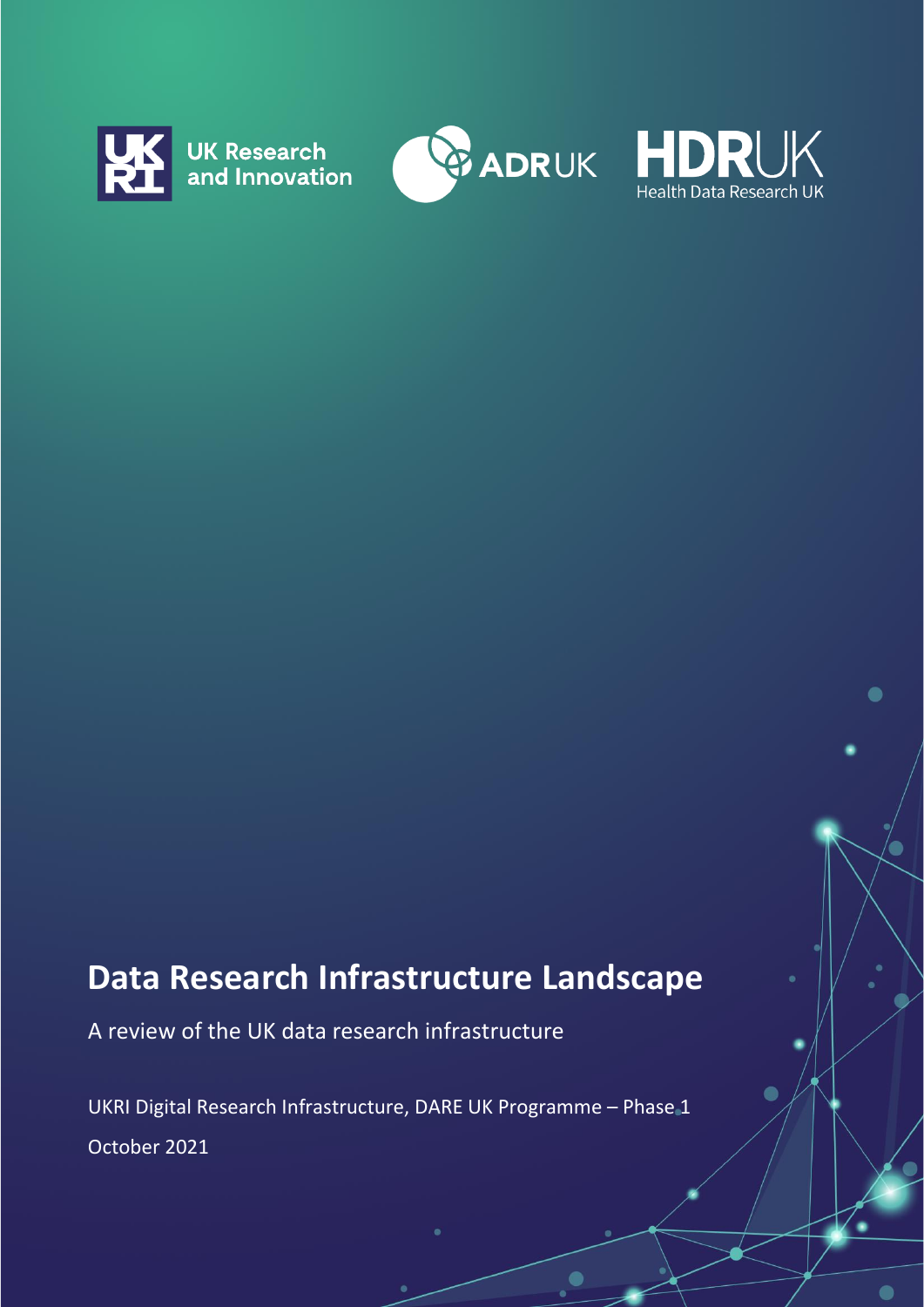

## **Table of Contents**

|    | 1)                                                                                           |  |  |  |  |  |
|----|----------------------------------------------------------------------------------------------|--|--|--|--|--|
| 2) |                                                                                              |  |  |  |  |  |
| 3) |                                                                                              |  |  |  |  |  |
| 4) |                                                                                              |  |  |  |  |  |
| 5) |                                                                                              |  |  |  |  |  |
|    |                                                                                              |  |  |  |  |  |
|    |                                                                                              |  |  |  |  |  |
|    |                                                                                              |  |  |  |  |  |
|    | Digital research infrastructure investments by UKRI funder - non-exhaustive overview of the  |  |  |  |  |  |
|    |                                                                                              |  |  |  |  |  |
| 1. |                                                                                              |  |  |  |  |  |
| 2. | European Molecular Biology Laboratory (EMBL) European Bioinformatics Institute (EMBL-EBI) 27 |  |  |  |  |  |
| 3. |                                                                                              |  |  |  |  |  |
|    |                                                                                              |  |  |  |  |  |
|    |                                                                                              |  |  |  |  |  |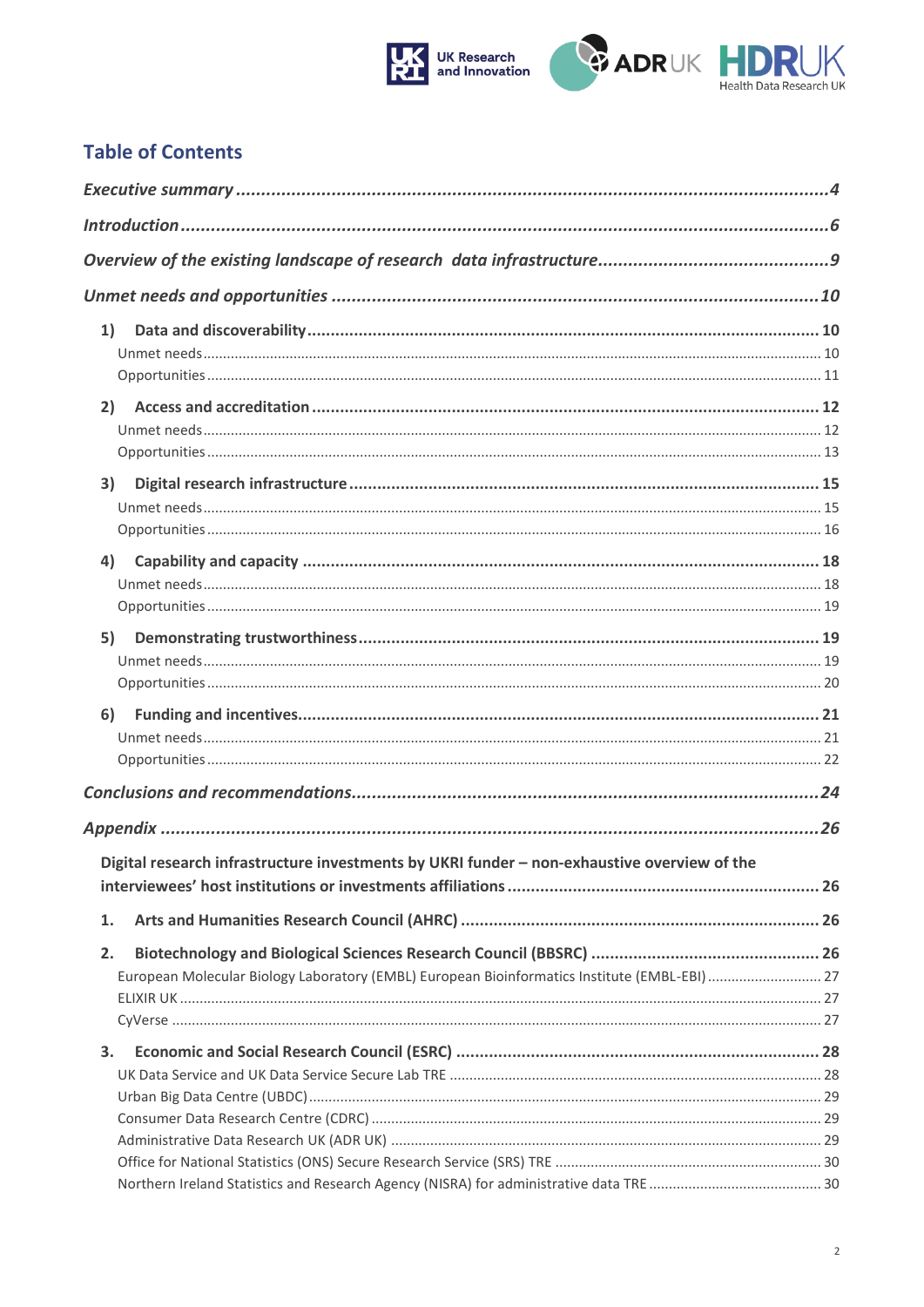### UK Research<br>and Innovation चि।



| 4. |  |
|----|--|
|    |  |
|    |  |
|    |  |
|    |  |
| 5. |  |
|    |  |
|    |  |
|    |  |
|    |  |
|    |  |
| 6. |  |
|    |  |
|    |  |
|    |  |
| 7. |  |
|    |  |
|    |  |
|    |  |
|    |  |
|    |  |
|    |  |
|    |  |
|    |  |
|    |  |
|    |  |
|    |  |
|    |  |
|    |  |
|    |  |
|    |  |
|    |  |
|    |  |
|    |  |

DARE UK 2021. DOI: https://doi.org/10.5281/zenodo.5584696.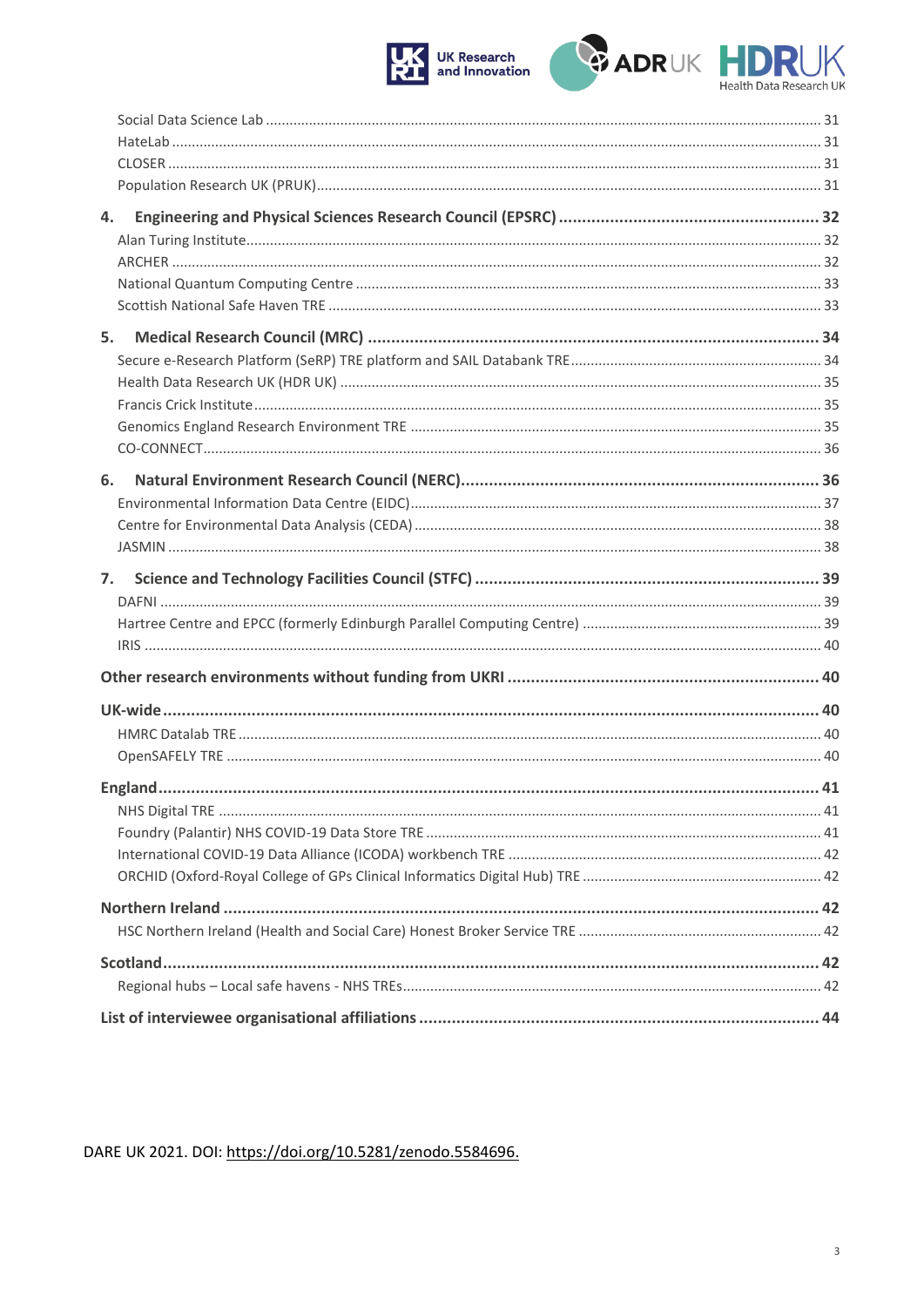



# <span id="page-3-0"></span>**Executive summary**

UK Research and Innovation (UKRI) brings together the seven UK Research Councils, Innovate UK and Research England into a single organisation to create the best environment for research and innovation to flourish. As part of the overarching UKRI Digital Research Infrastructure Programme, the UK trusted and connected Data and Analytics Research Environments (DARE UK) programme has been launched to understand the needs of those using current research environments, including trusted research environments (TREs) – highly secure digital environments that provide access to sensitive data for approved researchers – to support the development of a coordinated vision for digital research infrastructure in the UK, with a particular focus in those managing sensitive data.

During August and September 2021, interviewees and workshop participants, including members of the public, were invited to discuss their unmet needs related to digital research infrastructure in the broad areas of creation, maintenance and access; especially in the context of TREs. The rationale for this review of the UK digital research infrastructure is to establish the foundation of an extensive and evolving dialogue with the UK research and innovation community as part of Phase 1 of the DARE UK programme.

The scope of this review was intentionally broad to ensure that the DARE UK programme establishes a fundamental understanding of the context and overarching challenges within the UK research and innovation ecosystem, to inform how best the programme should address those challenges that fall within the DARE UK remit. Six key themes of unmet needs were identified: 1) Data and discoverability, 2) Access and accreditation, 3) Digital research infrastructure, 4) Capability and capacity, 5) Demonstrating trustworthiness, 6) Funding and incentives.

There was a total of **60 interviews (79 individuals)** and **two workshops (c.50 participants in each)** with representation across the research and innovation spectrum as well as members of the public. There was widespread support for the DARE UK programme and its ambitions amongst interviewees and workshop participants, especially in the context of a more federated ecosystem that could address new crossdisciplinary research use cases. There is a clear need for a coordinated, cohesive effort supported by sustained funding to better enable the research and innovation ecosystem in the UK. DARE UK has an opportunity to play a key role in contributing to this effort, particularly around sensitive data.

#### **Key findings:**

- There was discussion around **standards for data and metadata**, and the development of UK-wide standards for **access and accreditation**. Accreditation of platforms as well as researchers could be improved to include the diversity of platforms in use now, including international researchers, while registries of approved environments and researchers could support safe use of data.
- A **proportionate approach to data risk** has the potential to gain the trust of the public, data custodians and commercial organisations.
- Many individuals reported that the technical opportunities which could be addressed in the development of a more federated system are, while by no means trivial, less challenging relative to the **governance challenges** involved in coordinating across digital research infrastructures.
- Many observe the challenges of **demonstrating trustworthiness**, with the public, other researchers, and commercial organisations. There is an opportunity to engage directly with these different groups through outreach activities, building on the success of or working in partnership with others in this space and demonstrating examples of best practice interdisciplinary working.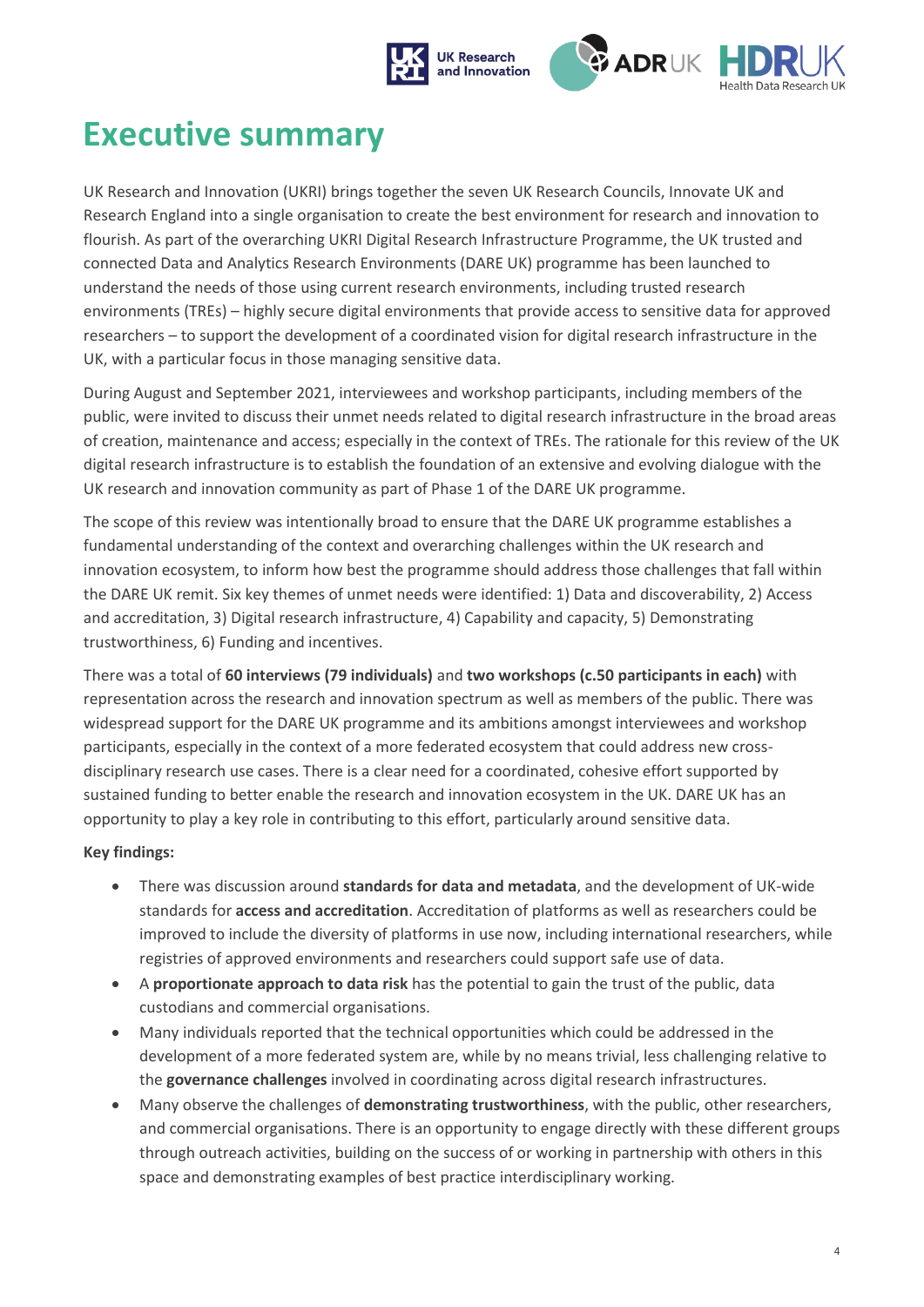



- A broad issue that, while perhaps not surprising, was raised often was the retention of **capability and capacity**, whereby teams struggle to retain data scientists and data engineers.
- Finally, **funding** was raised as an incentive that UKRI could use to facilitate agreement about sets of standards and collaboration. Sustained funding in maintaining and operating digital research infrastructures, clarity in working definitions and standards for accreditation will incentivise the development of work towards more federated environments.

Some of these observations, such as the need to address the recruitment and retention of data scientists and infrastructure engineers, will fall outside the scope of the DARE UK programme. They are nevertheless essential to the success of the DARE UK programme and should be considered as complementary to the work of the programme. This feedback has been retained within this report, and it will be critical for the DARE UK programme to align with those bodies addressing these areas. Investment in digital research infrastructure will not be effective without a broader holistic view on how to deliver this as a sustainable service to the research and innovation community.

There is an exciting opportunity to bring together data and make use of modern capabilities within the UK research and innovation ecosystem as never before. This is in the context of the Covid-19 pandemic, which has accelerated data sharing and demands for insight reaching across traditional disciplines. In that context, the question of how to address these unmet needs, and more specifically which needs should be considered within the scope of the DARE UK programme, is an exciting challenge that will be elaborated as Phase 1 of the DARE UK programme moves apace.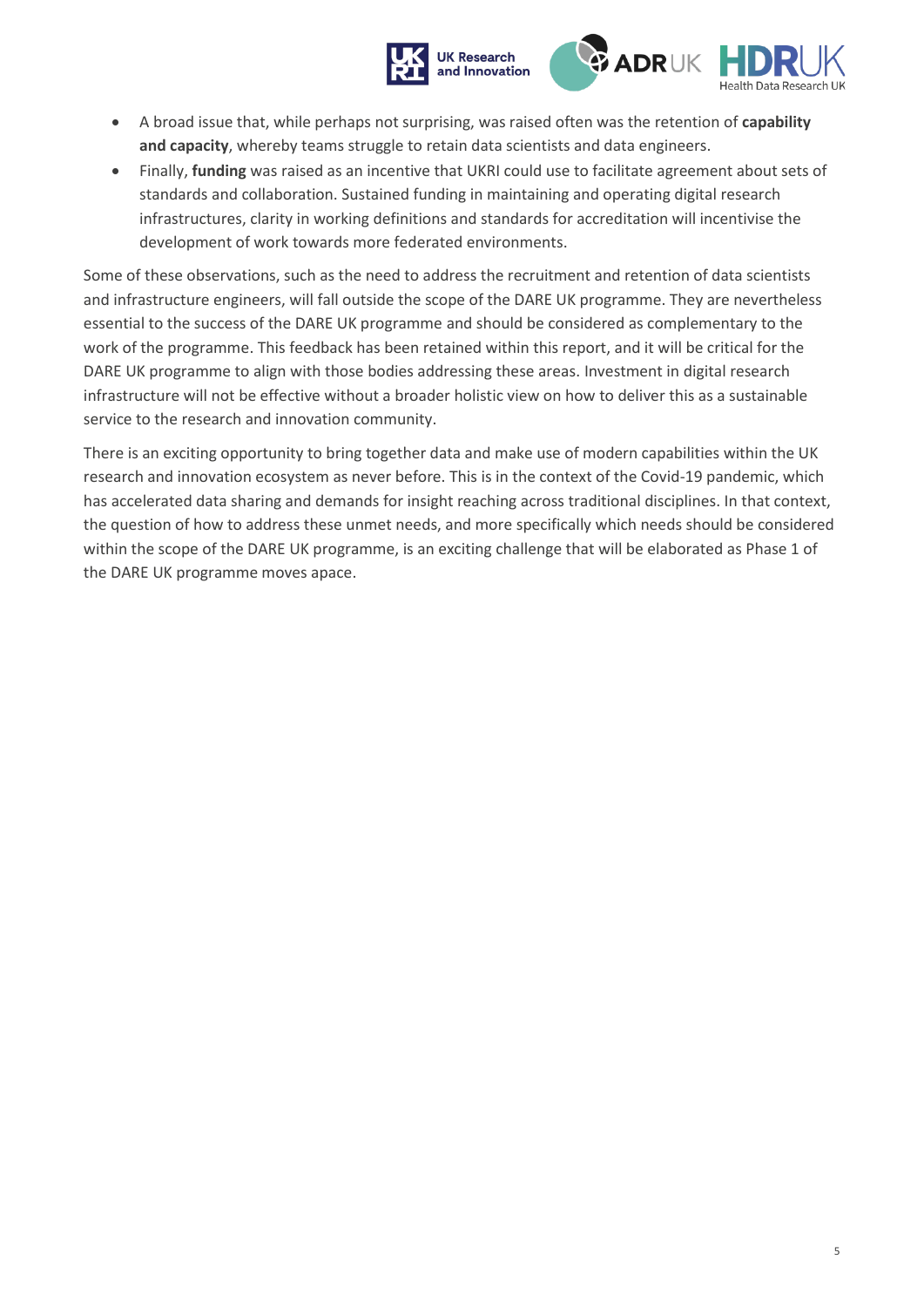



# <span id="page-5-0"></span>**Introduction**

#### **Aims**

UK Research and Innovation (UKRI) brings together the seven UK Research Councils, Innovate UK and Research England into a single organisation to create the best environment for research and innovation to flourish. The vision is to ensure the UK maintains its world-leading position in research and innovation.

The aim of this landscape review is to summarise the key themes of unmet needs and opportunities within the UK research and innovation ecosystem as part of a new UKRI Digital Research Infrastructure programme – the UK Trusted and Connected Data and Analytics Research Environments (DARE UK). Digital research infrastructure includes the collection of underlying physical infrastructure, data storage and handling, the underpinning software tools and services, flexible computing capacity and skills that - operating in concert enable researchers to turn big data into scientific breakthroughs. It should be clearly stated that this document is an initial landscape review and identifies potential areas of opportunity for the DARE UK programme to add value to the research and innovation space within the UK, aligned with the DARE UK remit. However, these recommendations are by no means prescriptive and further work will be done throughout Phase 1 of the DARE UK programme to identify those recommendations most pertinent to the DARE UK remit and those which are better addressed through parallel initiatives. The Appendix provides an overview of the key investments in digital research infrastructure across UKRI, as well as key infrastructures used by researchers which are not directly funded by UKRI. This overview is non-exhaustive and relates specifically to those digital research infrastructure investments that formed part of the discussions within this landscape review.

Researchers funded by UKRI have a variety of needs including in certain instances access to sensitive data. Sensitive data, for the purposes of the DARE UK programme, includes personally identifiable information such as names and addresses or data which is commercially, legally or politically sensitive or sensitive from an intellectual property perspective. It could also be data which has been de-identified (has had all personal identifying information removed) but remains sensitive due to the potential for re-identification.

TREs are highly secure spaces for researchers to access this sensitive data, and offer additional security measures to protect people's privacy, whether the data includes personally identifiable information in its current form or not. UKRI funding has contributed towards the creation of TREs, also known as data safe havens. TREs represent a strategy to meet the needs of researchers, and a mechanism to build public and organisational trust – the Trusted Research Environments (TRE) Green Paper published by HDR UK provides further detailed insight.<sup>1</sup>

The Covid-19 pandemic has resulted in increased emphasis on sharing more data, including sensitive data, more regularly and with a greater degree of near real-time accuracy, for national population health management across the four nations. It has also resulted in a more flexible offer to researchers in some cases given the need for lockdowns and social distancing, for example increasing remote access.

<sup>1</sup> Trusted Research Environments (TRE) - A strategy to build public trust and meet changing health data science Needs[: https://ukhealthdata.org/wp-content/uploads/2020/07/200723-Alliance-Board\\_Paper-E\\_TRE-Green-Paper.pdf](https://ukhealthdata.org/wp-content/uploads/2020/07/200723-Alliance-Board_Paper-E_TRE-Green-Paper.pdf)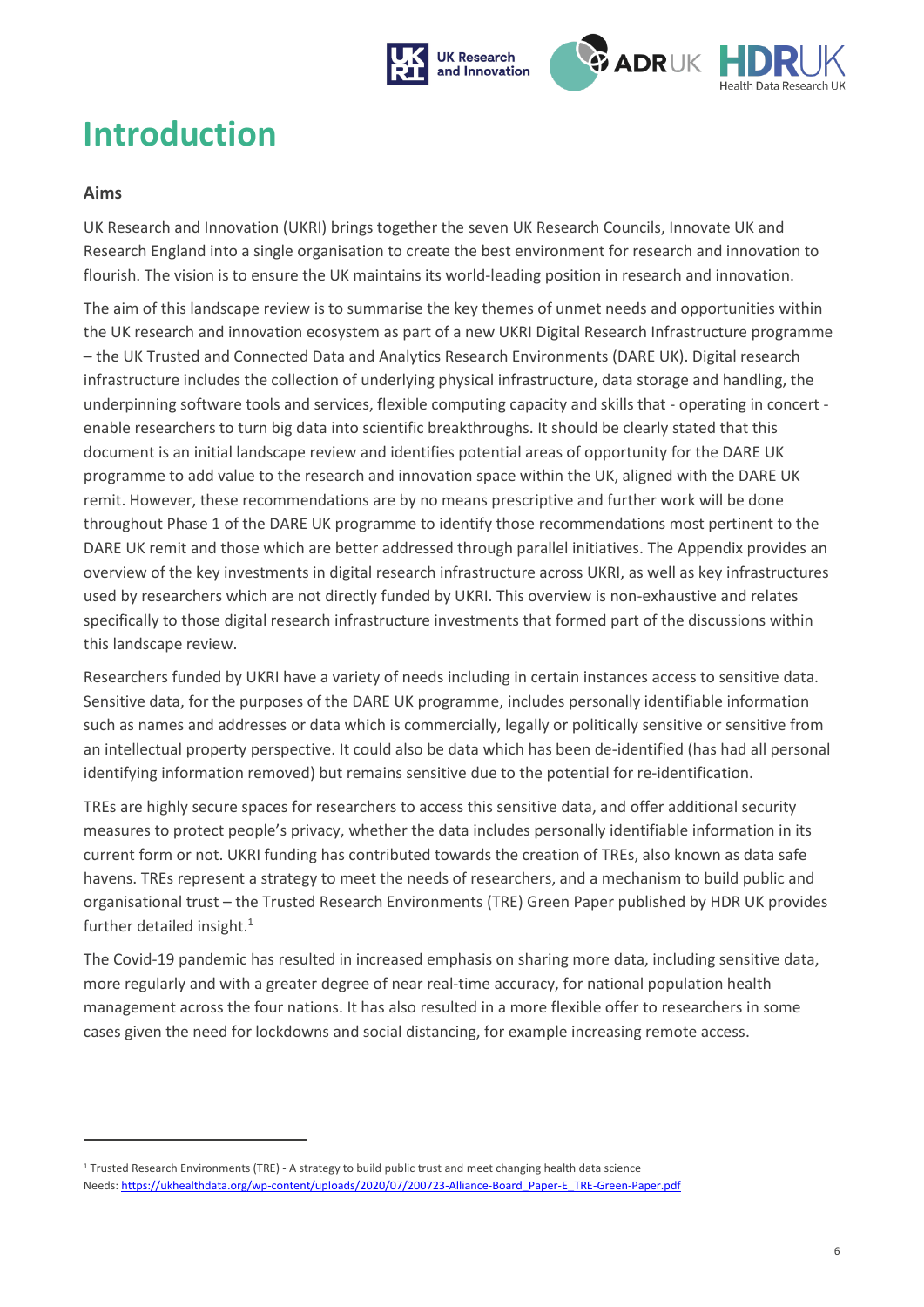

#### **Scope**

The scope of this initial landscape review is intentionally broad and includes all current digital infrastructures with a focus on research data. The scope of the DARE UK programme is more specific, including all research conducted by UKRI councils that uses, or anticipates use of, sensitive data from different research disciplines and from across different sectors, including, but not limited to, social, biomedical, and environmental sciences.

#### **Approach**

Health Data Research UK (HDR UK) and Administrative Data Research UK (ADR UK), as the DARE UK Phase 1 delivery partners, commissioned CF (Carnall Farrar) to complete this landscape review of the existing data and digital research infrastructures for research based on desk research, interviews and workshops with both people building the infrastructure and those using the data for research (primarily academic as opposed to commercial research). CF is a management consulting and data science company.

60 interviews were held in August and September 2021, with stakeholders selected from across the spectrum of disciplines. Some interviewees brought colleagues; therefore 79 people were interviewed in total. As well as researchers, interviews were planned with individuals representing separate infrastructures. The distribution of interviews across councils is skewed towards those whose researchers use sensitive data, and those who invest in a wider diversity of infrastructures. The interviews aimed to be inclusive across the research councils, infrastructures and researcher communities. Recommendations to interview specific contacts were taken up where possible.

Two virtual workshops were held in mid-September 2021, aimed at researchers and technologists, and open to members of the public. Workshop details were shared with those invited to interviews (c. 100 individuals), those who had signed up to the DARE UK communication list (c. 600 individuals), and on the HDR UK and ADR UK websites, and publicised on social media by HDR UK. It should be noted that the workshops were focused towards researchers and technologists, while the workshops were open to public participation there will be future engagement activities within the DARE UK programme dedicated to the public perspective and input.

Approximately 50 individuals attended each of the two workshops. The topics for the interviews and workshops revolved around current infrastructures, definitions of federation, potential benefits of the DARE UK programme and opportunities for the DARE UK programme.

This report summarises the themes of unmet needs and opportunities for the DARE UK programme. Unmet needs relate to the issues faced by researchers and technologists today. Opportunities relate to the actions that could be taken, by DARE UK or other initiatives, to address the needs.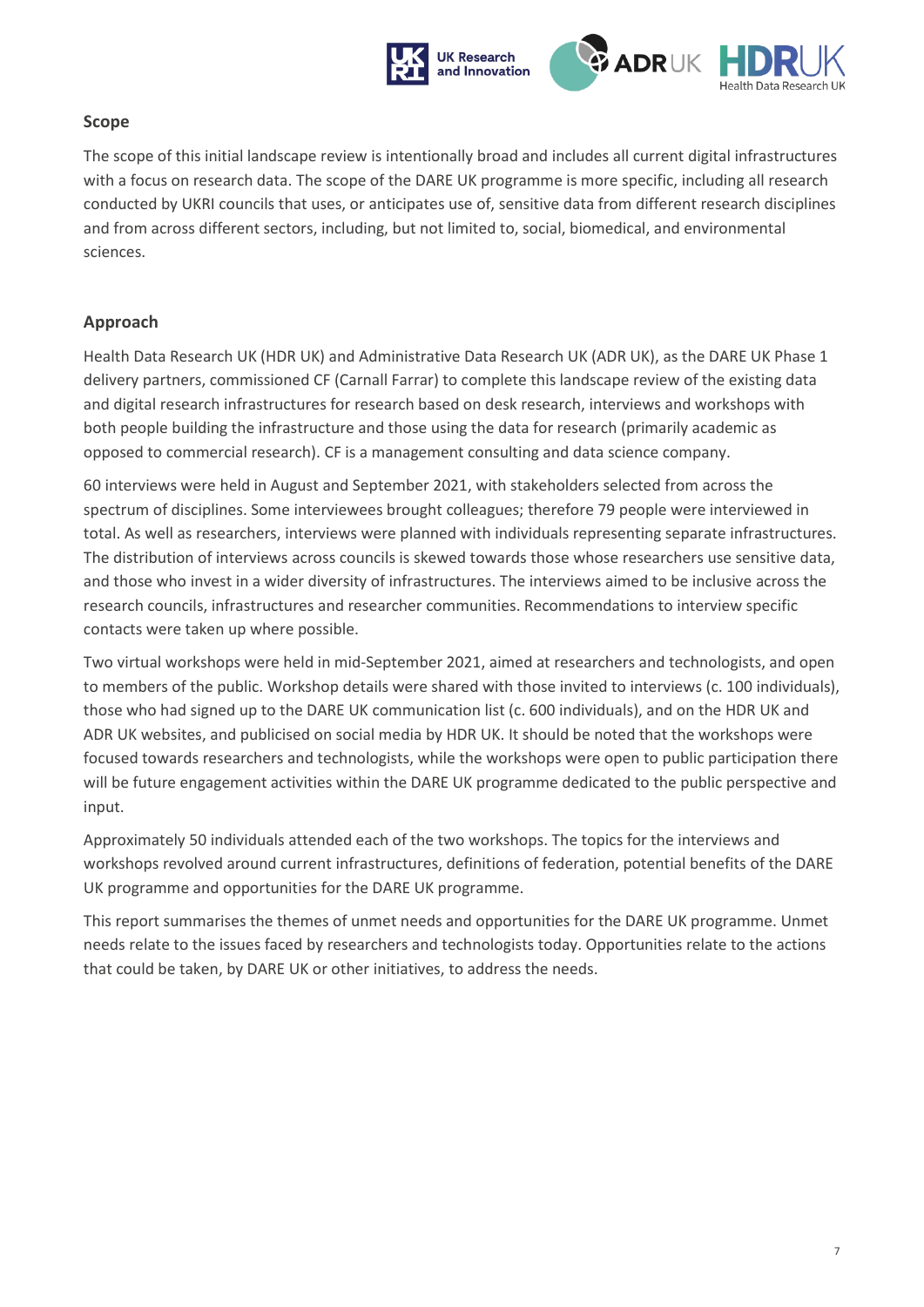





#### **Acronyms**

|                | <b>Name</b>                                                         |  |  |  |  |  |
|----------------|---------------------------------------------------------------------|--|--|--|--|--|
| <b>ADRUK</b>   | Administrative Data Research UK                                     |  |  |  |  |  |
| ADRC-NI        | Administrative Data Research Centre Northern Ireland                |  |  |  |  |  |
| <b>AHRC</b>    | Arts and Humanities Research Council                                |  |  |  |  |  |
| <b>BBSRC</b>   | Biotechnology and Biological Sciences Research Council              |  |  |  |  |  |
| <b>CDRC</b>    | <b>Consumer Data Research Centre</b>                                |  |  |  |  |  |
| <b>CEDA</b>    | UKRI's Centre for Environmental Data Analysis                       |  |  |  |  |  |
| <b>CF</b>      | <b>Carnall Farrar</b>                                               |  |  |  |  |  |
| <b>DARE UK</b> | UKRI Trusted and Connected Data and Analytics Research Environments |  |  |  |  |  |
| <b>DCMS</b>    | Department for Digital, Culture, Media & Sport                      |  |  |  |  |  |
| <b>EPCC</b>    | <b>Edinburgh Parallel Computing Centre</b>                          |  |  |  |  |  |
| <b>EPSRC</b>   | Engineering and Physical Sciences Research Council                  |  |  |  |  |  |
| <b>ESRC</b>    | <b>Economic and Social Research Council</b>                         |  |  |  |  |  |
| <b>HDRUK</b>   | <b>Health Data Research UK</b>                                      |  |  |  |  |  |
| <b>HPC</b>     | High performance computing                                          |  |  |  |  |  |
| <b>MRC</b>     | <b>Medical Research Council</b>                                     |  |  |  |  |  |
| <b>NERC</b>    | Natural Environment Research Council                                |  |  |  |  |  |
| <b>ONS</b>     | <b>Office for National Statistics</b>                               |  |  |  |  |  |
| PHE            | <b>Public Health England</b>                                        |  |  |  |  |  |
| SAIL           | Secure Anonymised Information Linkage                               |  |  |  |  |  |
| SeRP           | Secure eResearch Platform                                           |  |  |  |  |  |
| <b>STFC</b>    | Science and Technology Facilities Council                           |  |  |  |  |  |
| <b>TRE</b>     | <b>Trusted Research Environment</b>                                 |  |  |  |  |  |
| <b>UBDC</b>    | Urban Big Data Centre                                               |  |  |  |  |  |
| <b>UKRI</b>    | UK Research and Innovation                                          |  |  |  |  |  |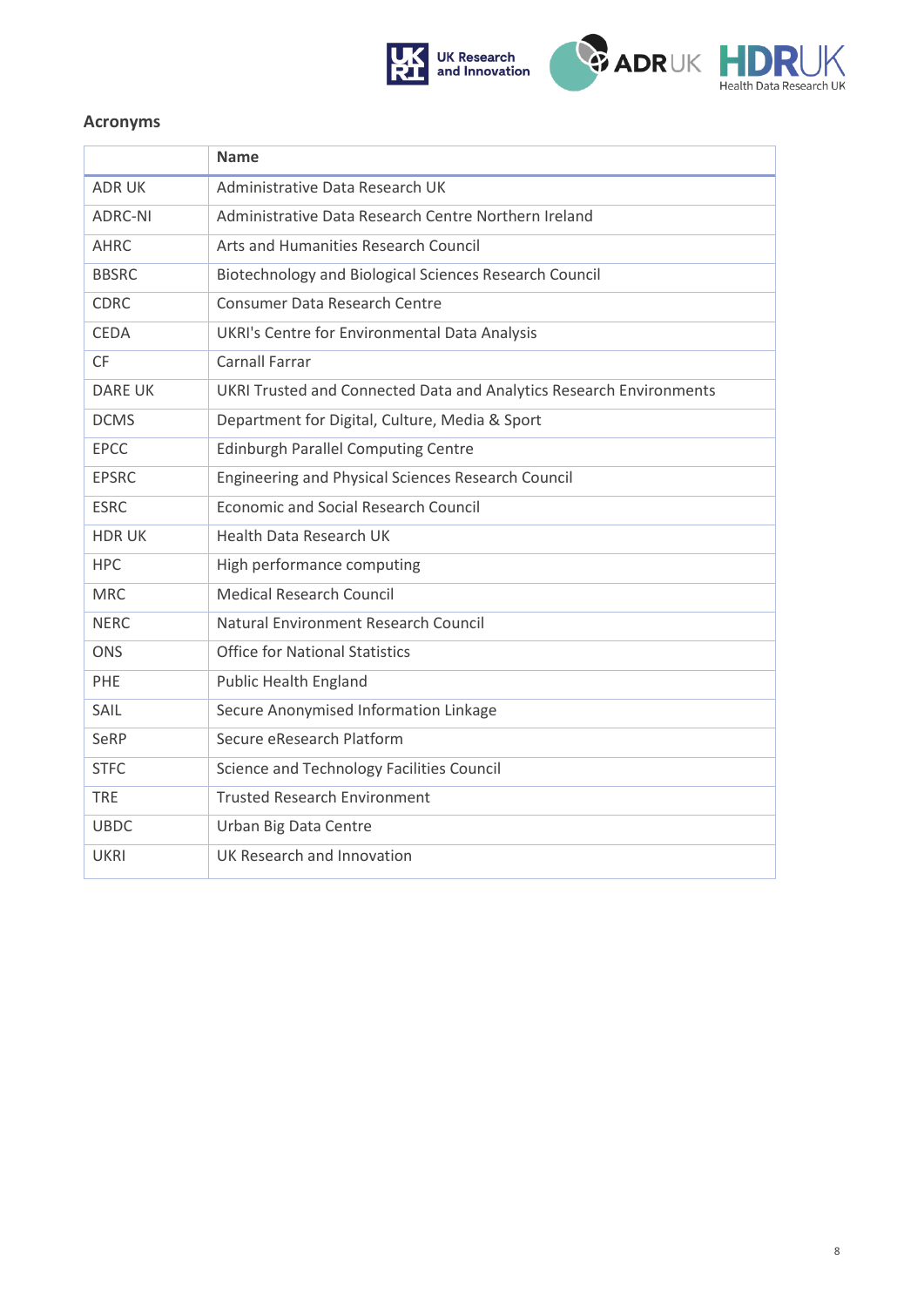

# <span id="page-8-0"></span>**Overview of the existing landscape of research data infrastructure**

The figure below is a snapshot of the relevant infrastructure bodies involved in handling research data across the research councils of UKRI. Individuals from these organisations were interviewed as part of this report. See the Appendix for more detail on each council and relevant asset.

Figure 1. Map of subject areas, key infrastructure investments and examples of dataset types, by UKRI funder

|                                                         | <b>BBSRC</b>                                                                           | <b>ESRC</b>                                                                                                                     | <b>EPSRC</b>                                                                            | <b>MRC</b>                                                                                                           | <b>NERC</b>                                                                                          | <b>STFC</b>                                                               | Other                                                                                                                                 |
|---------------------------------------------------------|----------------------------------------------------------------------------------------|---------------------------------------------------------------------------------------------------------------------------------|-----------------------------------------------------------------------------------------|----------------------------------------------------------------------------------------------------------------------|------------------------------------------------------------------------------------------------------|---------------------------------------------------------------------------|---------------------------------------------------------------------------------------------------------------------------------------|
| Subjects                                                | • Molecular biology<br>• Farming<br>• Industrial<br>biotechnology<br>• Pharmaceuticals | • Social e.g., digital<br>• Administrative data<br>• Finance<br>• Census<br>• Longitudinal                                      | • Engineering<br>• Materials<br>• Physical sciences<br>• Cities and<br>infrastructure   | . Human health and<br>disease<br>• Primary care<br>• Hospitals<br>• Cohort studies                                   | Environmental<br>science<br>• Atmospheric<br>• Oceanography<br>• Geoscience                          | • Particle physics<br>• Nuclear physics<br>• Space science<br>• Astronomy | • Healthcare<br>• Social care<br>• Administrative<br>data e.g.<br>HMRC tax data                                                       |
| <b>Examples of</b><br>key digital<br>research<br>assets | • EMBL-EBI<br>• CvVerse                                                                | • UK Data Service<br>and Secure Lab TRE<br>• CDRC (Consumer<br>data)<br>• UBDC (Urban data)<br>• ONS Secure<br>Research Service | • Alan Turing<br>Institute<br>• ARCHER<br>• National Quantum<br><b>Computing Centre</b> | · Secure e-Research<br>Platform and SAIL<br>Databank<br>• Health Data<br>Research UK<br>• Francis Crick<br>Institute | Environmental<br><b>Information Data</b><br>Centre<br>• Centre for<br>Environmental<br>Data Analysis | • JASMIN<br>• DAFNI<br>• Hartree Centre<br>and EPCC                       | • OpenSAFELY<br><b>TRE</b><br>• HMRC Datalab<br>• NHS Digital TRE<br>• HSC Northern<br><b>Ireland Honest</b><br><b>Broker Service</b> |
| Example<br>sensitive<br>datasets                        | $\bullet$ Personal data -<br>including genetic<br>in some cases                        | · Personal data<br>e.g., social media<br>• Commercial data                                                                      | • Commercial data<br>from industrial<br>partners                                        | · Personal health<br>data /genomics<br>data                                                                          | • Rarely, unless<br>linked with<br>clinical data (e.g.<br>pollution<br>epidemiology)                 | • Data of<br>significance to<br>national<br>security (e.g.,<br>aerospace) | · Firm-level<br>financial data<br>· Personal data                                                                                     |
| <b>Example non-</b><br>sensitive<br>datasets            | Biochemical or<br>non-human<br>organism data                                           | • Economic<br>indicators                                                                                                        | • Materials<br>measurements<br>data                                                     | · Biochemical or<br>non-human<br>organism data                                                                       | • Atmospheric<br>measurements                                                                        | • Physical<br>experimental<br>data                                        | • Population-<br>level data                                                                                                           |

Note - AHRC does not fund its own research data services. AHRC-funded researchers make use of a wide variety of data across disciplines, particularly historic data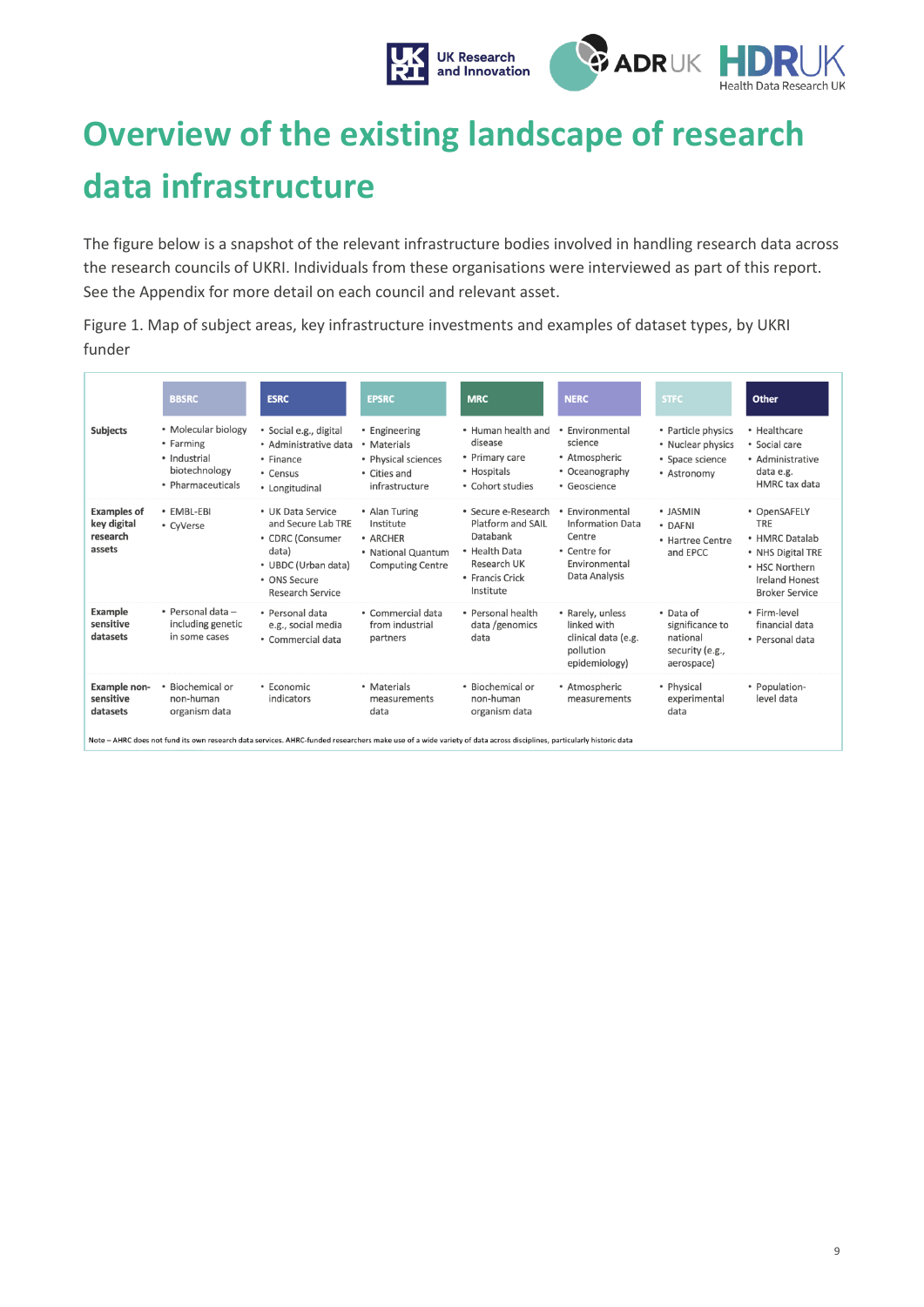

# <span id="page-9-0"></span>**Unmet needs and opportunities**

Interviewees and workshop participants were invited to discuss their unmet needs. The needs of the researcher and technologist communities reflect problems in the creation and maintenance of digital research infrastructure, or access to it. In addition, individuals were asked to share their views on the opportunities and how, if at all, they viewed those opportunities in the context of the DARE UK programme. Members of the public were able to participate and contribute to the workshops.

A synthesis of these has grouped ideas into six themes:

- 1) Data and discoverability
- 2) Access and accreditation
- 3) Digital research infrastructure
- 4) Capability and capacity
- 5) Demonstrating trustworthiness
- 6) Funding and incentives

In the section below, each theme is expanded, alongside the variety of unmet needs reported and the variety of relevant opportunities to address these needs in the context of sensitive data.

The scope of these unmet needs and opportunities is intentionally broad to ensure that the DARE UK programme establishes a fundamental understanding of the context and overarching challenges within the UK research and innovation ecosystem, to inform how best the programme should address those challenges that fall within the DARE UK remit.

## <span id="page-9-1"></span>**1) Data and discoverability**

Use of technical standards can lead to interoperability of data. However, data from different sources is recorded in variable ways, using a variety of data standards and common data models. Data is also described in different ways using a variety of metadata standards.

### <span id="page-9-2"></span>**Unmet needs**

#### **Data standards**

There are currently separate sets of standards across the UK, each adopted by a limited number of parties. Data is therefore often not interoperable. Even if the same data standard has been used, other features of data can differ. It was pointed out that data standards in use now are already partially outdated.

#### **Metadata and discoverability**

Poor recording of features of data such as missingness limit the usefulness of data resources.

Data is not always discoverable, particularly to those looking for data from a new discipline. There have been attempts to bring together metadata from disparate sources into metadata catalogues. Metadata catalogues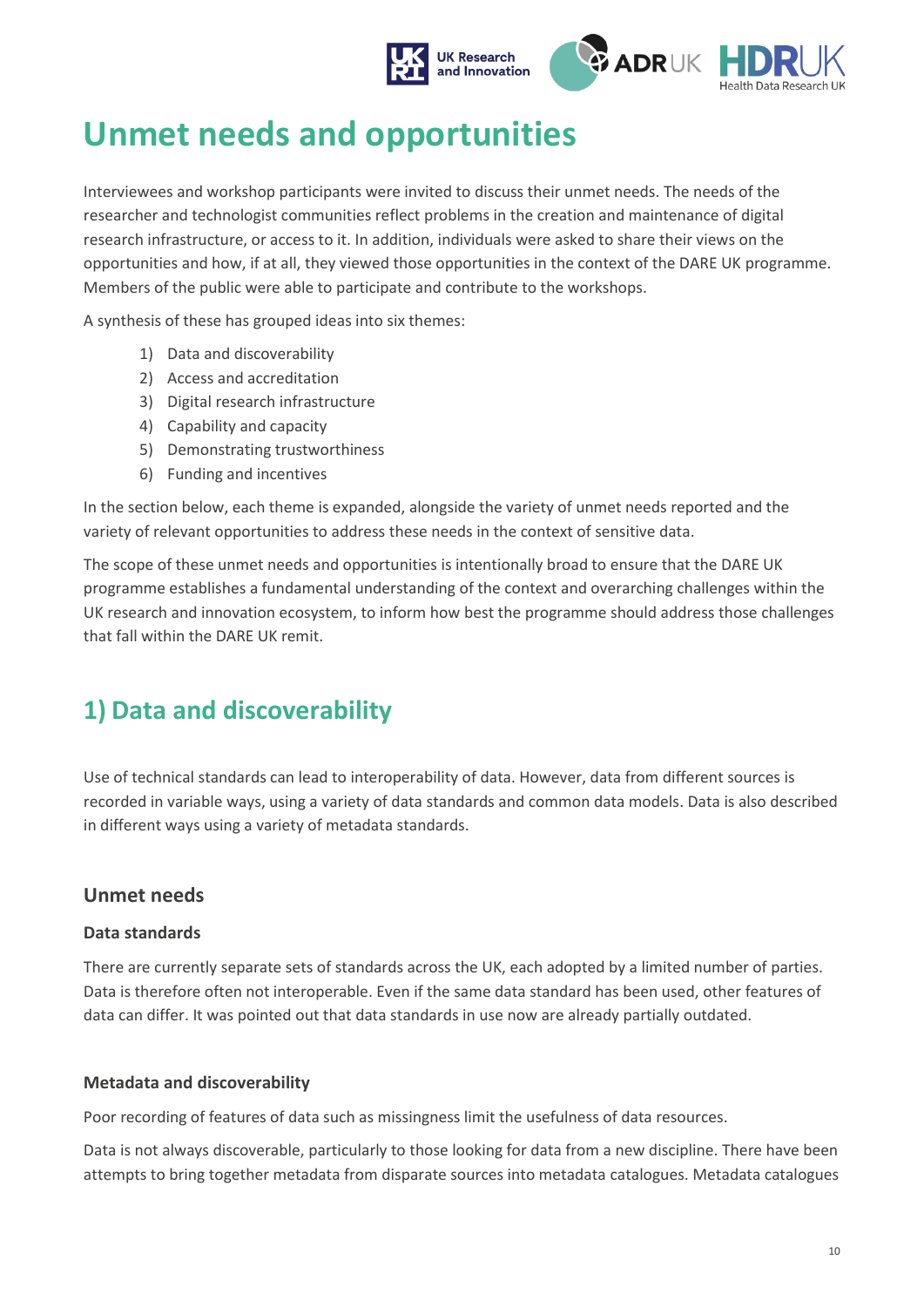

are available in some cases e.g., the Innovation Gateway for health data. Funders see lots of projects using the same data source, simply because it is well-documented, meaning many datasets remain under-utilised. Availability and visibility of data can drive research questions. The right questions are therefore not necessarily being asked of existing data. It is not always clear who is using infrastructure or datasets, meaning collaborations are hard to foster.

Conversely, well-documented datasets can be available via multiple TREs. This can lead to duplication of the human and environmental cost, and confusion for researchers.

### <span id="page-10-0"></span>**Opportunities**

#### **Data standards**

There is an opportunity to assist in making recommendations for use of certain data standards, or convening groups to collaborate on developing, enhancing and/or adopting data standards. Committed collaborations of bodies (such as universities or hospitals) could be best placed in the implementation of standards, particularly those with similar interests in order to share their learnings. Although easiest to implement at the beginning of projects, conventions must be regulated throughout their usage. Data standards and metadata standards were of importance to interviewees, as well as API standards which were regarded by some as the key to federation. Quality measures would allow understanding of comparability. Related to this, standardised data capture forms would enable control at data input.

#### **Metadata and discoverability**

Making data discoverable, for example through the development and publication of user-friendly sets of metadata to describe datasets (or objects). This was highlighted by multiple individuals as a first step in the direction of federation. The creation or enhancement of infrastructure that allows for sharing of metadata, browsing services for different types of data, and pointing towards places or groups that could provide good feedback on the data. Understanding quality, missingness, and how a dataset was generated requires collaboration not only within each research discipline but across disciplines as well. This could enable increased transparency, for example allowing an individual (e.g., a patient) to see where their data is being used, further demonstrating trustworthy use of data.

#### **Participant quotes**

"Efforts so far have been from the grassroots level, so you get separate sets of standards, each adopted by a few parties, but we need a single set of standards for all" Technologist, Research organisation

"Standards are like toothbrushes. Everyone's got one. No one wants to use someone else's. We've got plenty of standards. It just depends what you're trying to do" Technologist, Commercial provider

"Sticking 101 TREs in won't solve it if you can't find what exists in a safe way" Technologist, University

"See lots of projects using the same data because it's well-documented" Researcher, University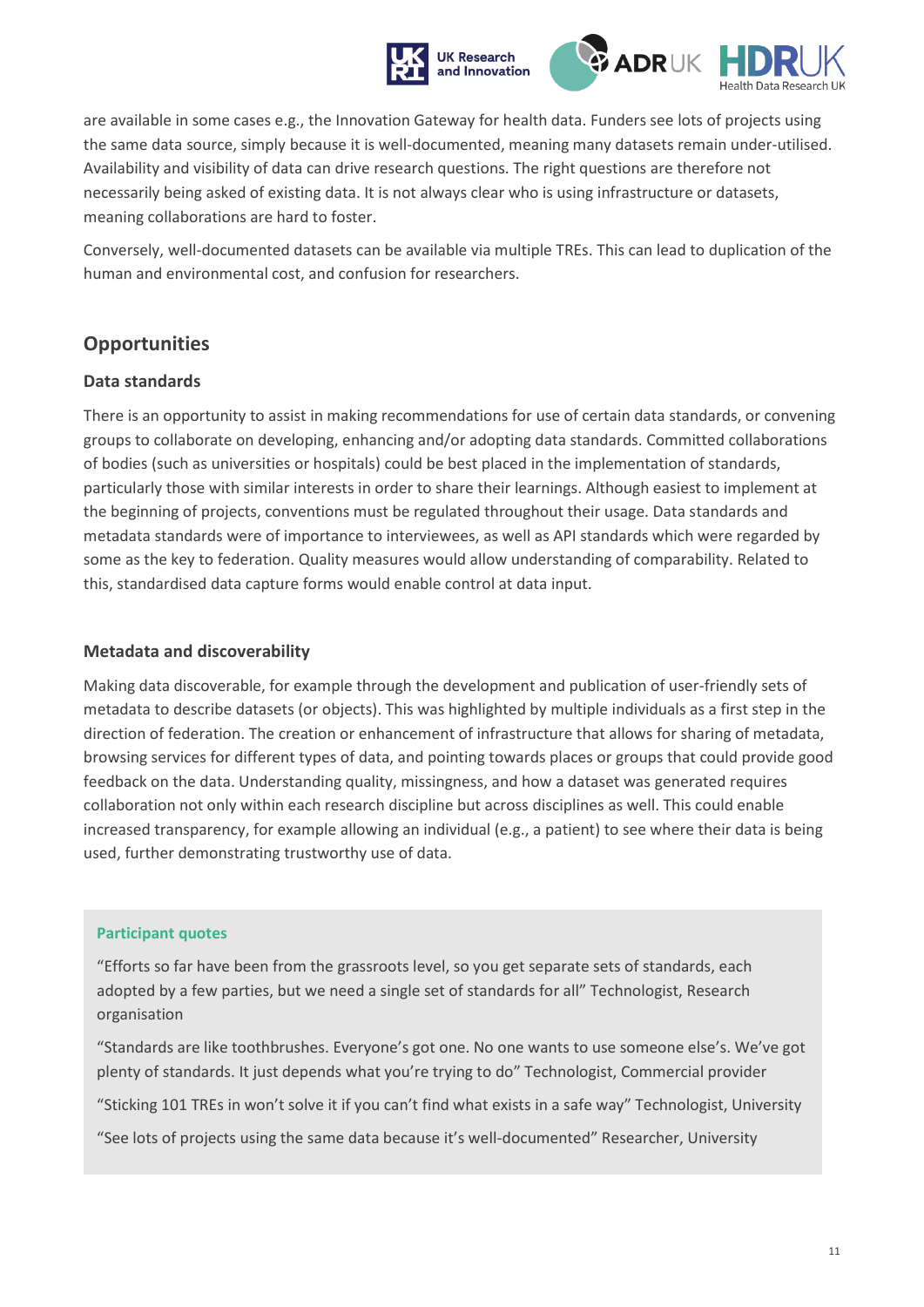

## <span id="page-11-0"></span>**2) Access and accreditation**

Beyond interoperable systems and interoperable data, there are governance, rules and frameworks for managing data access and enabling researchers to conduct analysis.

### <span id="page-11-1"></span>**Unmet needs**

#### **Standards**

Unclear, inconsistent or lack of standard, agreed processes means that many ways of working have evolved between different groups. Varied standard in accreditation ways of working can result in 'reinventing the wheel' for every new project. Researchers also experience slow timelines of accessing data, hindering the speed of innovation and the ambition of what people can do. Lack of standard processes and minimum levels of 'service' can result in large administrative burdens for accessing data.

Despite a wish for standardisation across organisations, European or international institutions do not want to feel locked into a UK-approach. Decision-making therefore needs to have an international perspective. Developing environments for rapid, short-term collaborations can be difficult, for example during the Covid-19 pandemic.

#### **TRE standards, TRE accreditation and researcher accreditation**

Many interviewees recognise federation as data in different physical places being used together through a common interface. It became apparent however that many have multiple definitions for federation or remain unclear.

Similarly, most individuals described TREs as allowing researchers going to the data, physically or remotely, without data moving from the safe environment. The Five Safes framework<sup>2</sup> was referred to as the basis for multiple TREs (safe data, safe projects, safe people, safe settings and safe outputs), however there is not one clear definition of a TRE. There are also several TREs across the UK, however there is no central register of best practice thus leading to a lack of clarity around what is and is not a TRE.

Researchers wishing to access TREs must complete training and gain accreditation for their use however training can be duplicative across platforms, and the accreditation process can take time as there are backlogs of people waiting for training in the Five Safes framework.

#### **Risk governance**

Researchers currently face inflexible data access processes via TREs, often justifiably so given the legal responsibilities that TREs, and the data custodians they provide services to, have. Despite huge variation in the risk and sensitivity of data, the requirements on researchers for data access can be similar and as such

<sup>2</sup> [What is the Five Safes framework?](https://ukdataservice.ac.uk/help/secure-lab/what-is-the-five-safes-framework/) — UK Data Service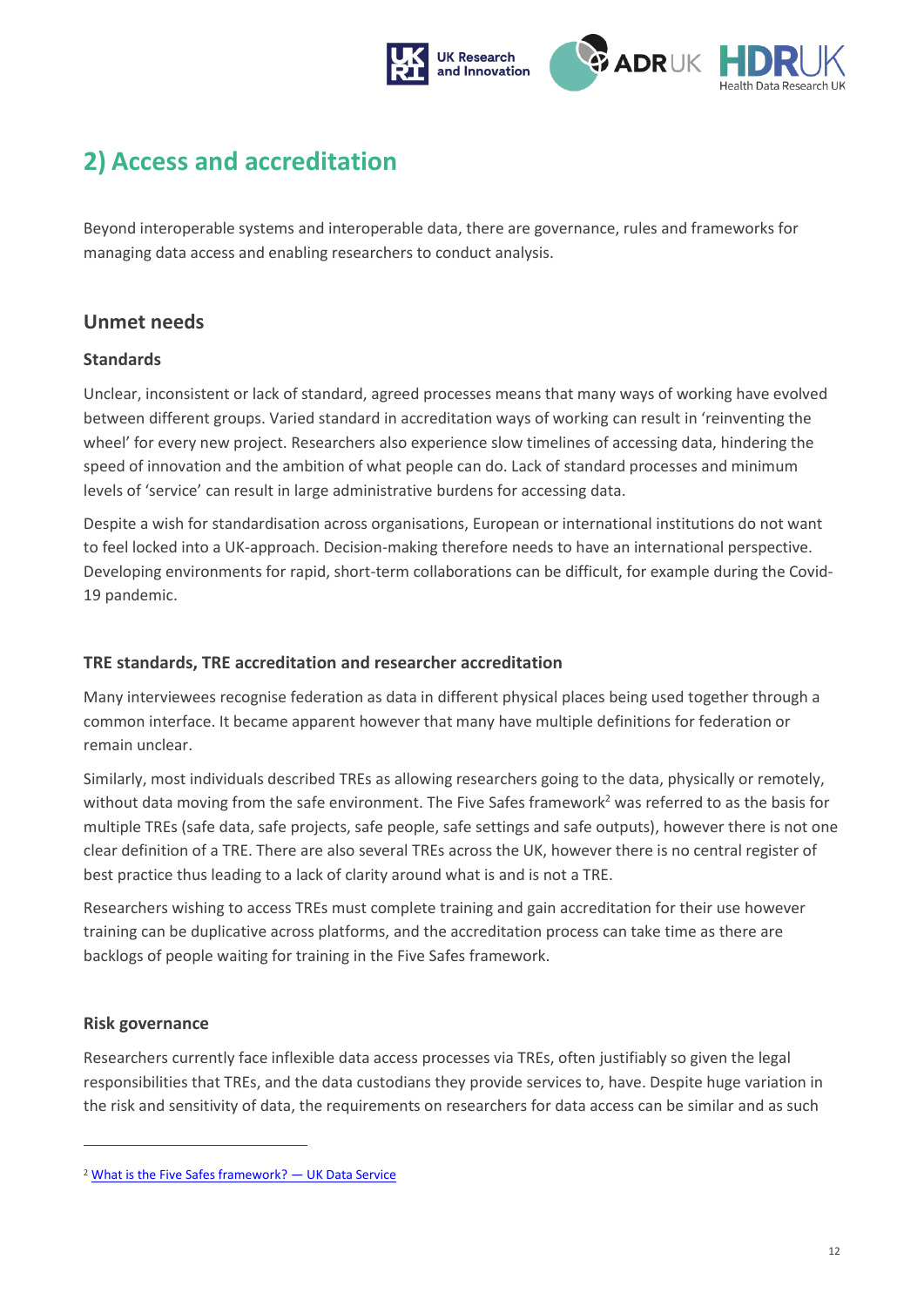

researchers need a more flexible approach to data risk. The Alan Turing Institute has proposed such an approach – a policy and process framework that incorporates data security threat and risk profiles into five sensitivity tiers<sup>3</sup>. Such an approach has however not been widely adopted, it is unclear why this is the case and should be further investigated. Future categorisation of risk will need to assess the heightened risk of linked data, and what consent models were involved in the data collection.

### <span id="page-12-0"></span>**Opportunities**

#### **Standards**

There is an opportunity to work with the community and relevant stakeholders to develop and assist in the implementation of a best practice protocol or guidance on acceptable approaches, acting as an authority that groups could trust and rely on to move in a common direction. A pan-UKRI recommended approach could remove the responsibility from individual groups and therefore improve consistency and increase efficiency.

Some specific areas of opportunity for standards that some interviewees highlighted were in information security, platform specifications and service descriptions, as well as a centralised codified approach to data licensing. There is an opportunity to work with data custodians to agree to standards, and work with governance teams to navigate the interpretations of legal positions. The collective development and agreement of standards among data custodians could also then inform higher-level government bodies in policy-setting. Interviewees were strongly in support of pursuing the opportunity to ensure platforms are made more accessible to researchers across disciplines, and work for most of the research and innovation community.

#### **TRE standards, TRE accreditation and researcher accreditation**

An opportunity could be to convene a process with the research councils and key stakeholders to agree on definitions of TRE and related terms including federation and interoperability. For example, capturing the working definitions as discussed during the interviews, agreeing these with research and infrastructure communities, and continuing to evolve them as technology user needs change over time.

An approach for aligned standards for TREs could be further developed and delivered. As one example, TREs could commit to minimum standards in a service level agreement, to provide users with a minimum service in terms of staffing, standards of information relating to data holdings, compute and speed of disclosure control. Further supporting the work of the UK Statistics Authority (UKSA) in the standard accreditation governance for TREs, with regular independent quality testing as part of this.

There is an opportunity for further work to standardise and smooth the researcher accreditation process, along with reciprocal or unilateral recognition of accreditation. Providers should be aiming to provide a consistent researcher user experience across data access points, and ideally making the process feel as though the researcher were accessing data on their own machine. Training could therefore be made portable across TREs, through a standard accreditation for researchers acting as a TRE passport. The Digital Economy Act (DEA) already works as a passport in some respects, with shared accreditation across TREs.

<sup>&</sup>lt;sup>3</sup> Design choices for productive, secure, data-intensive research at scale in the cloud (2019)<https://arxiv.org/abs/1908.08737>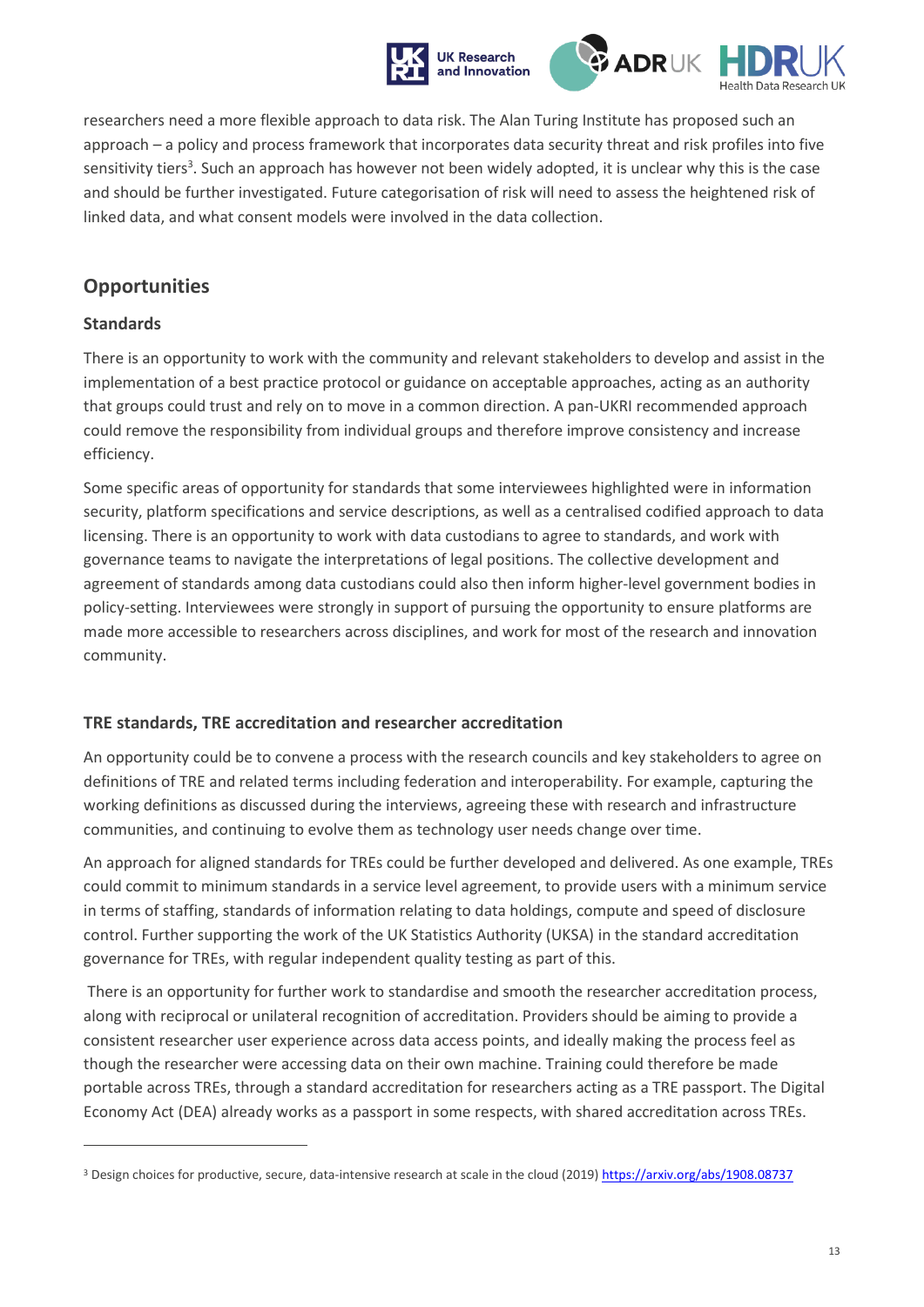

Health data collected for an organisation's health functions is not however part of the DEA, although it should be noted that the majority of the DEA-accredited TREs also hold health data (for example eDRIS, ONS SRS and SAIL). International researchers would also need to be considered, as currently accredited researchers need a link to a UK institution. A surge in people using TREs would also need to be prepared for and staffed.

Successful TREs, based on the views of the interviewees, are those with teams of individuals to support researchers and data providers, including the ability to tell data providers what research their data is being used in.

Given that TREs operate in a global context, connectedness with global partners is essential, including those in low-resource settings.

#### **Risk governance**

Mechanisms to define and categorise risk of data, and environments to be reflective of this risk has already been explored, for example the Alan Turing Institute framework for categorising risk of data was mentioned by multiple interviewees.<sup>4</sup> Implementation of these tiers of risk could also make the use of de-identified data more appealing for researchers, although it should be noted that under the DEA, researchers can *only* access de-identified data, and this via a DEA-accredited TRE. However, use of a risk-based proportionate approach to data could therefore incentivise safe use of data and use of the least sensitive data to answer a research question. There is an opportunity to strengthen and consolidate existing data risk frameworks so that they can be pushed for adoption more broadly in order to establish standard data risk frameworks that are widely understood, accepted and adopted.

<sup>4</sup> Design choices for productive, secure, data-intensive research at scale in the cloud (2019)<https://arxiv.org/abs/1908.08737>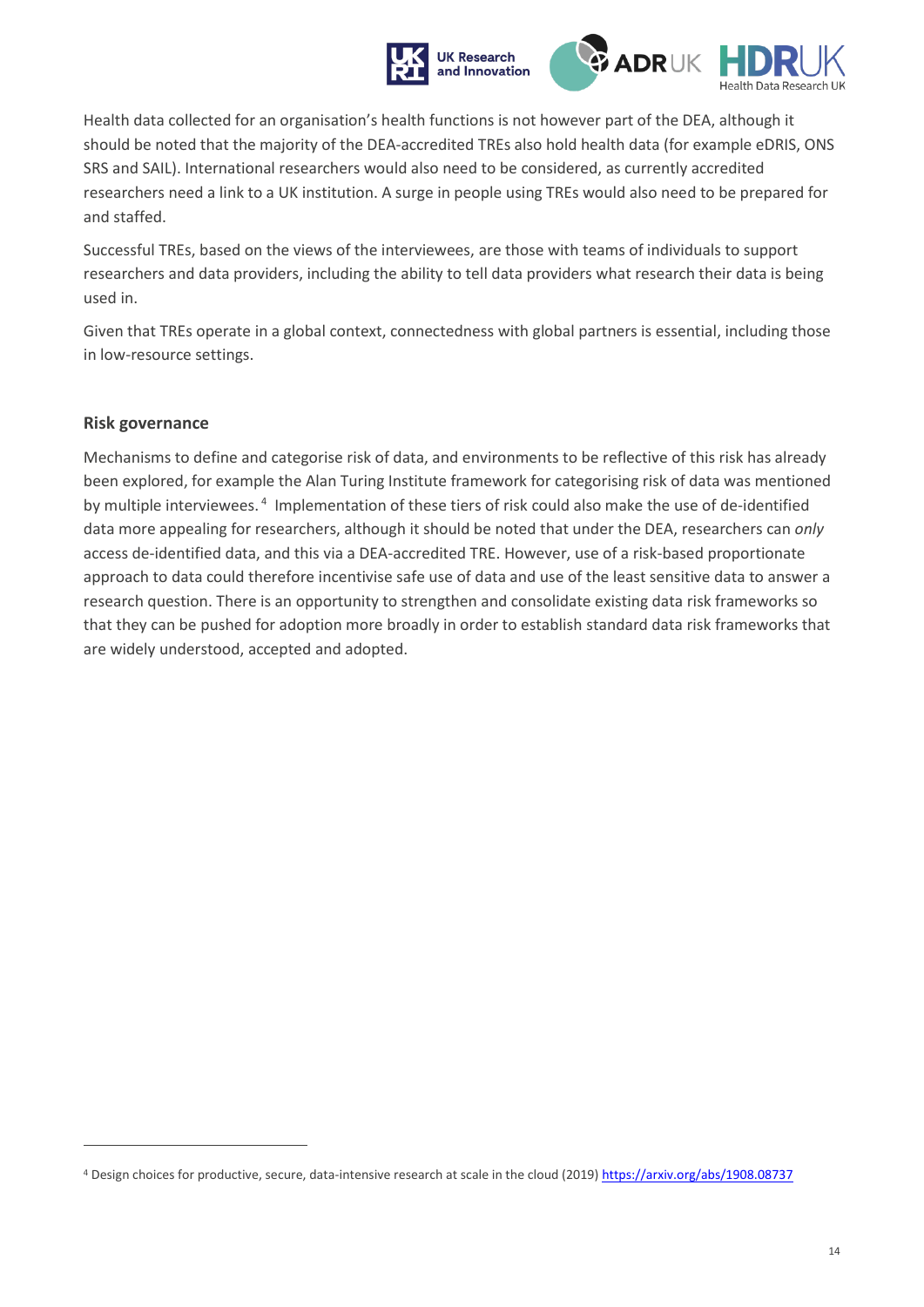



#### **Participant quotes**

"We probably don't want a single TRE environment for everyone, but instead the principals and guidance on approaches that are acceptable... Risk aversion and inconsistent or unclear standards are the main barrier... Publishing how other groups have navigated those requirements would be helpful for new teams to follow their example" Technologist, Research organisation

"We'd love for you to set standards for what an accredited TRE should be… At the moment it's a selfselective process… There's currently lots of interpretation around certification" Technologist, Commercial organisation

"When researchers realise the secure data requirement, they're trying to avoid it, i.e., people just change the variables they request access to. If DARE wants the TREs to work, there needs to be a level of flexibility… So many regulations and requirements make the use of data slow and difficult" Researcher, University

"We've been exploring mechanisms to define and categorise risk of data... This approach gives autonomy back to researchers, and makes requesting more anonymised data more appealing to researchers [i.e., lower risk, fewer controls]" Technologist, Commercial organisation

"[DARE UK should seek to be a] centralised broker for assisting interoperability of existing domain specific infrastructures" Workshop participant

"I think there's a need for environments where there can be linkage of geospatial, and other data, and permitting more free analysis within those environments. It's difficult to share by virtue of its bulk and also the sensitivity" Researcher, University

## <span id="page-14-0"></span>**3) Digital research infrastructure**

Systems, including the physical and software infrastructure, vary widely depending on the types of data, the requirements of the users, the group who built the systems, as well as the subject areas. These systems have in many cases not been set up to be interoperable.

### <span id="page-14-1"></span>**Unmet needs**

#### **Federation**

The many physical and software infrastructures across the research landscape result in siloed working, particularly between research organisations and disciplines, within the UK. As a result, research communities can be unaware of other communities and data outside of their sphere. There is an increasing need for cross-disciplinary research to answer questions of importance, for example the impacts of climate change on infectious diseases. Despite an abundance of data, current environments do not facilitate cross-disciplinary working, and are in fact limiting the scope of research and the questions that can be asked and answered. Researchers wishing to access data from multiple environments face hurdles in terms of duplicative request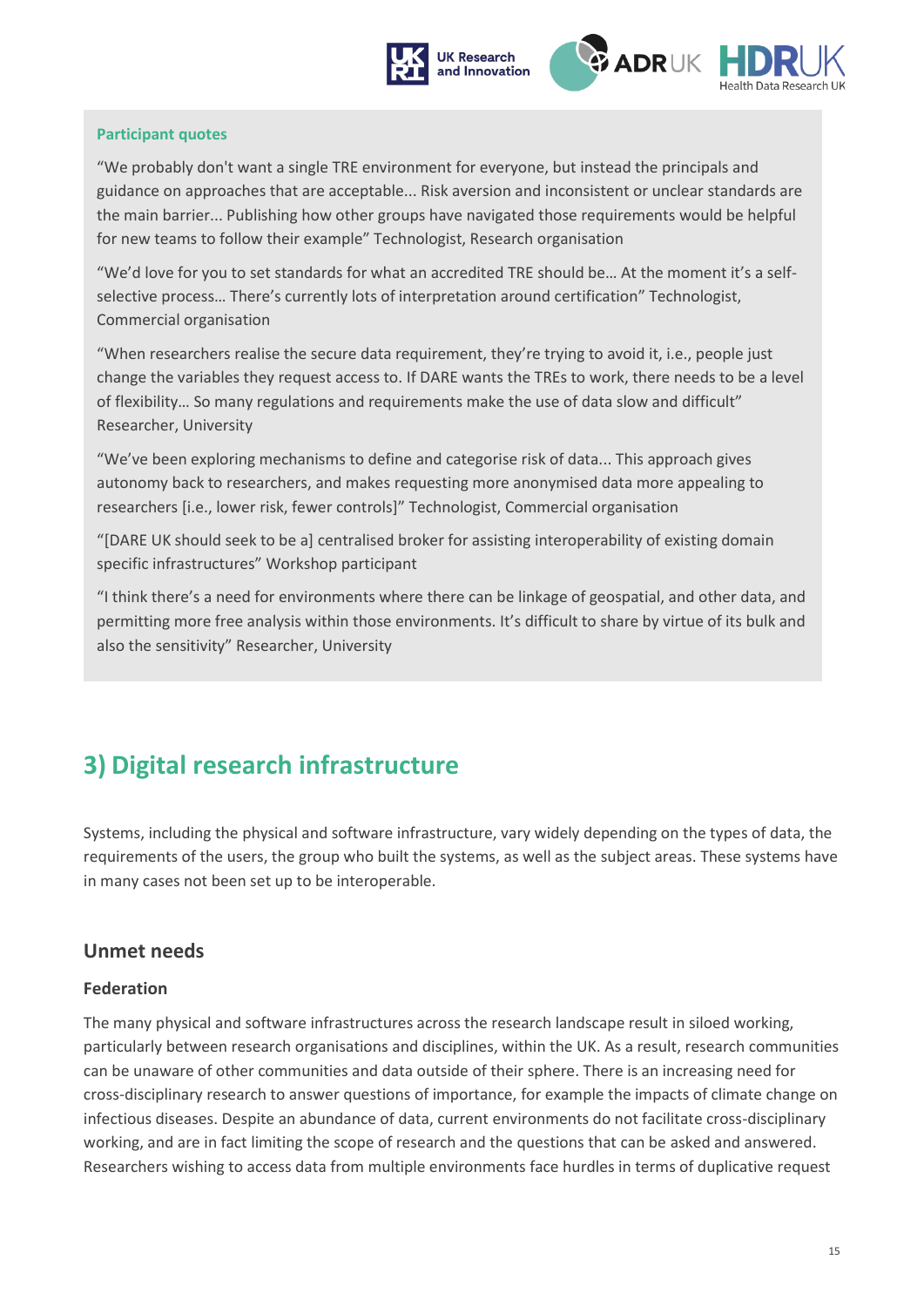

applications and delays. Researchers wishing to carry out cross-disciplinary research, for example incorporating environmental and health data, must work out from scratch how to access the data for each project, instead of creating legacy for the research community. Federation, where data in different physical places can be used together through a common interface, is a potential method of linking different sources of data. There are different perspectives of the best avenues to reach federation, and the best starting point for research infrastructures to begin to federate. De-identification of data and being able to link data across environments with common keys, whilst protecting sensitive information, is currently not solved.

#### **Flexibility for researchers**

Systems have not all been built with common requirements in mind. Irregular demand on compute power to drive high-power models results in system shortages and delays for researchers. TREs can be inflexible environments for researchers to work in if they are limited to a geographic space or limit the range of applications the analyst can employ. As a result, when researchers apply for secure data and realise the extent of requirements to access the data, some researchers avoid working in these environments by simply changing the variables they request access to.

#### **Auditability**

Increasing use of TREs is leading to a need for more review of outputs leaving TREs. This process currently varies by environment, and in some cases involves an individual manually 'eyeballing' extracted data. A manual process such as this cannot be audited easily, and limits reproducibility of analysis. There are however several good practices, for example the processes that TREs need to demonstrate are often in place before DEA accreditation cover this particularly around decisions being reproducible and replicable.

### <span id="page-15-0"></span>**Opportunities**

#### **Federation**

There is clear requirement and opportunity for creating environments that support linking of data from different disciplines. The federated approach has huge potential across UKRI-funded research, and there is an opportunity for DARE UK to help define federation at different levels. Federation of data and analysis could solve some of the unmet needs, particularly related to health data. Joining data across hospitals, linking primary and secondary care data, and linking health to crime, housing, education, environmental and consumer data were key examples. Federation could also fulfil specific non-healthcare-related use cases such as across the UK nations and cross-disciplinary research into the environment, human movement and economic opportunity.

Further, supporting efficiency by assessing the reuse of existing infrastructure and promoting best-practice examples of infrastructures such as JASMIN. TREs with widespread support across interviewees and potential for federation included ONS Secure Research Service, SAIL Databank, CO-CONNECT and OpenSAFELY. These are expanded on in the Appendix.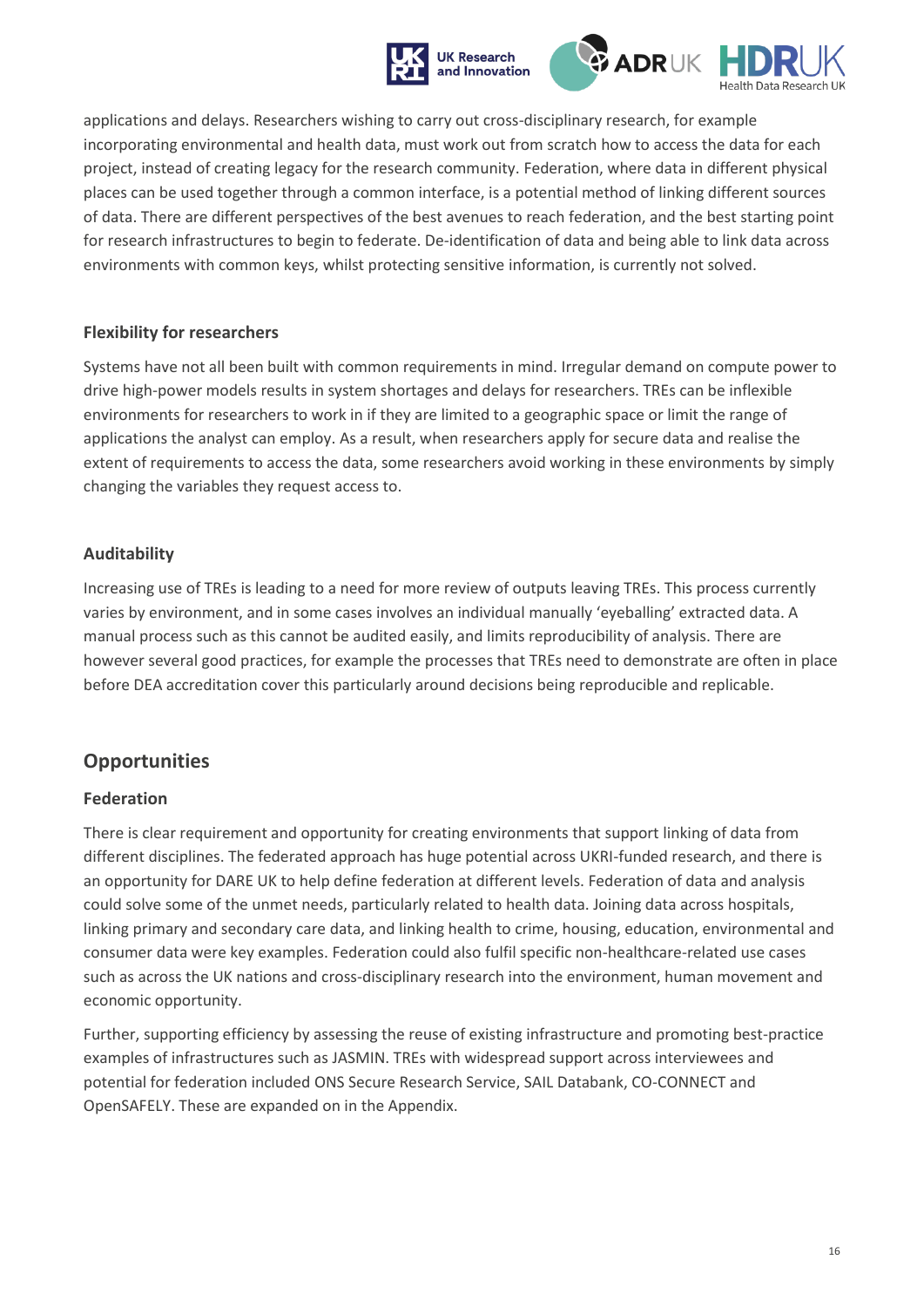

UK exemplar projects addressing specific aspects of federation could be supported as part of the DARE UK programme and the initiation of international dialogue to deepen understanding of international case examples of federated environments.

Enabling researchers to work flexibly and to be able to see data will support research involving advanced analytical capabilities. One researcher highlighted that text mining and natural language processing could be a central resource enabled across a federated network. There is also an opportunity to ensure access to data is as broad as possible, including remotely to international researchers. There is a fear that some TREs will remove remote access or individual data owners will remove permissions for their data to be accessed remotely post-Covid.

Cloud computing should be recognised for having better security and governance than on premise computing in some cases, and that not all cloud computing is commercial. Better understanding of the technical challenges to federation, such as the ability to use de-identification keys to link data whilst protecting sensitive information, require more detailed investigation.

Organisations wishing to make data available face a variety of platform options, and there was a call from interviewees to 'help the buyers buy'.

#### **Flexibility for researchers**

Technical challenges were highlighted by some individuals, particularly around managing irregular compute demands, and establishing the systems to allow compute resource to grow and shrink with demand, there is an opportunity to support the development of such capability. For example, combining resources such as bolting high performance computing (HPC) capability onto TREs is one theoretical approach.

#### **Auditability**

Another challenge that there is an opportunity to support is addressing the need for tools to be publicly auditable. One such example is the need for outputs from TREs to be audited. The audit process could be made smoother through automation of a peer review process, as opposed to 'eyeballing' of extracted data. Audit processes could be further enhanced to make the review process more efficient, fair, reproducible, objective, and be publicly auditable.

It was suggested that TRE providers could be motivated to publish source code for public benefit.

Many interviewees pointed out that the technical challenges though by no means trivial are however more straightforward relative to governance challenges.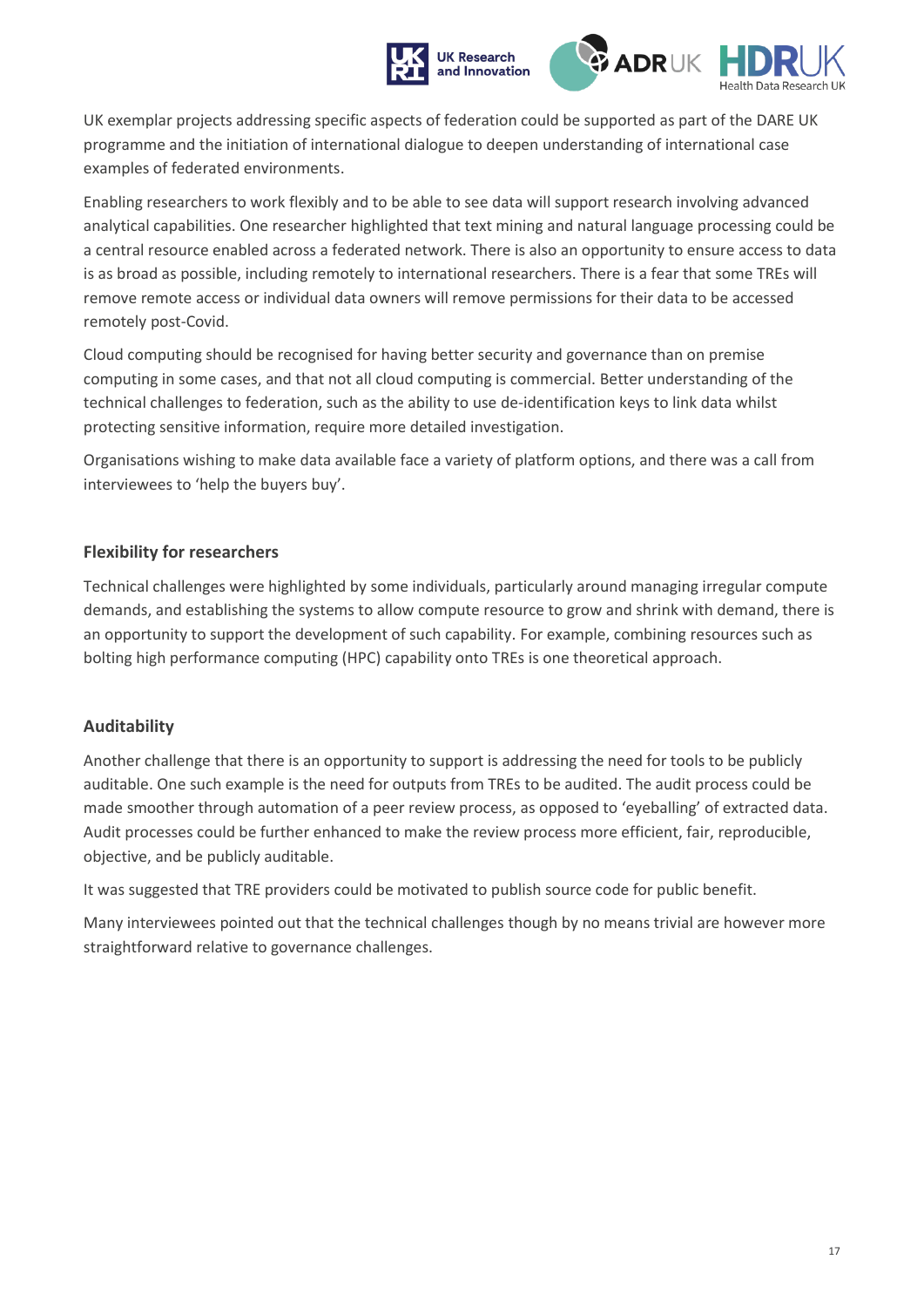



#### **Participant quotes**

"In the field, I see a proliferation of amateurish TREs. More importantly, I see a problematic land grab of this area by commerce… I see a risk of 'lock-in' and disconnection from other environments" Researcher, University

"In the longer term, I'm interested in how TREs work together - transferring data from one to another… we're keen DARE can delivery productive facilities" Technologist, Research council

"Researchers often access data and need compute resource in an episodic way.. They might suddenly need compute and storage infrastructure to process images or run models" Technologist, Research council

"When we remove data from a TRE, the data review should be on basis on the script that created it, not eyeballing the extracted data. i.e., auditing the computer programme" Technologist, University

"Do not aim to not re-invent the wheel. There are already good solutions in place. Be a place for consensus of best practice" Workshop participant

"If the data is going to used over and over again… You need legacy for the research community… The way you achieve a goal is through a change in behaviour, not just a change in infrastructure" Technologist, Research council

## <span id="page-17-0"></span>**4) Capability and capacity**

Research is underpinned by the people supporting infrastructure, using data, sharing data and in some cases, the data subjects. This section addresses training and staffing.

### <span id="page-17-1"></span>**Unmet needs**

#### **Training**

Institutions have skills shortages and the technical skillsets required of employees will continue to grow over time. Sensitivity of data is not understood by all researchers using data, and 'cloud skills' were referred to by participants as being particularly in demand; further discussion is required to elaborate what these skills are. Despite a move towards digital research, some fear that training must not become so digitally dominant that researchers lose the ability to work on physical sources of information.

#### **Staffing**

There is a need to support the career structures of individuals creating or engaging with digital research infrastructure. Institutions are broadly short of data scientists, statisticians, infrastructure, development and operations, and bioinformaticians, including those doing larger integration work. There may be a lack of capacity within organisations to adopt the recommendations coming from DARE UK.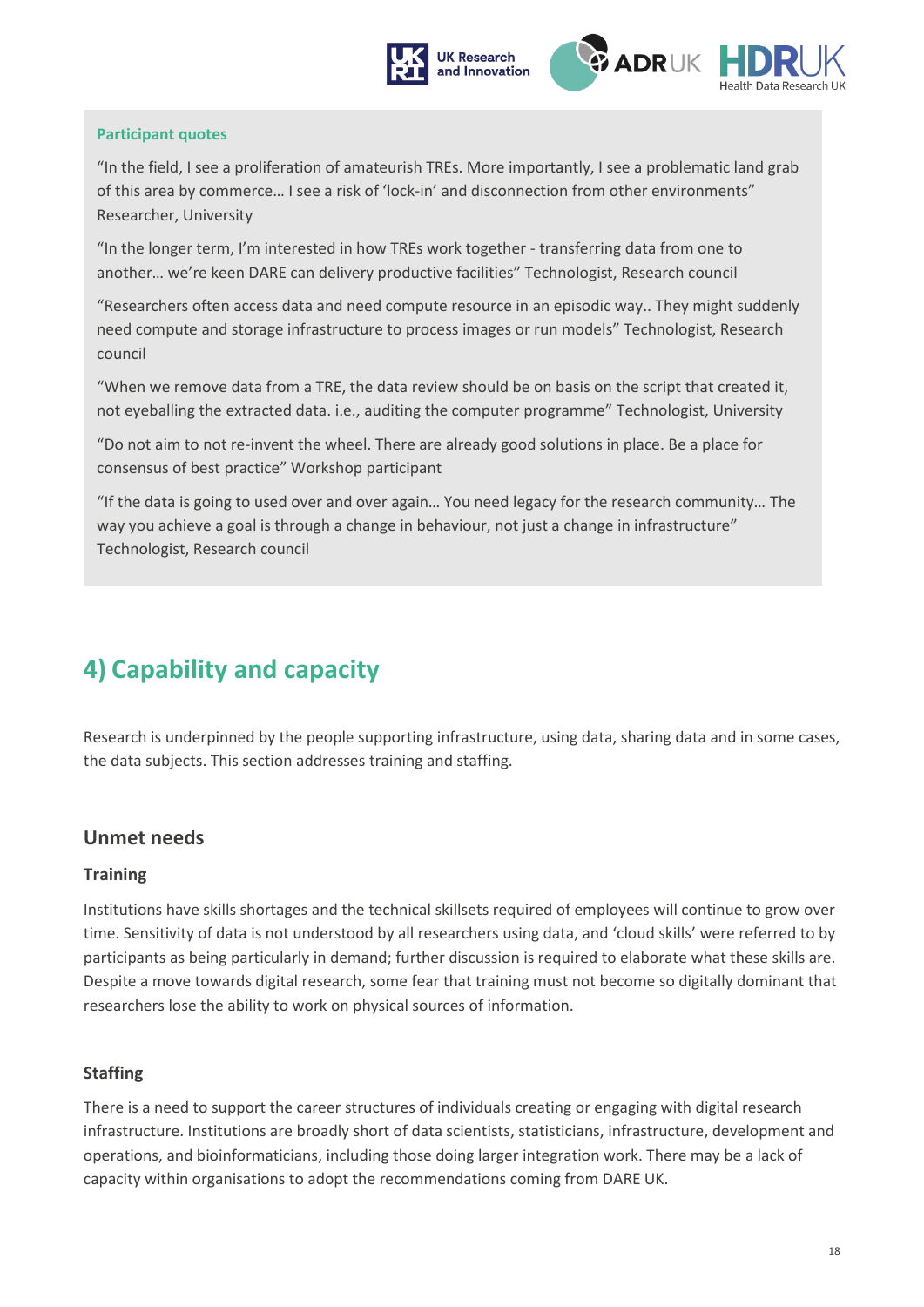

### <span id="page-18-0"></span>**Opportunities**

#### **Training**

It was clear from the interviews that there are opportunities for upskilling researchers across disciplines, especially in the technical aspects of research using sensitive data. Examples of this are training researchers on how to code well for large scale analysis, or the fundamentals of good data management. There were comments that dedicated funding, structured career trajectories and the development of training programmes could be opportunities to address these challenges. In addition, there is an opportunity to raise the overall consciousness of security, governance and ethical issues, especially around sensitive data.

#### **Staffing**

Two approaches to support staffing were raised during interviews. Firstly, the creation of centralised capacity to help build and maintain TRE infrastructures, this needs to be investigated further in terms of its feasibility. Alternatively, increasing the use of secondments and collaborations, particularly between the private sector and public service.

#### **Participant quotes**

"We need to raise the consciousness of security issues, even if researchers don't feel the data is sensitive. Don't want it to become a tick-box exercise, but bring real benefit" Technologist, Research council

"I see availability of staff throttling the work that can be done" Technologist, Data research centre

## <span id="page-18-1"></span>**5) Demonstrating trustworthiness**

Research is enabled by trust between data subjects (the public), data custodians (including commercial organisations), funders and researchers themselves. This section addresses trust and risk management associated with the use of sensitive data for research.

### <span id="page-18-2"></span>**Unmet needs**

#### **Trust**

Public concern exists around the risks associated with data sharing, particularly regarding commercial access to data. There is a need to demonstrate trustworthiness in order to gain the trust of individuals and data custodians. Gaining trust takes time and can be lost almost instantly.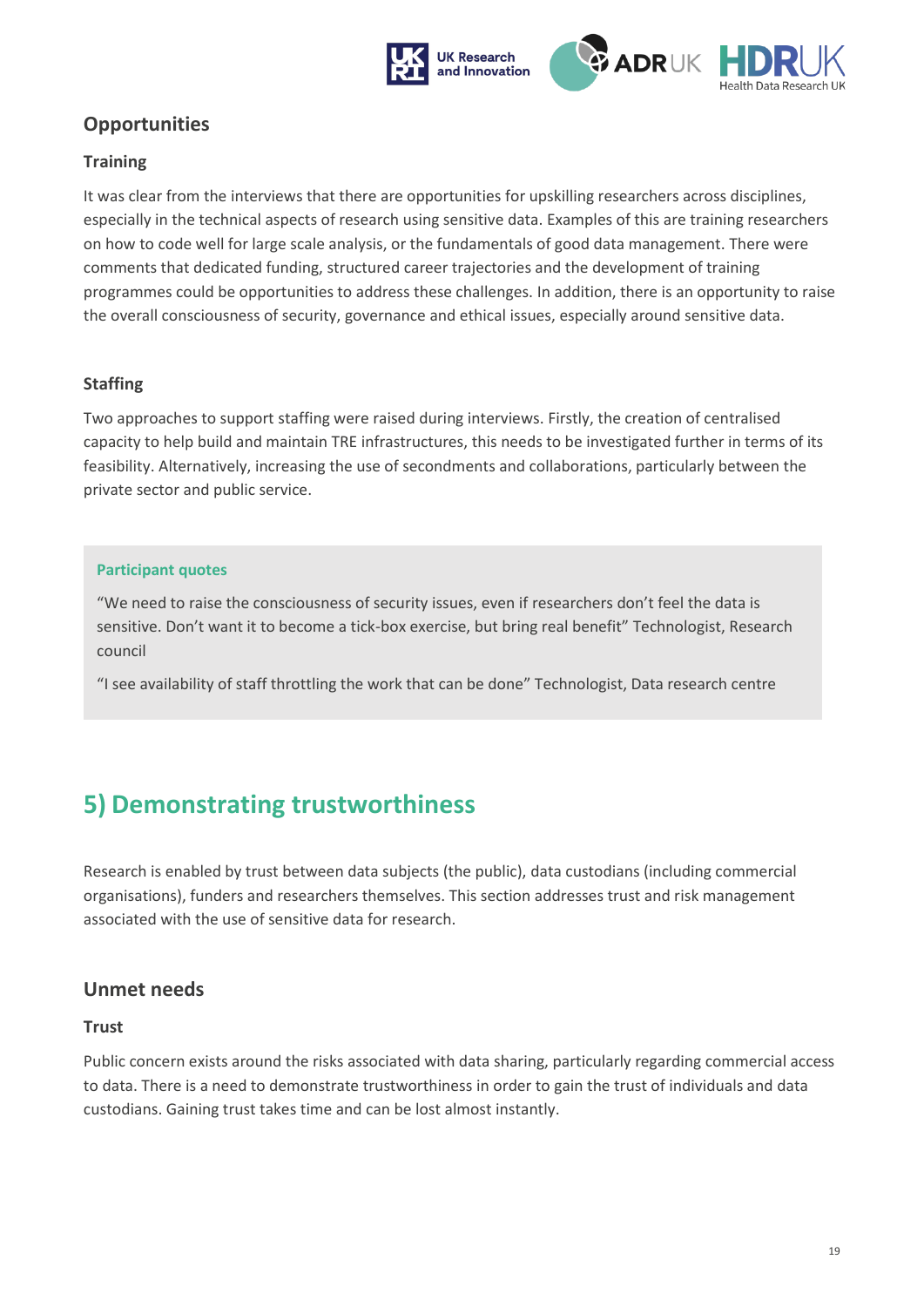

#### **Risk management**

Data custodians have a duty of responsibility, often statutory in nature, to safely manage access to the data in their care; this in tandem with significant resource pressure due to staffing capacity relative to the volume of data access requests being received. Not surprisingly this has driven what can be perceived by the research community as an excessively risk averse approach to data access requests by data custodians, especially in environments where there is a greater degree of sensitivity linked to the nature of the data itself (for example personal health data). The lack of standardised and agreed risk management frameworks often leads to excessive risk aversion, for example through misunderstanding of data management methods, which leads to unnecessary delays to research. Data custodians are often understandably wary of losing control of the data if it is shared and there is also risk aversion on the part of the platforms distributing the information, which can lack mechanisms of prioritising time-sensitive projects.

### <span id="page-19-0"></span>**Opportunities**

#### **Trust**

All organisations working in research data, including the DARE UK programme, have an opportunity to address concerns regarding data collection and sharing, particularly around healthcare data. As an example, supporting researchers to work with communications experts to advertise security and governance measures, and successful examples of linked research. Examples of successful engagement exercises were brought up during interviews such as the OneLondon Citizens' Summit and by Understanding Patient Data.<sup>5</sup> By demonstrating compliance and safe use of information researchers have the opportunity to build trust, thereby enabling future researchers to do more.

#### **Risk management**

There is an opportunity to support data custodians in more efficiently and consistently managing their responsibilities around the risks to data under their purview by clarifying the legal position of different groups. As an example, a key opportunity would be to map the relevant legislation in each UK nation to understand what is and is not possible in each legislative geography - UK-wide support, including but not limited to the legislative landscape, was recognised as crucial in this regard. Interviewees acknowledged the challenges faced by data custodians in managing the volume of data access requests, however there was consistent feedback that there is an opportunity to improve the efficiency with which data access requests for research are processed. For example, gaining confidence of legal teams, contracts teams, and governance teams partially involved in data access around a UK-wide risk framework could support in addressing the trend of aversion to risk and subsequent effect on research outputs. Further, data custodian engagement and clarification of misunderstanding needs to happen, at all levels, including government sources. As a final point there is the opportunity to support platforms to manage and prioritise time-sensitive data applications, potentially with the support of automation as an example.

<sup>5</sup> OneLondon Citizens' Summit[: https://onelondon.online/citizenssummit](https://onelondon.online/citizenssummit)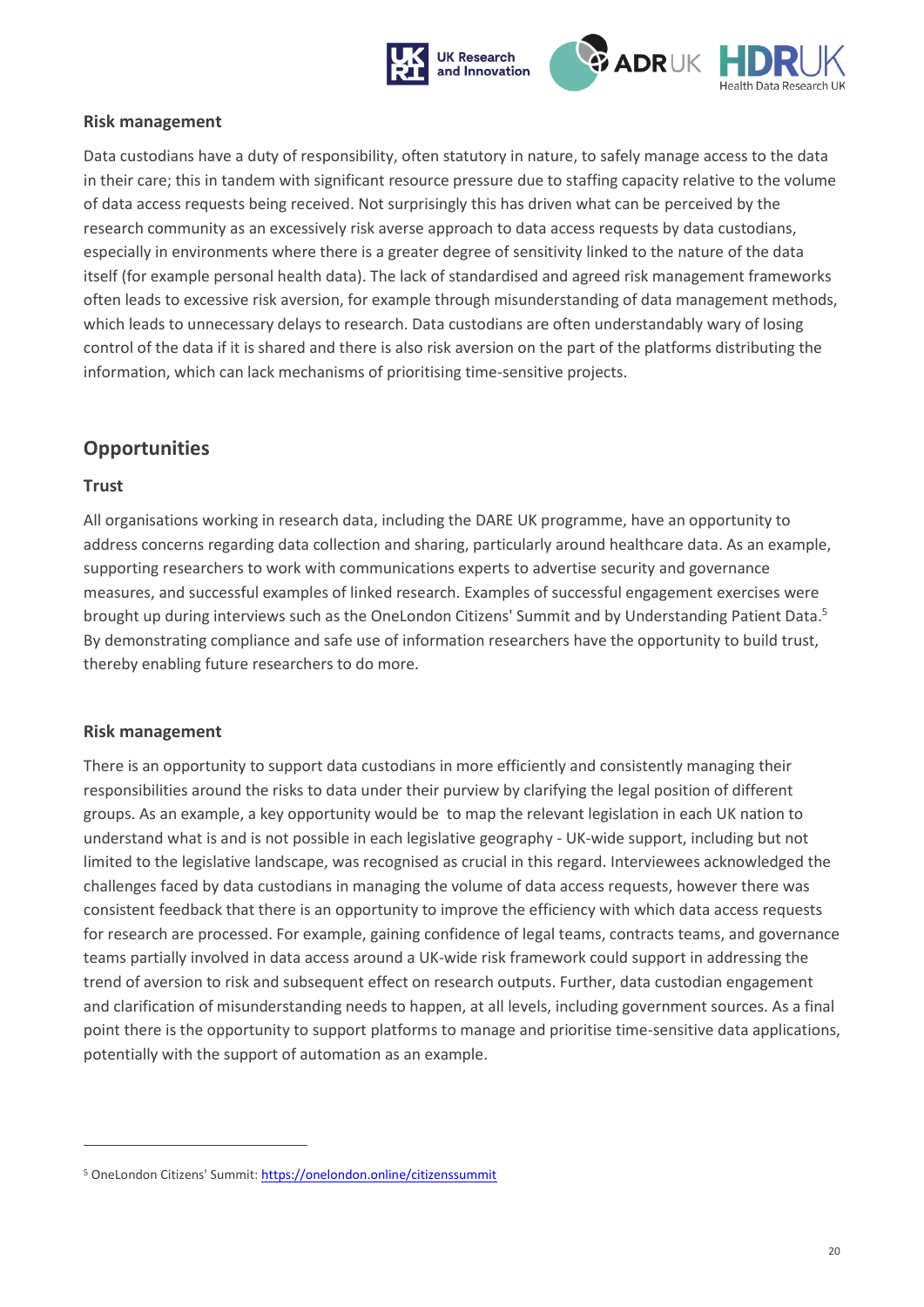

#### **Participant quotes**

"This is not so much a technical challenge, but a 'hearts and minds' issue about trust and trustworthiness" Researcher and technologist, University

"Risk aversion amongst middle-management who don't necessarily understand novel ways to implement safe procedures, is leading to delays" Technologist, University

"[A challenge will be] bringing the public with you, upskilling and supporting them as advocates for data sharing" Workshop participant

## <span id="page-20-0"></span>**6) Funding and incentives**

The creation and maintenance of digital research infrastructures requires sustained funding. The execution of research using those infrastructures is also dependent on funding. When organisations work together in exchanging knowledge, responsibilities of the different organisations should be defined.

#### <span id="page-20-1"></span>**Unmet needs**

#### **Research culture**

Research cultures do face challenges with incentivising collaboration, incentivising research cultures to improve and value more collaboration across institutions or across disciplines is extremely important for fostering cross-disciplinary research. For example, competition for funding can push researchers into institutional silos as opposed to collaboration. Standard funding timeframes can be short compared to data access processes and reviews, meaning researchers often fit their research questions to suit what data is available and accessible.

#### **Funding and incentives**

A challenge across the research and infrastructure communities is operating under limited and often timelimited funding, resulting in inefficient cycles of refresh along with funding cycles. This can drive organisations to trade off sustaining a resource and innovating. The DARE UK programme itself will have competitors and funding competitors. Researchers can experience funding issues in cross-disciplinary research when it is unclear to the researcher which research council is or should be responsible for funding. Engaging the public, which alone can be hard to define, is an important step in building trust, and working with communities requires long-term ongoing funding.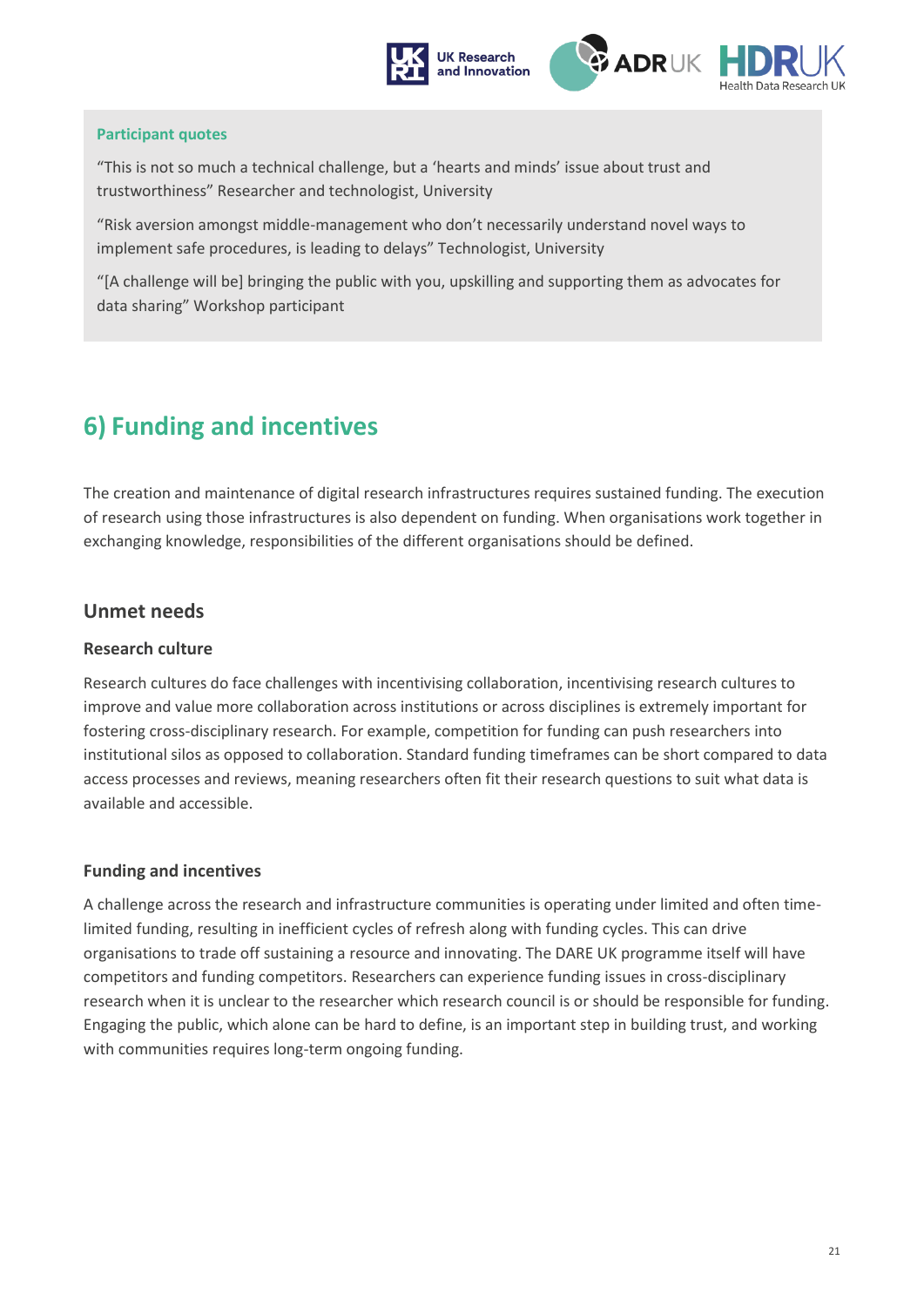

#### **Responsibilities**

Another challenge in data sharing is the division of rights and responsibilities between different groups. Rights and responsibilities for contributing organisations, are not always clear, for example there can be confusion as to which body is responsible for data quality.

### <span id="page-21-0"></span>**Opportunities**

#### **Research culture**

Research councils could encourage more productive cross-disciplinary relationships through funding that stipulated cross-disciplinary input. In addition to funding stipulations, showing the value of data sharing and demonstrating successful cross-discipline work and the methods by which it was achieved. There is a broad opportunity to improve the research and infrastructure cultures by bringing together for example key research environments stakeholders and major infrastructure providers in a friendly forum for exchange, to help innovation and communication, a process one interviewee said was successful in a recent large-scale TRE venture. Through any work, research that does not require use of TREs should not be penalised. The planning for such measures also needs to be with a long-term view, giving stakeholders enough time to align, so as not to feel alienated.

#### **Funding and incentives**

There is an opportunity to support the development of the funding and business model for connected or federated infrastructure, which is yet to be determined. Commercial organisations can be offered incentives in order to engage in data provision, and not necessarily financial incentives. To support the formation of connected organisations and build committed communities, clarifying the common objectives between groups. A collective approach can never be perfect for all groups, as such organisations must be prepared to compromise.

#### **Responsibilities**

There is an opportunity to clarify the responsibilities of different groups within a partnership. For example, those who maintain and curate data, or invest in structured data collection, could be given credit through the formation of guidelines that afford recognition through co-authorship on academic papers or acknowledgements. In addition, some datasets are published in peer review literature. Citation of these dataset-specific papers could be made a requirement of funding, and therefore be used to reflect the impact of a dataset.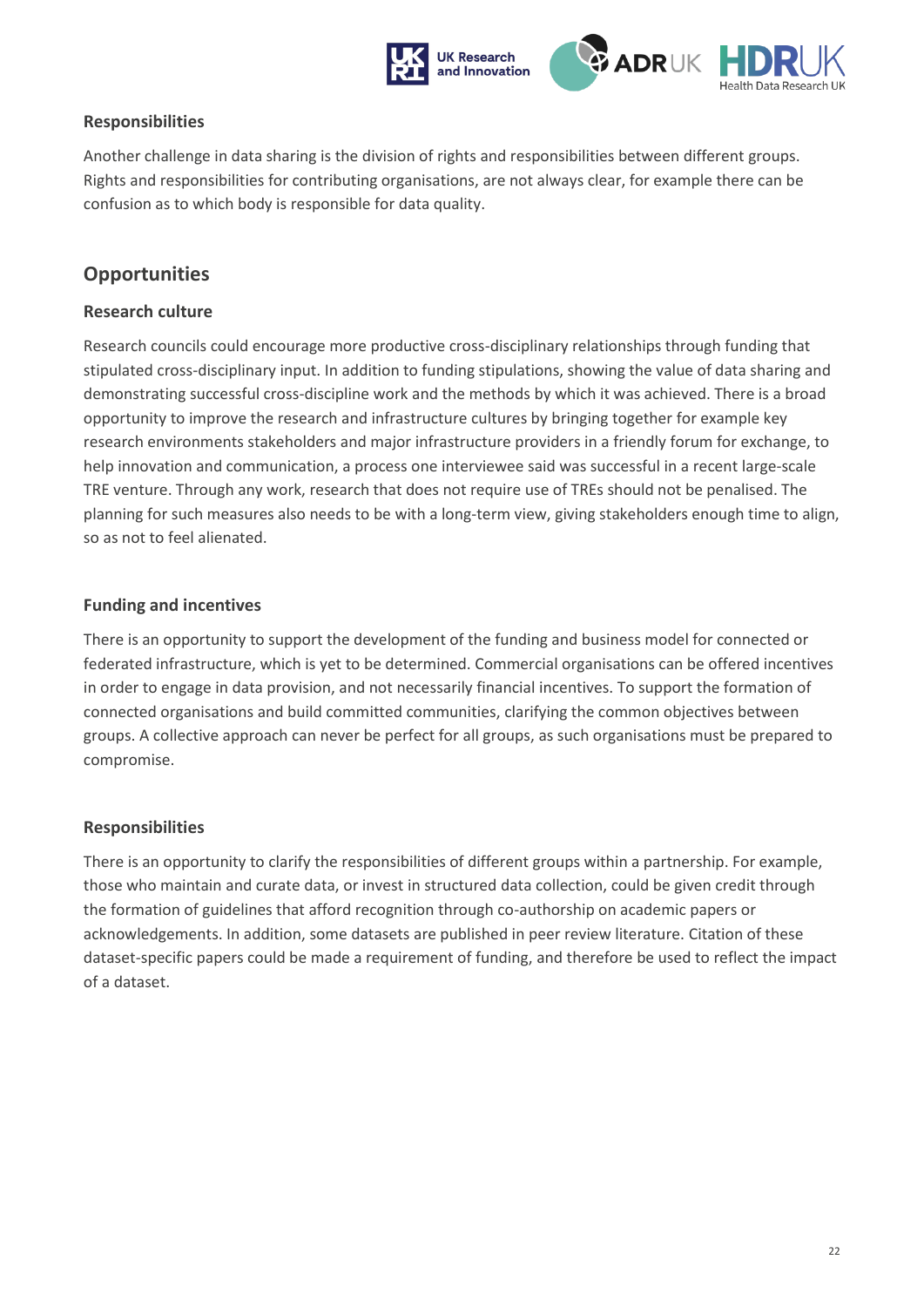



#### **Participant quotes**

"There are a range of issues around interaction and sharing between universities… Stopped by systems to compete for research funds.. we are less inclined to work collectively on problems... There are deep-seated structural reasons why this is difficult… I see potentially risk in spending time designing the perfect system for interoperability etc, whereas that might not be the ideal solution to address the fundamental blocking issues" Researcher, Data research centre

"Grants always time-limited and short. Energy always gets diverted temporarily. Conditions attached to the grant are always different. A massive opportunity cost is created from small grants and diverting energy consistently. This is hugely disruptive locally" Researcher, University

"First of all, you need to spell out the common objectives between different groups" Researcher, Government body

"There need to be safeguards… for those that have invested [in data curation] e.g., co-authorship or acknowledgement in outputs" Researcher, University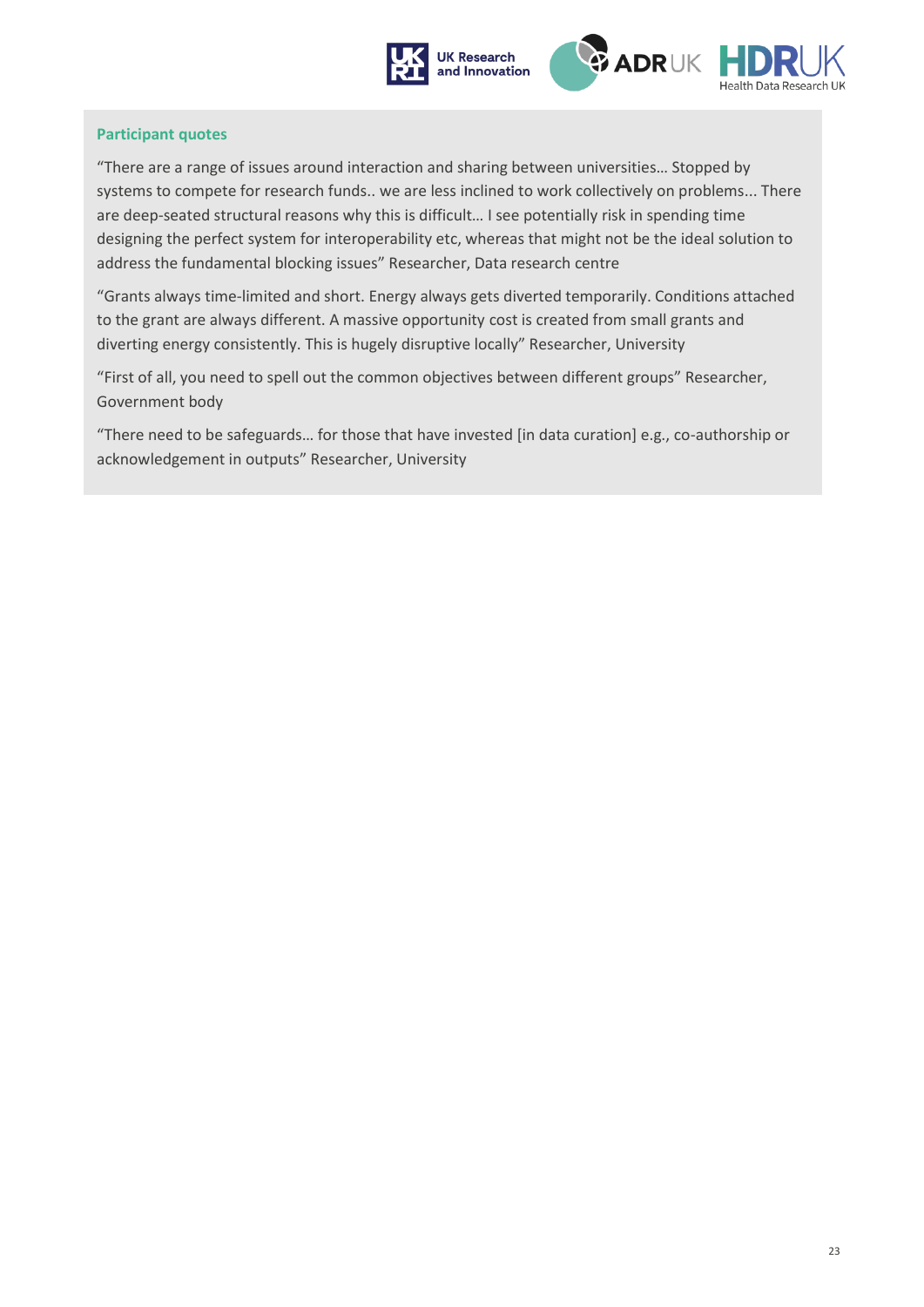

# <span id="page-23-0"></span>**Conclusions and recommendations**

The purpose of DARE UK is to enable research, in particular cross-disciplinary research that maximises the trusted and secure use of sensitive data. There was widespread support for the DARE UK programme and its ambitions amongst interviewees and workshop participants. Some individuals are however cautious about how the programme will support the delivery of a coordinated vision for digital research infrastructures, and there was a degree of uncertainty about the remit of the programme.

Interviewees highlighted many use cases for a federated network of environments. Examples of crossdisciplinary use cases included linkage of environmental (e.g., climate change data) or social data to health data. The systems to link data across environments are not yet fully developed or widely adopted. Data across the UK has untapped potential and current systems limit the ambition of what could be asked of data, there is an opportunity for DARE UK to play a key role in a coordinated effort towards a better ecosystem for research and innovation. The six themes outlined in the section above encompass the broad variety of opportunities discussed during interviews or workshops.

There is a clear preference for specific measures. We repeatedly heard the twin challenges researchers face in 1) discovering data they could use, and 2) accessing this data. We understood a common picture of data being "locked" into bespoke environments, and fear that a proliferation of TREs could lead to the creation of more silos of disparate infrastructure. This is in the context of a gathering storm of opinion that de-identified data should not be released.

There is frustration with the current ecosystem's efficiency and delays to research in TREs, there is an opportunity for DARE UK to bridge across environments, increase interoperability and pave the road to federation.

#### **Recommendations:**

- Regarding **data and discoverability**, continuing to explore the diversity of data standards used by subject area and maintain dialogue as to why these are not used consistently. For example, although favoured by certain TRE providers, the FIHR health data standard is not consistently used across healthcare datasets. Similarly, there is diversity in metadata standards, and distilling this could assist cross-disciplinary discovery of data. There is the opportunity to convene groups to set standards for recording of data lineage to support those running environments to audit the movement of data, and researchers to understand where data has come from.
- Support for the development of standards in **access processes and accreditation** is an opportunity to further support the work done by UK Statistics Authority (UKSA) under the Digital Economy Act (DEA); for example, by closely working with UKSA and TRE platforms to smooth out the access processes including setting standards to the staffing, timeframes, steps and individuals to be involved. In addition to the process, accreditation of TREs and researchers could be improved to include the diversity of platforms in use now, and international researchers. Registries of approved environments and researchers could support safe use of data and assist in consistent removal of unsafe users. **Accreditation of environments** would alleviate the burden on individuals (such as data custodians) to make their own assessments of TREs and allow for clarity in what is available. There is clear evidence that this is a sensible approach in the success of the work done by UKSA in the accreditation of TREs and the opening of access to more data via those TREs.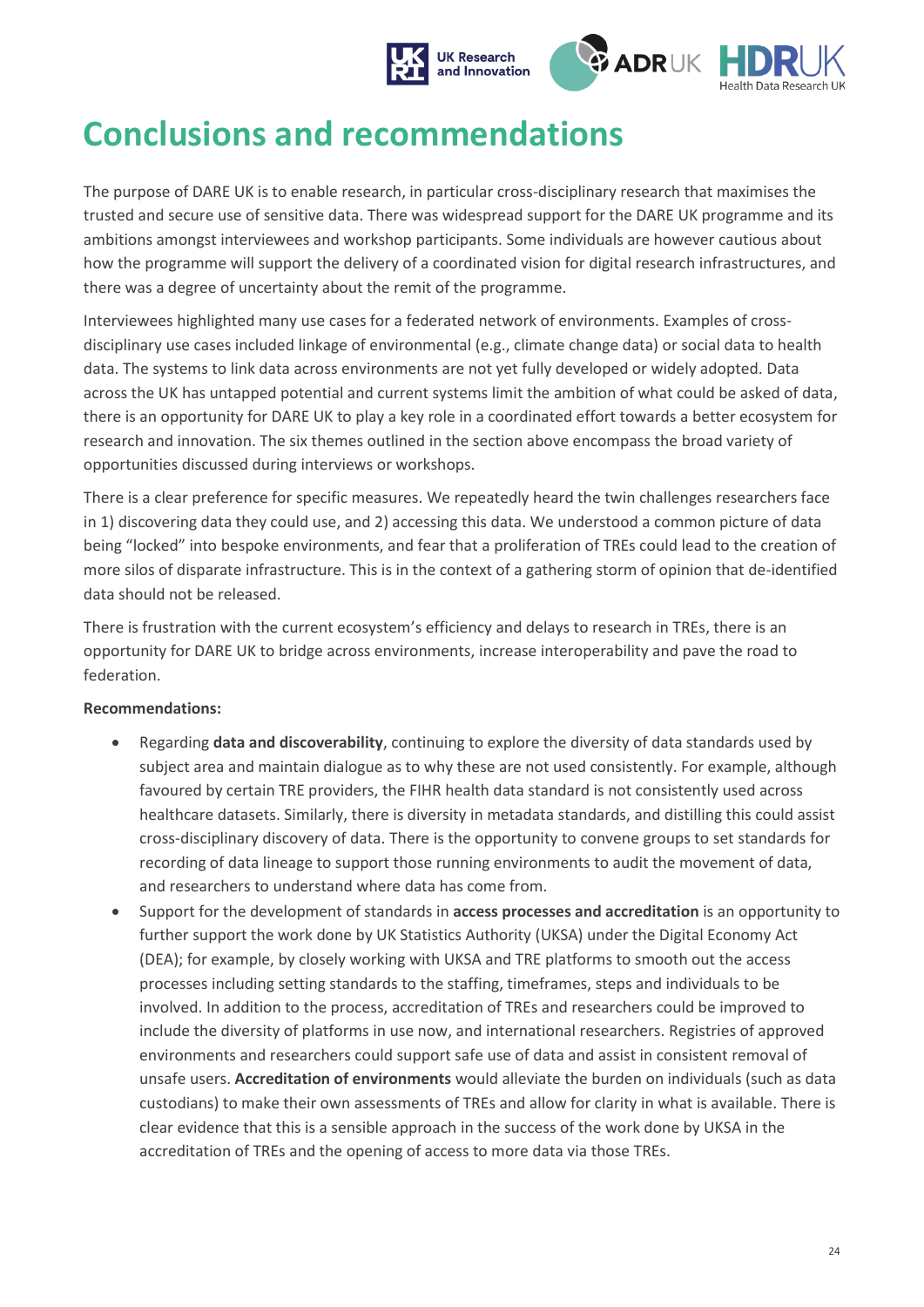



- In addition, a **proportionate approach related to data risk** has the potential to reduce barriers to accessing low-risk data for researchers, and gain trust of the public, commercial organisations and other data custodians.
- The concerns we heard about **digital research infrastructure** focused primarily around supporting irregular demand for compute, supporting advanced de-identification techniques, and automating the assessment of outputs extracted from TREs. Many individuals reported that the technical opportunities in the development of a more federated system are more straightforward, though certainly not trivial, relative to the governance challenges involved in coordinating across infrastructures. There were repeated calls for new digital infrastructure investments not to 'reinvent the wheel'.
- A bigger issue relative to digital research infrastructure was **capability and capacity**. Teams struggle to retain individuals, meaning there are often too few data scientists and engineers. Developing career pathways would build resilience within the UK research and innovation structures, secondments and partnerships with the private sector could also help support sustained resourcing.
- Many observe the challenges of **demonstrating trustworthiness**, with the public, other researchers, and commercial organisations. Engaging directly with members of the public (including patients), privacy activists, and those outside the 'usual' sphere, through outreach activities, building on the success of others in this space. In addition, demonstrating examples of best practice interdisciplinary working and publicising these properly could help to build trust.
- Finally, **funding and incentives** were raised by individuals, partially as an issue in itself but primarily as an obvious incentive that UKRI could use to facilitate agreement about sets of standards and collaboration. These standards could become a part of the license to operate similarly to other standards currently in place. Sustained funding, clarity in working definitions and standards for accreditation will incentivise the development of work towards more federated environments.

Although it is important that the approaches taken in future phases of DARE UK recognise previous attempts, including unsuccessful ones, DARE UK has an exciting opportunity to further investigate bringing together data and the use of modern capabilities as never before. This is in the context of the Covid-19 pandemic, which has accelerated data sharing and demands for insight reaching across traditional disciplines.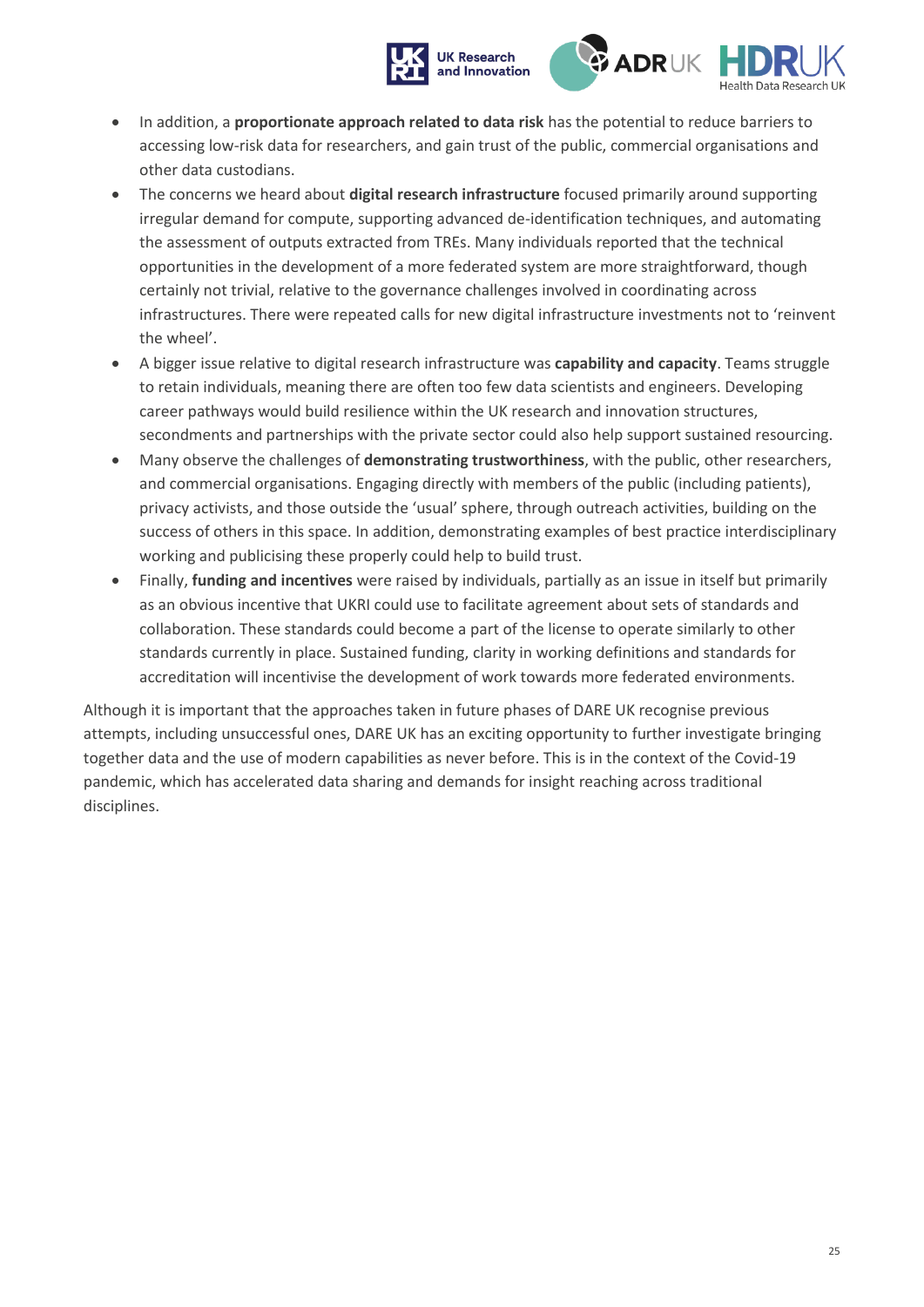

# <span id="page-25-0"></span>**Appendix**

# <span id="page-25-1"></span>**Digital research infrastructure investments by UKRI funder – non-exhaustive overview of the interviewees' host institutions or investments affiliations**

## <span id="page-25-2"></span>**1. Arts and Humanities Research Council (AHRC)**

AHRC funds outstanding original research across the whole range of the arts and humanities. This research provides economic, social and cultural benefits to the UK, and contributes to the culture and welfare of societies around the globe.

AHRC does not have its own data services and does not conduct audits of the data used by funded researchers. Researchers funded by AHRC use information, including data, held in collections. These collections include galleries, archives, museums, including those not necessarily funded by AHRC, and including those publicly available. Of all data arts and humanities researchers consult, only a small proportion is held in digital form.

AHRC is leading a programme of infrastructure work 'Towards a National Collection', a major five-year £18.9 million investment in the UK's world-renowned museums, archives, libraries and galleries. The programme will work towards creating a unified virtual 'national collection' linking metadata, to make access to information easier for researchers.<sup>6</sup> Funding is being provided through UKRI's Strategic Priorities Fund.<sup>7</sup>

## <span id="page-25-3"></span>**2. Biotechnology and Biological Sciences Research Council (BBSRC)**

BBSRC invests in world-class bioscience research and training. This research is helping society to meet major challenges, including food security, green energy and healthier, longer lives and underpinning important UK economic sectors, such as farming, food, industrial biotechnology and pharmaceuticals.

A recently published BBSRC review of data-intensive bioscience found that at least 50% of BBSRC's research grants now involve large-scale biological data and can be considered 'data-rich'.<sup>8</sup>

<sup>6</sup> Towards a National Collection: Opening UK Heritage to the World: [https://ahrc.ukri.org/research/fundedthemesandprogrammes/tanc-opening-uk](https://ahrc.ukri.org/research/fundedthemesandprogrammes/tanc-opening-uk-heritage-to-the-world/)[heritage-to-the-world/](https://ahrc.ukri.org/research/fundedthemesandprogrammes/tanc-opening-uk-heritage-to-the-world/)

<sup>7</sup> UKRI - Strategic Priorities Fund[: https://www.ukri.org/our-work/our-main-funds/strategic-priorities-fund/](https://www.ukri.org/our-work/our-main-funds/strategic-priorities-fund/)

<sup>8</sup> BBSRC Review of Data-Intensive Bioscience[: https://www.ukri.org/wp-content/uploads/2020/11/BBSRC-201120-](https://www.ukri.org/wp-content/uploads/2020/11/BBSRC-201120-ReviewOfDataIntensiveBioscience.pdf) [ReviewOfDataIntensiveBioscience.pdf](https://www.ukri.org/wp-content/uploads/2020/11/BBSRC-201120-ReviewOfDataIntensiveBioscience.pdf)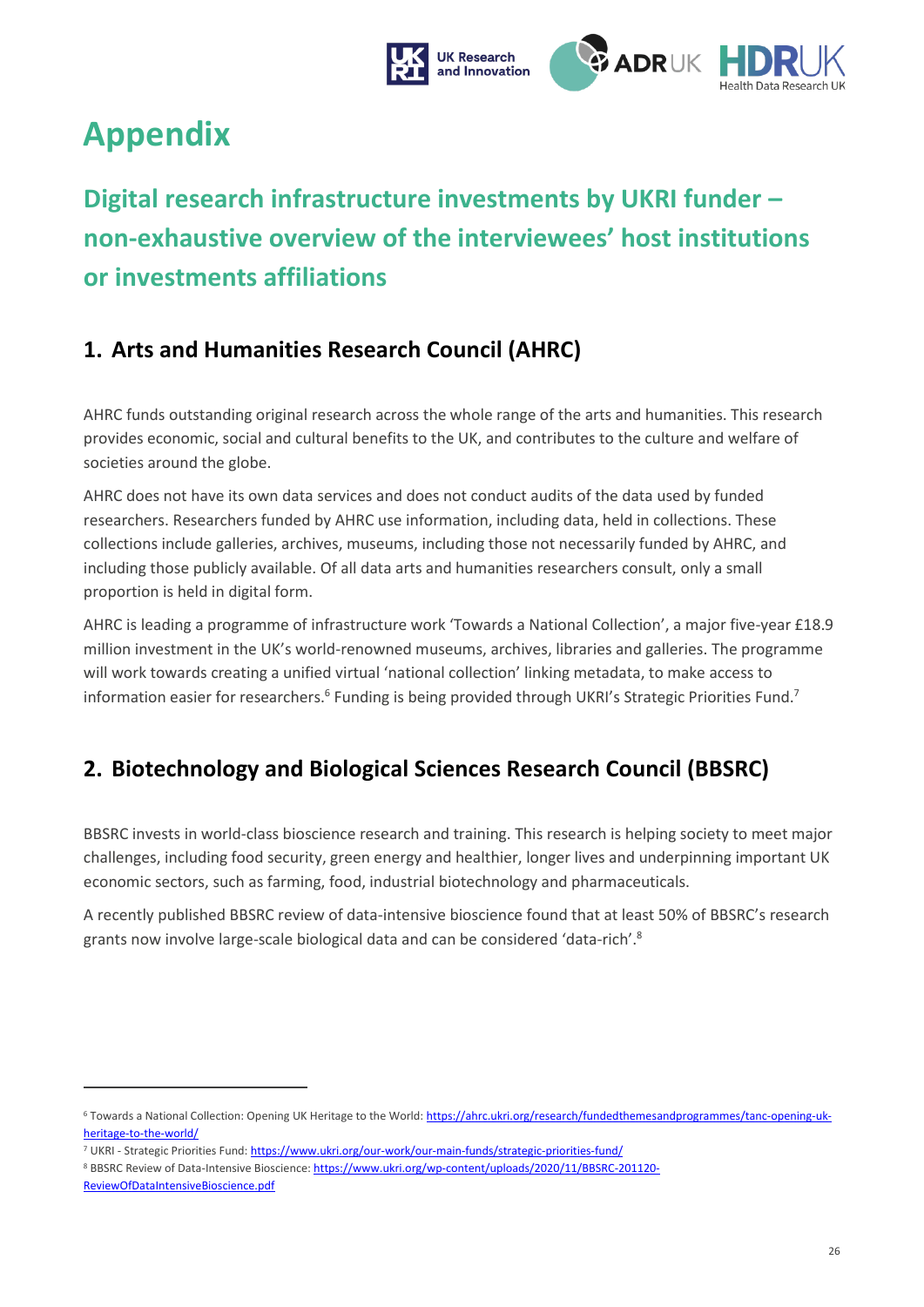

#### <span id="page-26-0"></span>**European Molecular Biology Laboratory (EMBL) European Bioinformatics Institute (EMBL-EBI)**

The European Bioinformatics Institute (EMBL-EBI) is part of EMBL, Europe's flagship laboratory for the life sciences. EMBL-EBI is the largest data service provider , with many smaller organisations also generating datasets. Funders include BBSRC, Medical Research Council, the European Commission, the US National Institutes of Health, the Wellcome Trust, and industry partners. <sup>9</sup> EMBL is an international treaty organisation with partners across Germany, the UK, France, Italy and Spain.

The data and tools are freely available, without restriction. The only exception is potentially identifiable human genetic information (such as that from the Wellcome Sanger Institute), for which access depends on research consent agreements. All of the data and many of the software systems can be downloaded and installed locally.<sup>10</sup> EMBL-EBI has on site premise, local private cloud and also uses commercial cloud providers.

A £45 million boost to data and building infrastructure from UKRI's Strategic Priorities Fund is supporting academic and industrial demand for open access to biological data at one of the world's largest centres, EMBL-EBI. The investment will support intensifying growth in data resources driven by new technologies such as single cell sequencing and cryo-electron microscopy, and help ensure data are FAIR (Findable, Accessible, Interoperable and Reusable) for users globally.

EMBL-EBI is a node of the ELIXIR network - European life science infrastructure for biological information.<sup>11</sup>

**Data standards**: All resources are based on open and FAIR data. As a community leader, EMBL-EBI is concerned data has good metadata, so that the data is reused by others. EMBL-EBI uses infrastructure standards (BAM and CRAM etc.) but bespoke, specific and open standards for the metadata. EMBL-EBI is part of the Global Alliance for Genomics and Health, and uses published standards (e.g., for ontology, workflow execution standards, privacy standards) and toolkits that correspond with community standards. For molecular data, EBI uses a small number of highly used toolkits such as Galaxy and Bioconductor.

#### <span id="page-26-1"></span>**ELIXIR UK**

The UK ELIXIR Node brings together 18 UK organisations to coordinate and provide training and services so that life sciences researchers can more easily discover, distribute, analyse, and store data, as well as exchange expertise and agree on standard approaches. It is a part of the broader ELIXIR distributed infrastructure for life sciences information, which aims to coordinate and develop vital bioinformatics resources such as databases and portals, toolkits, software, training materials and computing across Europe. The goal of ELIXIR is to coordinate these resources so that they form a single infrastructure. It should be noted that the ELIXIR UK Node also receives funding through the Medical Research Council (MRC).

#### <span id="page-26-2"></span>**CyVerse**

CyVerse is a project started in the United States, and the UK CyVerse node funded by the BBSRC, one node of the federated 'CyVerse' system, a way of sharing data across disciplines. UK CyVerse at the Earlham Institute in Norwich can potentially support a large proportion of the UK biological sciences community's data requirements, from genomics to phenomics.<sup>12</sup>

<sup>9</sup> EMBL-EBI – About us[: https://www.ebi.ac.uk/about](https://www.ebi.ac.uk/about)

<sup>10</sup> EMBL-EBI Tools & Data Resources[: https://www.ebi.ac.uk/services](https://www.ebi.ac.uk/services)

<sup>11</sup> ELIXIR – European life science infrastructure for biological information[: https://bbsrc.ukri.org/research/international/engagement/research](https://bbsrc.ukri.org/research/international/engagement/research-infrastructures/elixir/)[infrastructures/elixir/](https://bbsrc.ukri.org/research/international/engagement/research-infrastructures/elixir/)

<sup>12</sup> CyVerse UK[: https://cyverseuk.org/about/faqs/](https://cyverseuk.org/about/faqs/)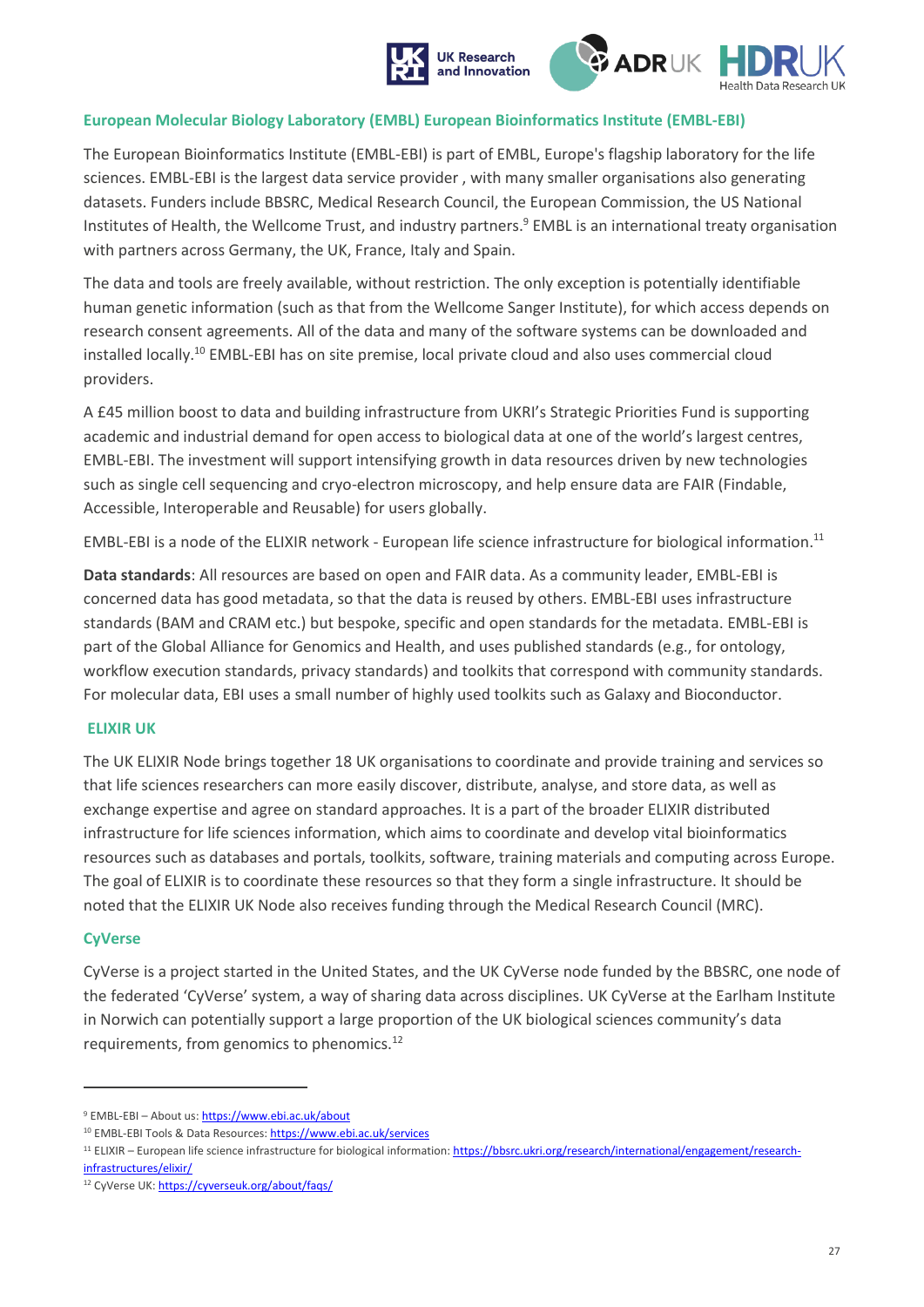

It will enable UK researchers to access extensive data storage/back-up, local and global compute power, and structured, integrated analysis applications and workflows. It will also allow BBSRC-funded tools to become available globally and will help build a common international biological science platform supporting reuse of data, applications and resources, with consistent rules and formatting.

**Data standards**: The CyVerse Data Commons supports good data description through metadata templates (e.g., DataCite metadata template), bulk metadata upload and automatic collection of analysis parameters, inputs, and outputs. 13

## <span id="page-27-0"></span>**3. Economic and Social Research Council (ESRC)**

ESRC is the UK's largest funder of research on the social and economic questions facing us today. This research shapes public policy and contributes to making the economy more competitive, as well as giving people a better understanding of 21st century society. ESRC funds organisations to create data assets or data collections (such as 'Understanding society', 'Census longitudinal studies'), and also provides access to data (e.g., UK census data, government funded surveys, longitudinal studies, international macrodata, qualitative data and business microdata) and support for researchers via data services.<sup>14</sup> The ESRC submits cross-UKRI proposals such as the 'Digital Footprints' proposal, which would involve input from multiple councils including NERC and BBSRC for example, and would be aided by more data sharing.

#### <span id="page-27-1"></span>**UK Data Service and UK Data Service Secure Lab TRE**

ESRC's UK Data Service, which has existed since 1967, is one of the world's largest repositories of social sciences, economic, psychology and political data in the world, providing access via a large comprehensive metadata system. <sup>15</sup> The platform has thousands of users, most of these using open data. The UK Data Archive, at the University of Essex, provides researchers with training, support and data access as the lead partner of the UK Data Service.

The UK Data Service Secure Lab provides secure access to ONS data and non-ONS data that are too detailed, sensitive or confidential to be made available under the standard End User Licence or Special Licence (for example business surveys, and linked data from the Understanding Society survey). The Secure Lab was originally established in 2010. The UK Data Service Secure Lab TRE provides researchers access to more sensitive versions of the data – deidentified (e.g., names and addresses removed), but not anonymised. Linkage of datasets, for example the business surveys, is facilitated in the Secure Lab. Data accessed in this way cannot be downloaded. Once researchers and their projects are approved, they can analyse the data remotely from their organisational desktop, or by using the Safe Room.<sup>16</sup>

**Data standards**: The UK Data Service data adheres to the Open Archival Information System (ISO 14721:2012) as the bedrock of preservation and curation activities. ISO 15489 and ISO 16363 are also standards used to inform activities, and the UK Data Archive is accredited to ISO 27001 (for the provision of

<sup>&</sup>lt;sup>13</sup> Data Management Overview[: https://learning.cyverse.org/projects/foss-2020/en/latest/Data\\_management/overview.html](https://learning.cyverse.org/projects/foss-2020/en/latest/Data_management/overview.html)

<sup>&</sup>lt;sup>14</sup> ESRC Data Infrastructure Strategy Stakeholder Engagement[: https://esrc.ukri.org/files/news-events-and-publications/publications/esrc-data](https://esrc.ukri.org/files/news-events-and-publications/publications/esrc-data-infrastructure-strategy-engagement-document/)[infrastructure-strategy-engagement-document/](https://esrc.ukri.org/files/news-events-and-publications/publications/esrc-data-infrastructure-strategy-engagement-document/)

<sup>15</sup> UK Data Service[: https://esrc.ukri.org/research/our-research/uk-data-service/](https://esrc.ukri.org/research/our-research/uk-data-service/)

<sup>&</sup>lt;sup>16</sup> UK Data Service - Access levels and conditions:<https://www.ukdataservice.ac.uk/use-data/secure-lab.aspx>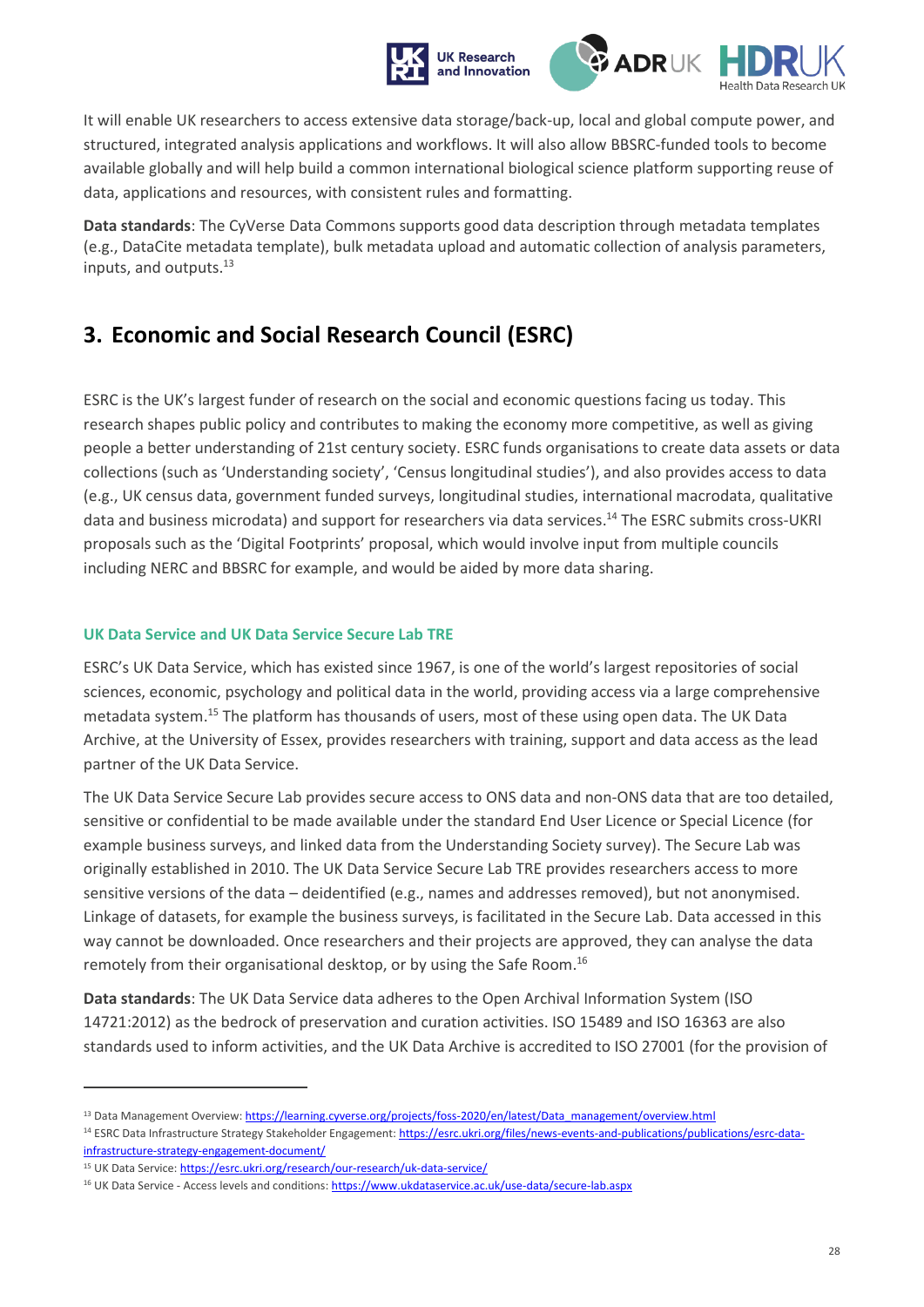

the Secure Lab service). For metadata, DDI (Data Documentation Initiative) is used for the data collections, including controlled vocabularies and codes. UK Data Service does not harmonise variables on the basis of standards since this would a) impinge on the integrity of the data deposited and b) possibly create misleading codes. In addition, the UK Data Archive is accredited by the CoreTrustSeal as a trustworthy digital repository (TDR) which covers organisational infrastructure as well as digital object management.

#### <span id="page-28-0"></span>**Urban Big Data Centre (UBDC)**

The UBDC is a research centre and national data service based at the University of Glasgow, promoting the use of big data and innovative research methods to improve social, economic and environmental well-being in cities. Themes include transport and mobility, education skills, the labour market, and spatial data from a range of domains such as administrative data, social media data, earth observation systems and CCTV sensor networks. UBDC has been jointly funded by the ESRC and the University of Glasgow since 2014.<sup>17</sup> Some data held by the UBDC is individual and disclosive, and some is commercially sensitive.

#### <span id="page-28-1"></span>**Consumer Data Research Centre (CDRC)**

The CDRC was established in 2014 with funding from the ESRC and brings together world-class researchers from the University of Leeds, University College London, University of Liverpool and the University of Oxford.<sup>18</sup> The CDRC is the UK's leading source of consumer data, part of the ESRC's Big Data Programme, offering data under three tiers (and three services): Open, Safeguarded and Secure. Access to Safeguarded/Secure data is through a reviewed application process. Secure data (or 'controlled' data) is accessed through the labs in London and Liverpool, or remotely through UCL's Data Safe Haven. Topics include population and mobility, retail futures, transport and movement, finance and economy and digital.

Both the UBDC and CDRC apply their own standards and are working towards accreditation for Digital Economy Act approval, so they can deposit data in the ONS Secure Research Service.

#### <span id="page-28-2"></span>**Administrative Data Research UK (ADR UK)**

ADR UK, a partnership of government, academic groups, and the ESRC team, was funded initially from July 2018 to March 2022, supported by £59 million drawn from the National Productivity Investment Fund (NPIF) via the ESRC. Each ADR UK partner (ADR England, ADR Northern Ireland, ADR Scotland, ADR Wales, ONS), including the Strategic Hub, is funded directly by ESRC with a portion of the total investment. A further £90 million funding extension was announced in  $2021^{19}$ .

ADR UK works with UK government departments and devolved administrations to create linked research datasets from administrative sources, the facilitating safe and secure access for approved researchers to these newly joined-up and anonymised datasets via the ADR UK TRE network. <sup>20</sup> The ADR UK network is a federated research data infrastructure of TREs, and includes the ONS Secure Research Service, NISRA (ADR

<sup>17</sup> UBDC - Our Work[: https://www.ubdc.ac.uk/about-ubdc/our-work/](https://www.ubdc.ac.uk/about-ubdc/our-work/)

<sup>18</sup> CDRC Data[: https://data.cdrc.ac.uk/protecting-data](https://data.cdrc.ac.uk/protecting-data)

<sup>19</sup> ADR UK – Funding extension[: https://www.ukri.org/news/data-research-initiative-secures-90m-funding-extension/](https://www.ukri.org/news/data-research-initiative-secures-90m-funding-extension/)

<sup>20</sup> About ADR UK: <https://www.adruk.org/about-us/about-adr-uk/>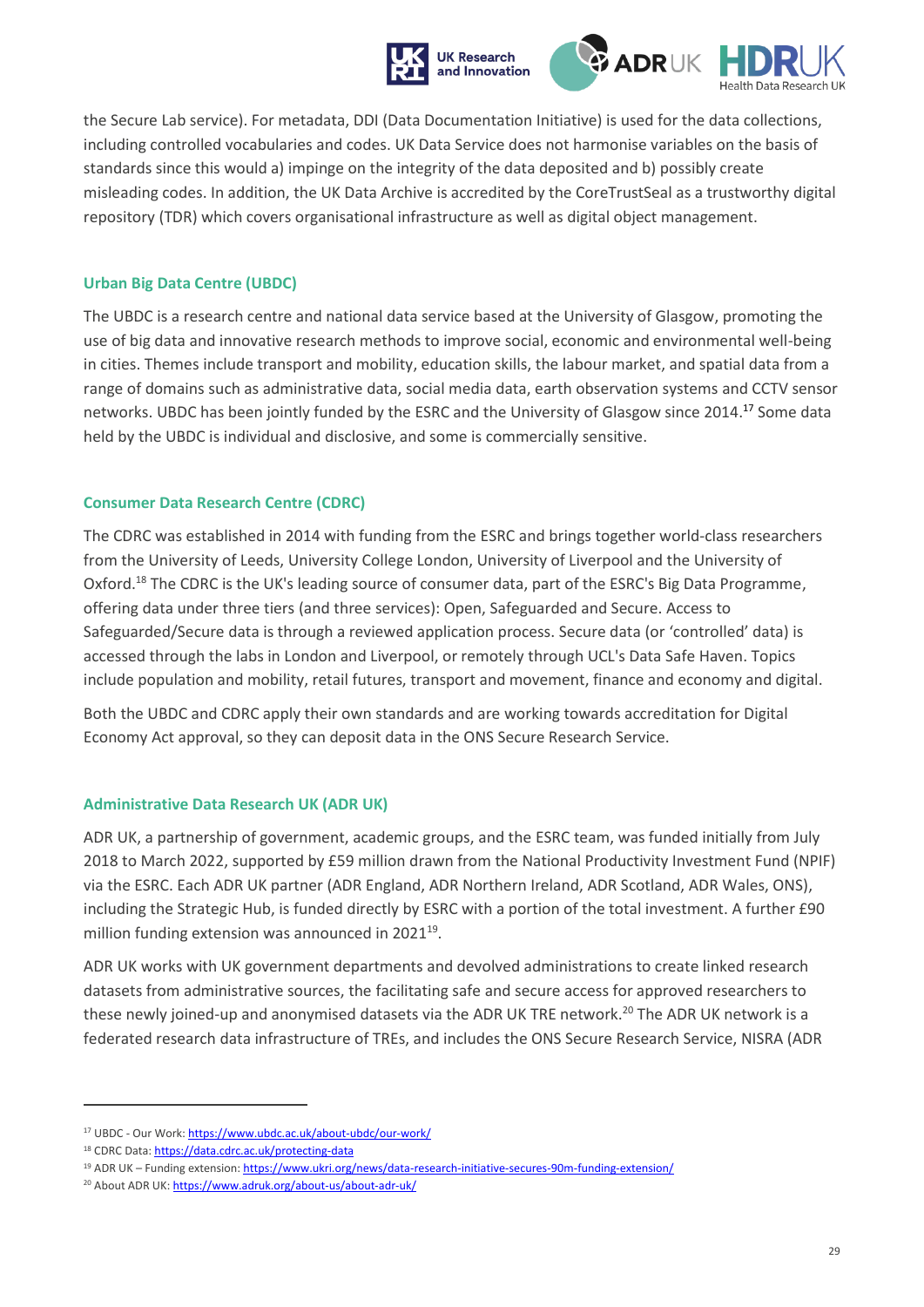

Northern Ireland), Research Data Scotland (ADR Scotland) and SAIL Databank (ADR Wales).<sup>21</sup> See below for further information.

#### <span id="page-29-0"></span>**Office for National Statistics (ONS) Secure Research Service (SRS) TRE**

The ONS is the UK's largest independent producer of official statistics and the recognised national statistical institute of the UK. The ONS receives a dedicated portion of the total investment in ADR UK (from the ESRC), initially from July 2018 to March 2022, to expand the SRS.<sup>22</sup> The SRS gives accredited or approved researchers secure access to de-identified, unpublished data (including the Census) for research projects for the public good.

The SRS is an accredited processor under the Digital Economy Act (DEA) and provides a safe setting (private cloud) as part of the Five Safes framework used to protect data confidentiality.<sup>23</sup> ONS procedures mean that analysis results don't disclose sensitive information, and the SRS operates within a legal framework with penalties for breaking these rules. Most datasets are available to access through remote access to the SRS. In some instances, the data can only be accessed from a SafePod, an approved Safe Setting or a secure connection to one. Safe Settings are located in London, Newport, Titchfield, Belfast and Glasgow.

The ONS is also leading the effort to bring an Integrated Data Platform (IDP) for government.<sup>24</sup> The programme will provide the opportunity to unlock the vast potential of linked data to enhance decision making for the public good and providing a quality evidence base. It will be a digital collaborative environment that enables cross-government teams and wider communities to deliver complex analytical outcomes by bringing together analysts, data, information governance and domain expertise in a safe, secure and trusted infrastructure.

The ONS has long advocated for sound data foundations and has contributed to a range of cross-government initiatives to shape data foundations and support the government in its data-driven decisions. As part of that effort the ONS will be developing and validating a set of data principles to be applied across the government.

#### <span id="page-29-1"></span>**Northern Ireland Statistics and Research Agency (NISRA) for administrative data TRE**

NISRA's Research Support Unit (RSU) provides access to administrative datasets, allowing researchers safe access to project specific de-identified data in a secure environment to carry out secondary data analysis. NISRA holds data from across the government in Northern Ireland including data on travel, justice, housing, births and the census. NISRA also provides linkages between data from the Northern Ireland Longitudinal Study (NILS) and health and social care data. The NILS is a large-scale record linkage study of approximately 500,000 people (a representative c. 28% sample of the NI population).

NISRA operates a purely physical environment, with approximately 25 machines in one room for use. Discussions to make some of the data via remote access to the ONS SRS are currently underway. The Digital Economy Act does not allow incorporation of health data (as health data collected for an organisation's

<sup>&</sup>lt;sup>21</sup> ADR UK- Trusted Research Environments[: https://www.adruk.org/data-access/trusted-research-environments/](https://www.adruk.org/data-access/trusted-research-environments/)

<sup>&</sup>lt;sup>22</sup> ADR UK - Office for National Statistics[: https://www.adruk.org/about-us/our-partnership/office-for-national-statistics/](https://www.adruk.org/about-us/our-partnership/office-for-national-statistics/)

<sup>23</sup> ONS Secure Research Service[: https://web.www.healthdatagateway.org/collection/5493969548153421](https://web.www.healthdatagateway.org/collection/5493969548153421)

<sup>&</sup>lt;sup>24</sup> ONS - National Data Strategy – the ONS takes centre stage[: https://www.ons.gov.uk/news/news/nationaldatastrategytheonstakescentrestage](https://www.ons.gov.uk/news/news/nationaldatastrategytheonstakescentrestage)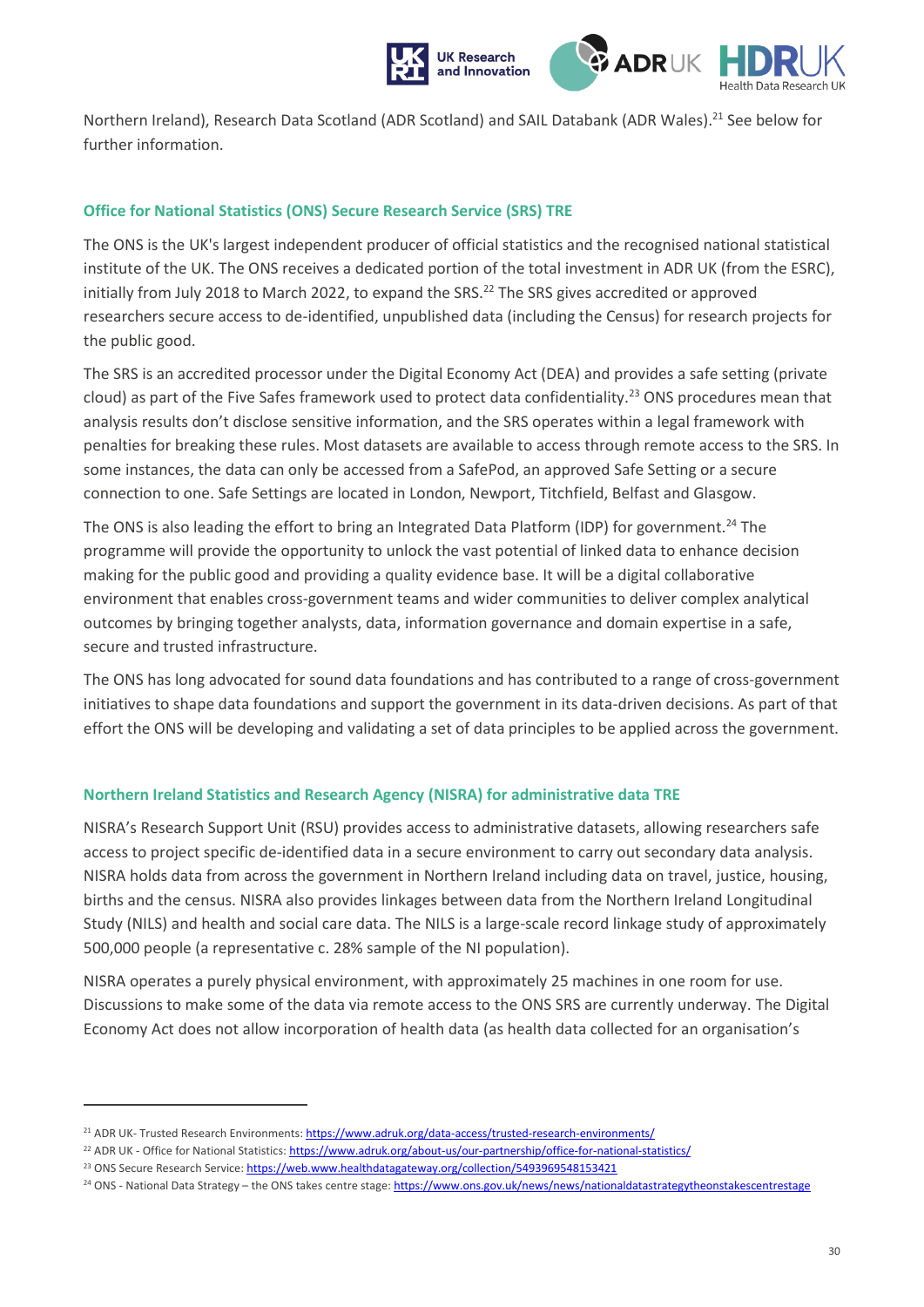

health functions isn't part of the DEA), and NI does not have secondary use legislation, therefore adult health and social care information is not available via NISRA.

ADR NI brings together NISRA and ARDC NI (Queen's University Belfast and Ulster University). ADR NI is funded by the ESRC with a dedicated portion of the total investment in ADR UK, initially to March 2022.<sup>25</sup>

#### <span id="page-30-0"></span>**Social Data Science Lab**

The Social Data Science Lab at Cardiff University is an ESRC Data Investment and forms part of the £64 million Big Data Network for the social sciences. An ESRC Capability Methods and Infrastructure Grant provides the Lab's core funding, and brings together crime, social, computer, and statistical scientists to study the empirical, methodological, theoretical and technical dimensions of new and emerging forms of data in social, policy and business contexts.<sup>26</sup>

#### <span id="page-30-1"></span>**HateLab**

HateLab, based at Cardiff University, is a global hub for data and insight into hate speech and crime, it is funded by ESRC and the US Department of Justice.**<sup>27</sup>**

#### <span id="page-30-2"></span>**CLOSER**

The CLOSER (Cohort and Longitudinal Studies Enhancement Resources) network was funded by the ESRC and MRC, with the initial five-year grant extended by the ESRRC from 2017 to 2022. The UCL Social Research Institute is the lead research institute.

CLOSER brings together world-leading longitudinal studies. The work maximises the use, value and impact of longitudinal studies to help improve understanding of social and biomedical challenges. CLOSER lead research to link data held by government to survey data collected by longitudinal studies across a range of areas, including health, geography and education. CLOSER's flagship resource, CLOSER Discovery, enables researchers to search and browse questionnaires and data from the UK's leading longitudinal studies to find out what data are available in unprecedented detail.

#### <span id="page-30-3"></span>**Population Research UK (PRUK)**

PRUK is an initiative funded by ESRC, MRC and Wellcome, and currently being scoped by HDR UK.<sup>28</sup> PRUK will be a national data infrastructure, increasing the insights, innovations and research efficiency of the UK's wealth of social, economic and biomedical longitudinal population studies (LPS). It will focus on increasing access of data to new and potential users across academia, public bodies, charities and industry, and providing services and expertise to users that facilitates research. The programme will support current LPS through tackling challenges in data curation, linkage and analytics.

<sup>&</sup>lt;sup>25</sup> ADR Northern Ireland[: https://www.adruk.org/about-us/our-partnership/adr-northern-ireland/](https://www.adruk.org/about-us/our-partnership/adr-northern-ireland/)

<sup>26</sup> Social Data Science Lab[: http://socialdatalab.net/](http://socialdatalab.net/)

<sup>27</sup> HateLab[: https://hatelab.net/data/](https://hatelab.net/data/)

<sup>28</sup> Population Research UK[: https://www.hdruk.ac.uk/population-research-uk/](https://www.hdruk.ac.uk/population-research-uk/)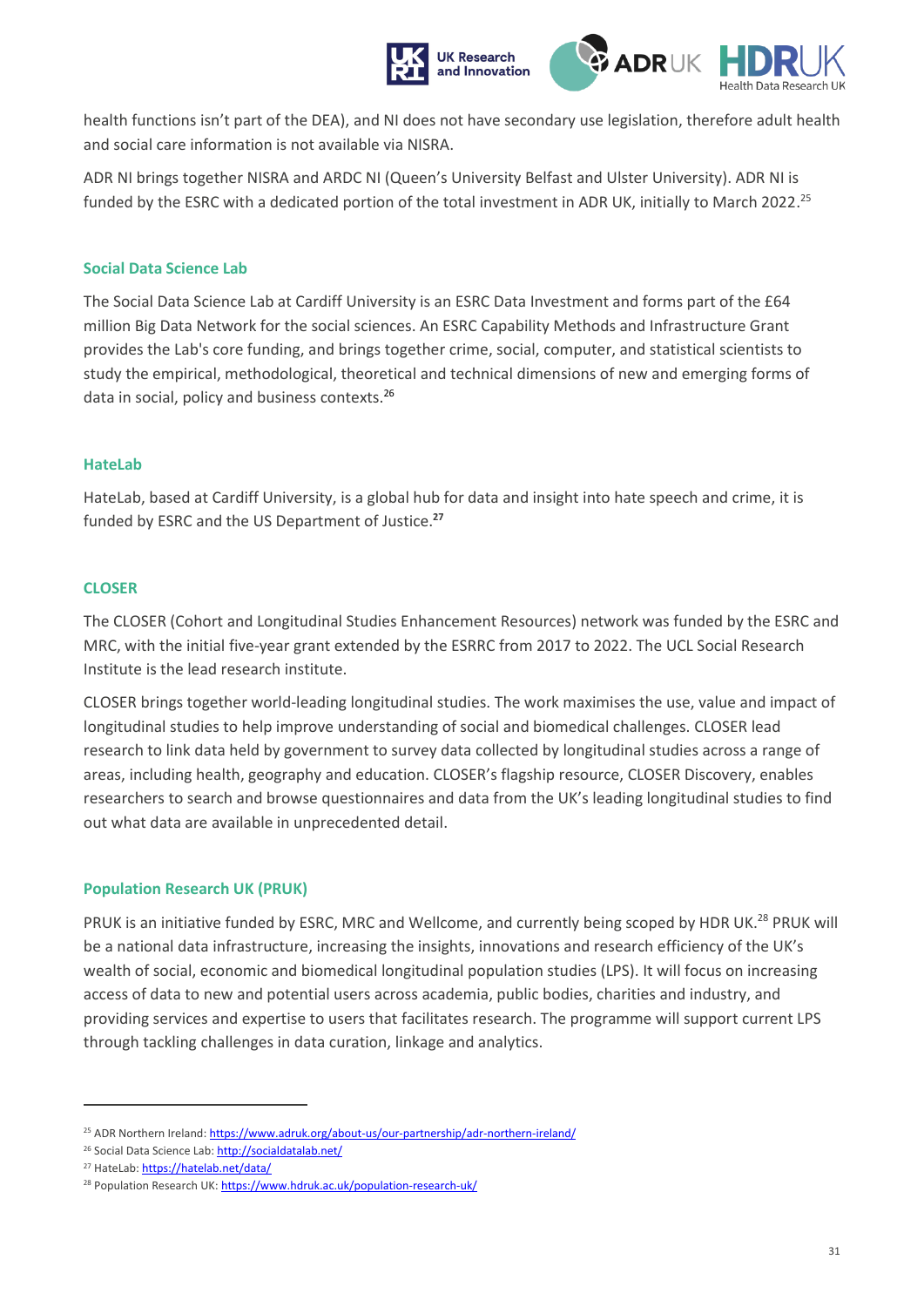

## <span id="page-31-0"></span>**4. Engineering and Physical Sciences Research Council (EPSRC)**

EPSRC invests in world-leading research and postgraduate training across the engineering and physical sciences. This research builds the knowledge and skills base needed to address scientific and technological challenges and provides a platform for future UK prosperity by contributing to a healthy, connected, resilient, productive nation.

#### <span id="page-31-1"></span>**Alan Turing Institute**

The EPSRC is the primary funder of the Turing Institute, a joint venture among 13 UK universities, and UK's national institute for data science and artificial intelligence. Work from the Turing Institute includes assessment of choices for secure, data-intensive research at scale in the cloud. One proposal includes a policy and process framework that incorporates data security threat and risk profiles into five sensitivity tiers, and, at each tier, specifying recommended policies for data classification, data ingress, software ingress, data egress, user access, user device control, and analysis environments.<sup>29</sup> With secure research environments for each project appropriate to their sensitivity classification, the Turing Institute hopes to maximise researcher productivity and minimise risk.

The Institute is at the heart of the recently announced business-led Prosperity Partnerships, in support of the government's ambitious new Innovation Strategy, and funded by EPSRC, businesses and universities.<sup>30</sup>

#### <span id="page-31-2"></span>**ARCHER**

From 2013 until January 2021, ARCHER (Academic Research Computing High End Resource) was the UK Tier-1 National Supercomputing Service.<sup>31</sup> The ARCHER2 High Performance Computing (HPC) service, currently being developed, should be capable, on average, of over eleven times the science throughput of its predecessor, ARCHER.<sup>32</sup> ARCHER is managed by EPSRC as a joint investment with NERC.

The ARCHER2 Service is a world class advanced computing resource for UK researchers. ARCHER provides a capability resource to allow researchers to run simulations and calculations that require large numbers of processing cores working in a tightly coupled, parallel fashion. The major users of the system are materials scientists, climate scientists, physicists, engineers, and biosciences but ARCHER also supports others including medical research and industrial simulations.

ARCHER2 is provided by UKRI, EPCC, HPE Cray and the University of Edinburgh. ARCHER2 will be an HPE Cray EX supercomputing system with an estimated peak performance of 28 PFLOP/s. The machine will have 5,848 compute nodes, each with dual AMD EPYC Zen2 (Rome) 64 core CPUs at 2.2GHz, giving 748,544 cores in total.<sup>33</sup>

<sup>&</sup>lt;sup>29</sup> Design choices for productive, secure, data-intensive research at scale in the cloud (2019[\) https://arxiv.org/abs/1908.08737](https://arxiv.org/abs/1908.08737)

<sup>&</sup>lt;sup>30</sup> The Turing announces new Prosperity Partnerships[: https://www.turing.ac.uk/news/turing-announces-new-prosperity-partnerships-support](https://www.turing.ac.uk/news/turing-announces-new-prosperity-partnerships-support-governments-innovation-strategy)[governments-innovation-strategy](https://www.turing.ac.uk/news/turing-announces-new-prosperity-partnerships-support-governments-innovation-strategy)

<sup>31</sup> EPSRC – HPC facilities[: https://epsrc.ukri.org/research/facilities/hpc/](https://epsrc.ukri.org/research/facilities/hpc/)

<sup>32</sup> ARCHER2 Hardware & Software[: https://www.archer2.ac.uk/about/hardware.html](https://www.archer2.ac.uk/about/hardware.html)

<sup>&</sup>lt;sup>33</sup> ARCHER2 Hardware & Software[: https://www.archer2.ac.uk/about/hardware.html](https://www.archer2.ac.uk/about/hardware.html)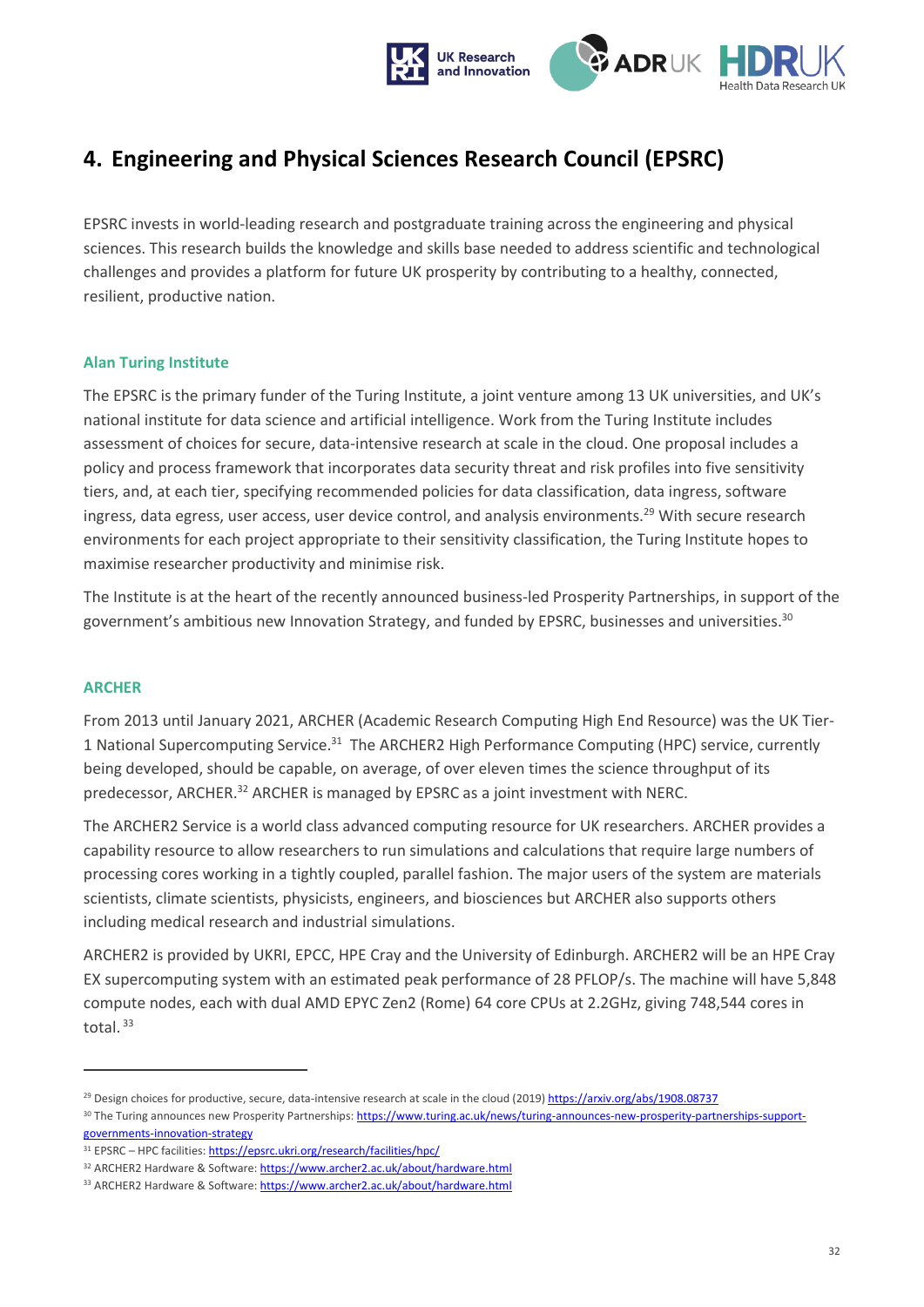

#### <span id="page-32-0"></span>**National Quantum Computing Centre**

The EPSRC and STFC are leading a programme to establish the National Quantum Computing Centre (NQCC) as part of phase 2 of the National Quantum Technologies Programme (NQTP). The NQCC represents a £93m investment over 5 years and will establish 4 key technology work streams. The new National Quantum Computing Centre (NQCC) is set to open in 2023.<sup>34</sup>

Other EPSRC initiatives of interest include:

UK Collaboratorium for Research on Infrastructure and Cities (**UKCRIC**) - an integrated research capability encouraging disparate areas of infrastructure to work collaboratively with each other. <sup>35</sup> UKCRIC will enable the UK to develop a world-class national infrastructure capability combining physical and social sciences. EPSRC is working with the 13 UKCRIC university partners in this Collaboratorium as the delivery partner.

The **Henry Royce Institute** - the UK's national institute for advanced materials research and innovation. The Royce is a consortium of leading institutions working on interoperability of data. Operating with its Hub at The University of Manchester, Royce is a Partnership of universities, National Nuclear Laboratory, and UK Atomic Energy Authority.<sup>36</sup>

The **Faraday Institution** - established in 2017 as an independent institute for electrochemical energy storage research, skills development, market analysis and early-stage commercialisation.

The **Rosalind Franklin Institute** - dedicated to transforming life science through interdisciplinary research and technology development.<sup>37</sup> The mission is to develop and apply disruptive new technologies in physical and engineering sciences that will change life science research, and in turn impact the UK pharmaceutical sector.

#### <span id="page-32-1"></span>**Scottish National Safe Haven TRE**

The Scottish National Safe Haven is the responsibility of the electronic Data Research and Innovation Service (eDRIS) which is part of Public Health Scotland.<sup>38</sup> Over the last few years, the eDRIS service has expanded services to support non-health research. Formally the Scottish National Safe Haven is operated by EPCC (at the University of Edinburgh) under contract to eDRIS, on a private cloud. National Records of Scotland provide de-identification services and create joins between different data systems. A wide range of deidentified administrative datasets held in the National Safe Haven are made available for research through eDRIS, whilst Research Data Scotland (RDS) offers safe, secure and cost-effective access to data for research in response to Covid-19.

RDS offers 35 datasets including health activity, prescribing, GP data, vital events, census, schooling and children's social work. An RDS Data Catalogue in currently in development, and RDS's offer has been made

<sup>34</sup> National Quantum Computing Centre[: https://www.nqcc.ac.uk/](https://www.nqcc.ac.uk/)

<sup>35</sup> UKCRIC[: https://www.ukcric.com/](https://www.ukcric.com/)

<sup>36</sup> About Royce[: https://www.royce.ac.uk/about-royce/](https://www.royce.ac.uk/about-royce/)

<sup>37</sup> Rosalind Franklin Institute[: https://www.rfi.ac.uk/about/](https://www.rfi.ac.uk/about/)

<sup>38</sup> Use of the National Safe Haven[: https://www.isdscotland.org/Products-and-Services/eDRIS/Use-of-the-National-Safe-Haven/](https://www.isdscotland.org/Products-and-Services/eDRIS/Use-of-the-National-Safe-Haven/)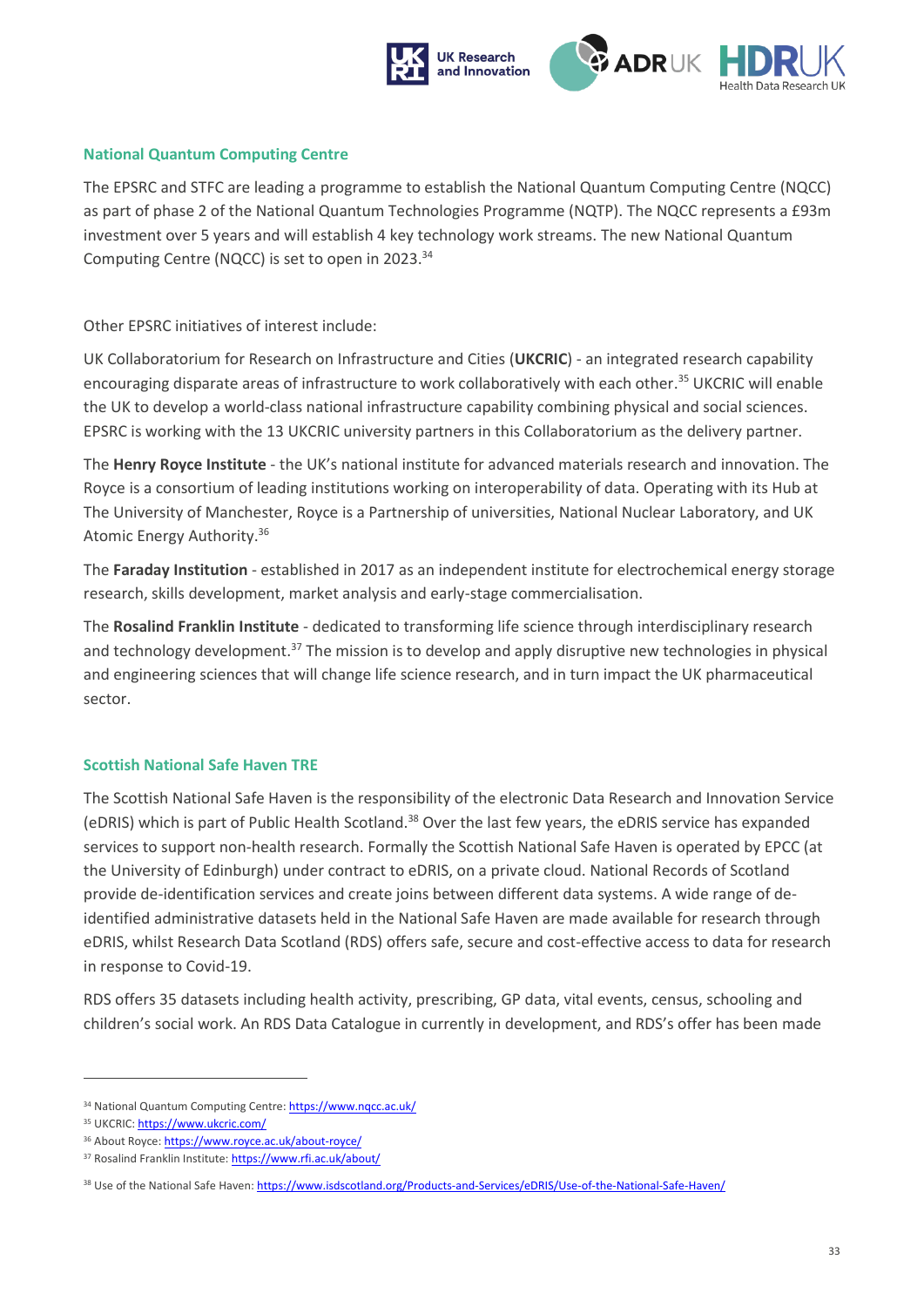

possible through ESRC's funding of ADR UK.<sup>39</sup> RDS is working with the ONS as part of the Integrated Data Programme (IDP).

eDRIS is offered under the Scottish Informatics and Linkage Collaboration (SILC). The initial technical infrastructure that supports SILC was funded by the MRC, Scottish Government and a collaboration of Universities and NHS National Services Scotland.<sup>40</sup>

**Data standards**: Preliminary work is being undertaken around applying OMOP to some of the datasets. NHS Scotland has some common data standards for some of their national datasets such as the Scottish Morbidity Records (SMR) which have a published data dictionary and standards and validation carried out at source.

## <span id="page-33-0"></span>**5. Medical Research Council (MRC)**

MRC is at the forefront of scientific discovery to improve human health. Its scientists and clinical professionals tackle the greatest health problems facing humanity in the 21st century, from the rising tide of chronic diseases associated with ageing to developing new medicines to treat rare genetic disorders.

#### <span id="page-33-1"></span>**Secure e-Research Platform (SeRP) TRE platform and SAIL Databank TRE**

The Secure e-Research Platform (SeRP) was developed by the Population Data Science group at Swansea University, with support from the Farr Institute of Health Informatics Research funded by MRC.<sup>41</sup>

In 2011, SeRP was developed and implemented to provide a secure virtual environment and remote desktop protocol so that data could be accessed safely anywhere in the world. SeRP have exported their concept internationally including to Australia and Canada.

SeRP, a high-powered data management and sharing technology operating as a private research cloud, benefits from carefully designed Information Governance to ensure person-based data with high privacy risk is managed to the highest standards, accredited to the ISO270001 information security standard and to the UK Statistics Authority under the Digital Economy Act 2017.

SeRP UK is used by many research organisations across the UK to host research data within a secure research environment enabling collaborative research. SeRP powers the Adolescent Mental Health Data Platform (ADP), Dementias Platform UK (DPUK) and SAIL Databank. 42

The SAIL Databank uses SeRP to provide controlled data access and High Performance Computing. SAIL Databank gives researchers secure remote access to datasets with billions of anonymised person-based population, health and social care data records. SAIL utilises the services of a Trusted Third Party (TTP) to facilitate data linkage via personal identifiers. SAIL Databank does not receive or handle identifiable data.

<sup>39</sup> Research Data Scotland[: https://www.researchdata.scot/](https://www.researchdata.scot/)

<sup>40</sup> Charter for Safe Havens in Scotland[: https://www.gov.scot/publications/charter-safe-havens-scotland-handling-unconsented-data-national-health](https://www.gov.scot/publications/charter-safe-havens-scotland-handling-unconsented-data-national-health-service-patient-records-support-research-statistics/pages/4/)[service-patient-records-support-research-statistics/pages/4/](https://www.gov.scot/publications/charter-safe-havens-scotland-handling-unconsented-data-national-health-service-patient-records-support-research-statistics/pages/4/)

<sup>41</sup> SAIL Databank Overview[: https://saildatabank.com/about-us/overview/](https://saildatabank.com/about-us/overview/)

<sup>42</sup> SERP[: https://serp.ac.uk/](https://serp.ac.uk/)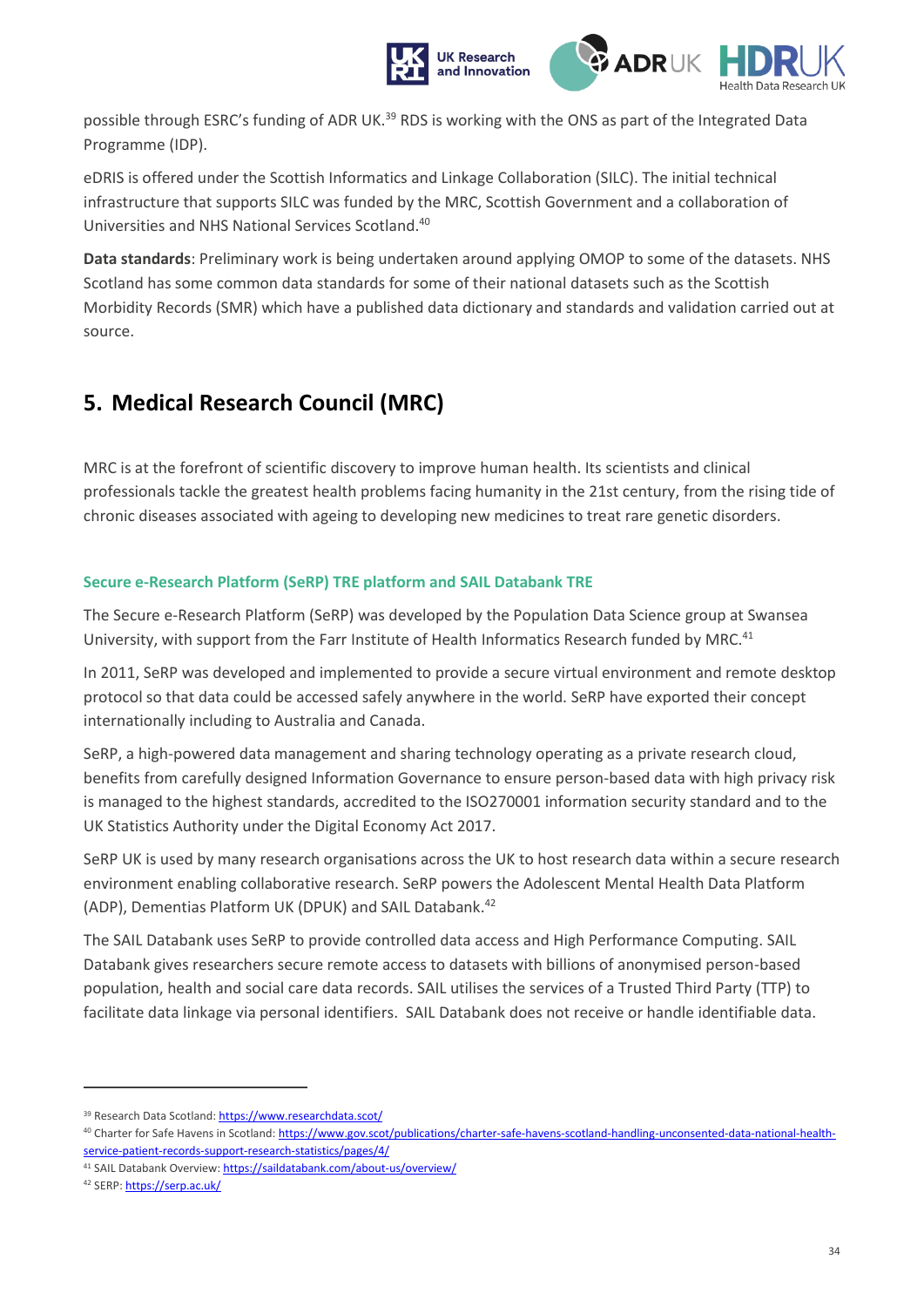

It makes anonymised data available for research purposes where the rationale behind the research is for public benefit and interest.

SAIL Databank is also the primary TRE to a wide range of projects. One such project is BREATHE – the health data research hub for respiratory health. BREATHE is one of seven Health Data Research Hubs funded through UKRI's Industrial Strategy Challenge Fund, and coordinated by Health Data Research UK (see below). SAIL Databank provides the environment for data hosting, data analysis, and a governance framework for data access and analysis to the respiratory research community.<sup>43</sup>

#### <span id="page-34-0"></span>**Health Data Research UK (HDR UK)**

HDR UK are an independent, registered charity supported by 10 funders, including the MRC, EPSRC and ESRC, working across 31 locations within the UK. HDR UK's mission is to unite the UK's health data to enable discoveries that improve people's lives.

HDR UK does not control any health data. They work with organisations that hold and manage datasets and support connections between these datasets to support access for research and innovation. HDR UK supports the FAIR principles of Findability, Accessibility, Interoperability, and Reusability in research.<sup>44</sup>

HDR UK is responsible for the Health Data Research Innovation Gateway, providing a common entry point to discover and request access to UK health datasets through a metadata catalogue. Users can search for health data tools, research projects, publications and collaborate via a community forum.<sup>45</sup>

#### <span id="page-34-1"></span>**Francis Crick Institute**

The Francis Crick Institute is independent organisation, established to be a UK flagship for discovery research in biomedicine. The founding partners are the MRC, Cancer Research UK, Wellcome, UCL, Imperial College London and King's College London. The Crick was formed in 2015 and is now the biggest biomedical research facility under one roof in Europe.<sup>46</sup>

#### <span id="page-34-2"></span>**Genomics England Research Environment TRE**

Funded by the Wellcome Trust, Cancer Research UK and the MRC, the Genomics England Research Environment has over 2,000 researchers onboarded to carry out analysis with a range of tools and a full high performance computing environment, with over 20Pb of genome data from the 100,000 genomes project. 47,48

<sup>43</sup> BREATHE - Our Trusted Research Environment[: https://www.ed.ac.uk/usher/breathe/who-we-are/our-trusted-research-environment](https://www.ed.ac.uk/usher/breathe/who-we-are/our-trusted-research-environment)

<sup>44</sup> HDR UK – About us[: https://www.hdruk.ac.uk/about-us/what-we-do/](https://www.hdruk.ac.uk/about-us/what-we-do/)

<sup>&</sup>lt;sup>45</sup> Innovation Gateway[: https://www.healthdatagateway.org/](https://www.healthdatagateway.org/)

<sup>46</sup> Francis Crick Institute[: https://www.crick.ac.uk/about-us](https://www.crick.ac.uk/about-us)

<sup>47</sup> Genomics England Research Environment[: https://www.genomicsengland.co.uk/about-genomics-england/research-environment/](https://www.genomicsengland.co.uk/about-genomics-england/research-environment/)

<sup>48</sup> UK Health Data Green Paper on TREs[: https://ukhealthdata.org/wp-content/uploads/2020/04/200430-TRE-Green-Paper-v1.pdf](https://ukhealthdata.org/wp-content/uploads/2020/04/200430-TRE-Green-Paper-v1.pdf)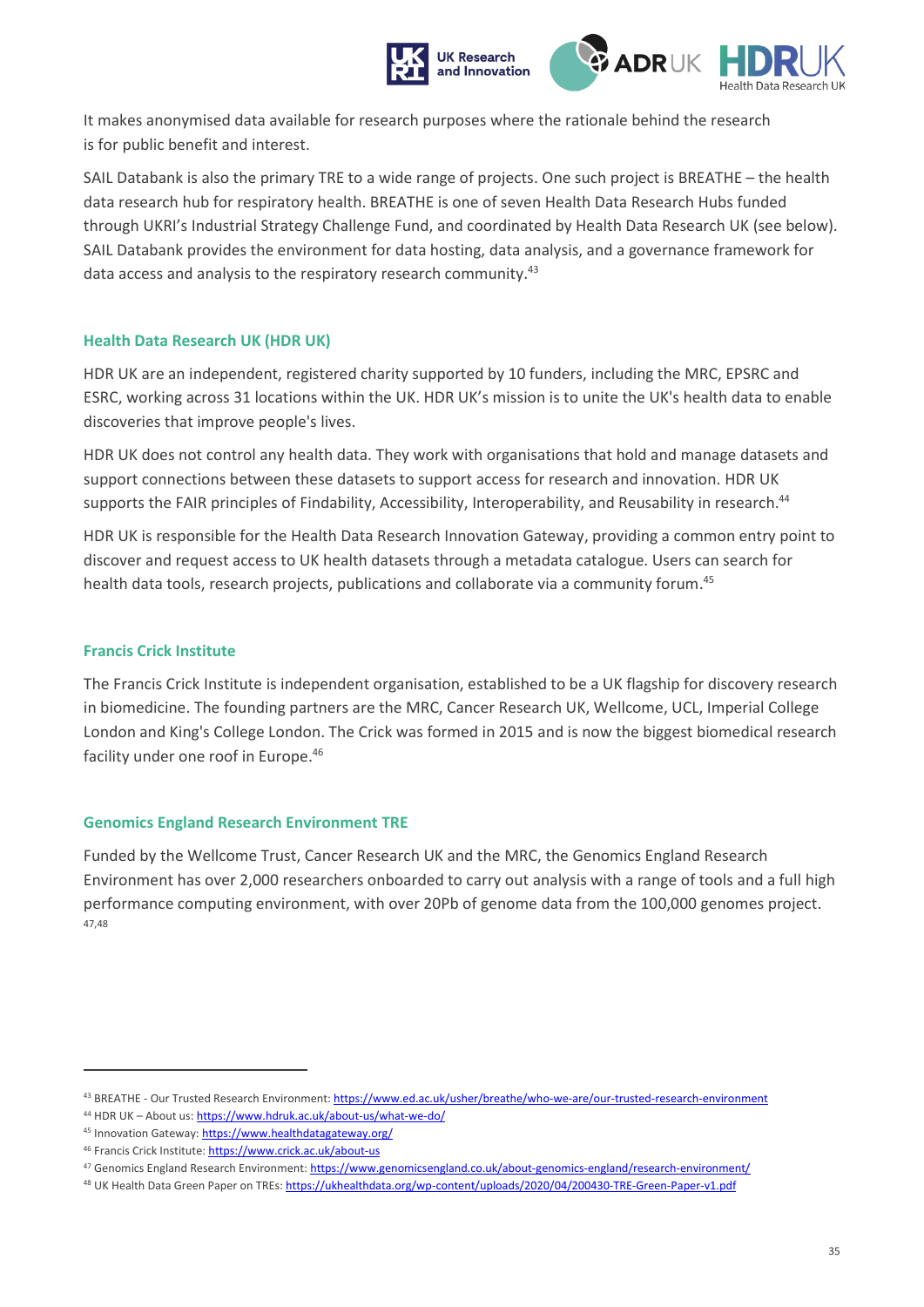

#### <span id="page-35-0"></span>**CO-CONNECT**

CO-CONNECT is a project funded by MRC and the Department of Health and Social Care (part of NIHR) as part of their response to the Covid-19 pandemic. CO-CONNECT is led by the University of Nottingham and has built a collaboration of over 40 leaders from across 20 organisations across the UK. The goals are to standardise antibody data collection across the UK, configure an infrastructure which enables trustworthy, fast, de-identified, secure analysis of data sets from across multiple sources, and answer key questions about immunity to Covid-19 and the implications for patient outcomes.<sup>49</sup> This is a key example of a completely federated infrastructure in operation within the UK, enabling distributed querying of data. Data is not linked by CO-CONNECT, but advanced de-identification methods are used to understand the degree of overlap between datasets whilst protecting each individual's identity. The CO-CONNECT team is working with support of the Turing Institute in developing their technology.

Other MRC initiatives of interest include:

**UK Biobank** - a large-scale biomedical database and research resource, containing in-depth genetic and health information from half a million UK cohort study participants.<sup>50</sup> The data – the largest and richest dataset of its kind – is anonymised and made widely accessible to researchers around the world. UK Biobank makes record-level data available to approved researchers and approved projects, and is enabling this via a new cloud-based Research Analysis Platform (RAP).<sup>51</sup> Funding for the platform has come from Wellcome, and development has been by DNAnexus in collaboration with Amazon Web Services (AWS).<sup>52</sup> The RAP is currently in a test phase, assessable to invited researchers. General availability is expected in Q3 2021.<sup>53</sup>

**UK Dementia Research Institute** – made up of seven centres hosted in universities across the UK, the Institute represents a joint £290 million investment into dementia research from the MRC and others. Dementias Platform UK (DPUK) was funded by the MRC. It offers access to detailed information for over 3 million individuals, from 47 cohort studies via the DPUK Data Portal. <sup>54</sup> The data remains on the DPUK servers - data files provided via the Portal are not physically removed, only outputs such as results files are permitted.<sup>55</sup>

## <span id="page-35-1"></span>**6. Natural Environment Research Council (NERC)**

NERC is the UK's leading investor in environmental science. Its world-class research, skills and infrastructure solve major global issues such as the climate crisis and plastic pollution, and bring benefits to the UK, such as affordable clean energy, sustainable agriculture, clean air, and resilience.

<sup>49</sup> CO-CONNECT[: https://co-connect.ac.uk/](https://co-connect.ac.uk/) 

<sup>50</sup> UK Biobank Background[: https://www.ukbiobank.ac.uk/learn-more-about-uk-biobank/about-us](https://www.ukbiobank.ac.uk/learn-more-about-uk-biobank/about-us)

<sup>51</sup> Accessing UK Biobank Data[: https://biobank.ndph.ox.ac.uk/~bbdatan/Accessing\\_UKB\\_data\\_v2.3.pdf](https://biobank.ndph.ox.ac.uk/~bbdatan/Accessing_UKB_data_v2.3.pdf)

<sup>52</sup> Biobank - Data Analysis Platform[: https://www.ukbiobank.ac.uk/learn-more-about-uk-biobank/news/uk-biobank-creates-cloud-based-health-data](https://www.ukbiobank.ac.uk/learn-more-about-uk-biobank/news/uk-biobank-creates-cloud-based-health-data-analysis-platform-to-unleash-the-imaginations-of-the-world-s-best-scientific-minds)[analysis-platform-to-unleash-the-imaginations-of-the-world-s-best-scientific-minds](https://www.ukbiobank.ac.uk/learn-more-about-uk-biobank/news/uk-biobank-creates-cloud-based-health-data-analysis-platform-to-unleash-the-imaginations-of-the-world-s-best-scientific-minds)

<sup>53</sup> DNAnexus - Research Analysis Platform[: https://www.dnanexus.com/partnerships/ukbiobank](https://www.dnanexus.com/partnerships/ukbiobank)

<sup>54</sup> Dementias Platform UK (DPUK): Multi-modal Data Access in a Digital Age[: https://ukdri.ac.uk/events/dementias-platform-uk-dpuk-multi-modal](https://ukdri.ac.uk/events/dementias-platform-uk-dpuk-multi-modal-data-access-in-a-digital-age)[data-access-in-a-digital-age](https://ukdri.ac.uk/events/dementias-platform-uk-dpuk-multi-modal-data-access-in-a-digital-age)

<sup>55</sup> DPUK - Welcome to the Data Portal[: https://portal.dementiasplatform.uk/](https://portal.dementiasplatform.uk/)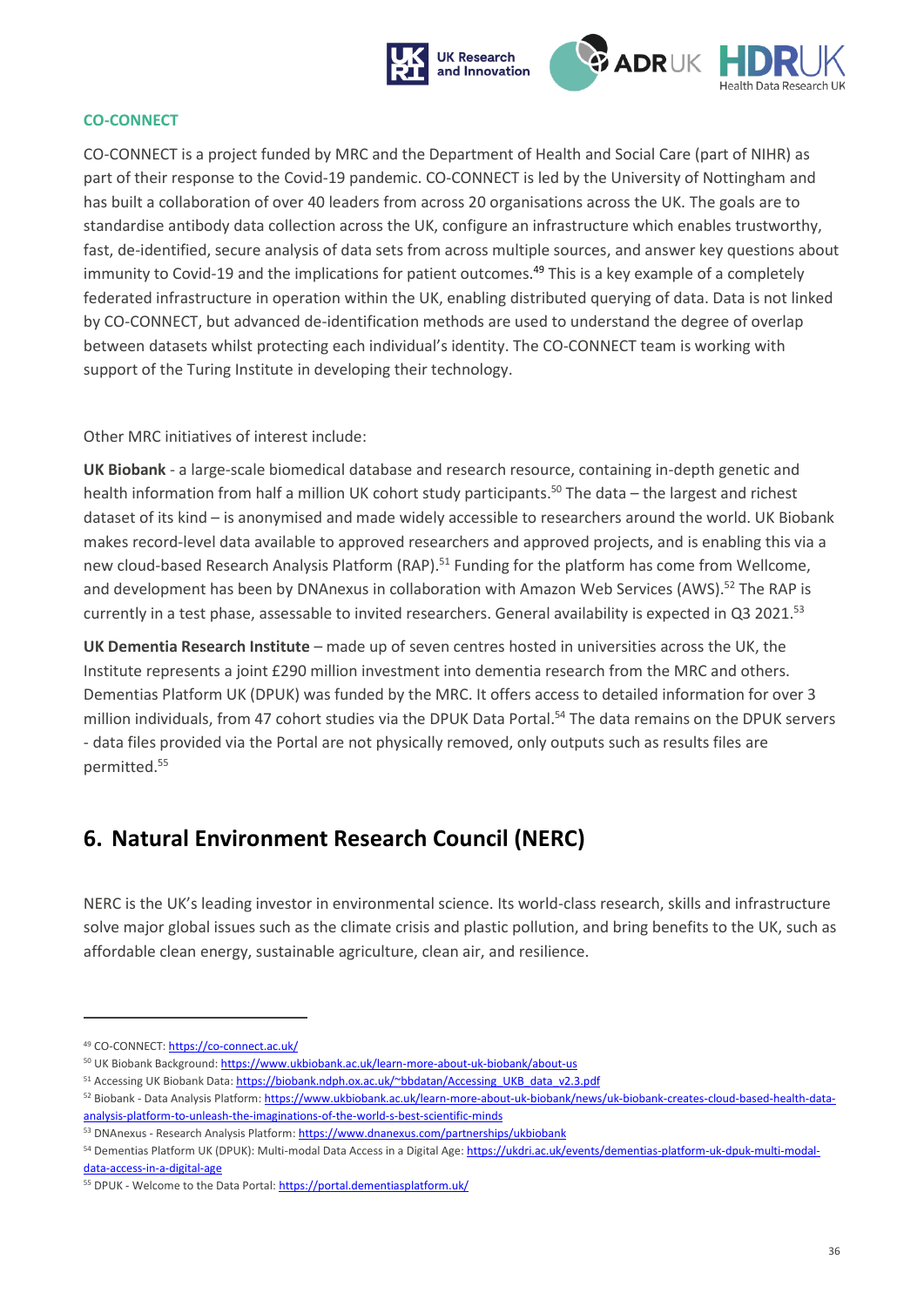



NERC funds six research centres:

- National Centre for Earth Observation
- British Antarctic Survey
- Centre for Ecology and Hydrology
- National Oceanography Centre
- National Centre for Atmospheric Science
- British Geological Survey

NERC commissions the Environmental Data Service.<sup>56</sup> This supports five data centres covering a range of discipline areas:

- British Oceanographic Data Centre (BODC) (Marine)
- Centre for Environmental Data Analysis (CEDA) (Atmospheric, Earth Observation, and Solar and space physics)
- Environmental Information Data Centre (EIDC) (Terrestrial and freshwater)
- National Geoscience Data Centre (NGDC) (Geoscience)
- Polar Data Centre (Polar and cryosphere)

Some of the data centres are embedded in their respective research centres (e.g. EIDC, NGDC and the British Antarctic Survey) whereas BODC and CEDA act more as separate entities, giving them more freedom to act as individual 'honest brokers' for their specific communities. The data centres hold both NERC-generated data from NERC grants and long-term programmes by the research centres, and a considerable amount of non-NERC data where the NERC data centre acts as repository and a portal, e.g., large amounts of Met office data.

Although each of the data centres are domain-specific, there is an ongoing programme of work fully supported by the data centres and NERC to better integrate the infrastructure, policies and procedures to provide a single point of entry to NERC's data centres. Data centres coordinate this through two groups - the Information Strategy Group and the Data Operations Group. A significant amount of work is linked to JASMIN (hybrid of high performance computing and data server), and NERC is in discussion about how other research councils can benefit from JASMIN (see STFC section below). NERC has been asked to lead the cross-UKRI net-zero digital research infrastructure programme and is currently entering an 18 month scoping phase.

#### <span id="page-36-0"></span>**Environmental Information Data Centre (EIDC)**

EIDC is part of NERC's Environmental Data Service and is hosted by the UK Centre for Ecology & Hydrology (UKCEH). The EIDC manages nationally-important datasets concerned with the terrestrial and freshwater sciences.<sup>57</sup>

UKCEH is an independent, not-for-profit research institute, and a strategic delivery partner for NERC. UKCEH's 500 scientists provide the data and insights that researchers, governments and businesses need to create a productive, resilient and healthy environment. Through the national capability programmes, funded by NERC, UKCEH enable the UK research community to stay at the forefront of environmental science

<sup>56</sup> NERC – research sites[: https://nerc.ukri.org/research/sites/](https://nerc.ukri.org/research/sites/)

<sup>57</sup> NERC The Environmental Information Data Centre[: https://www.ceh.ac.uk/nerc-data-centre](https://www.ceh.ac.uk/nerc-data-centre)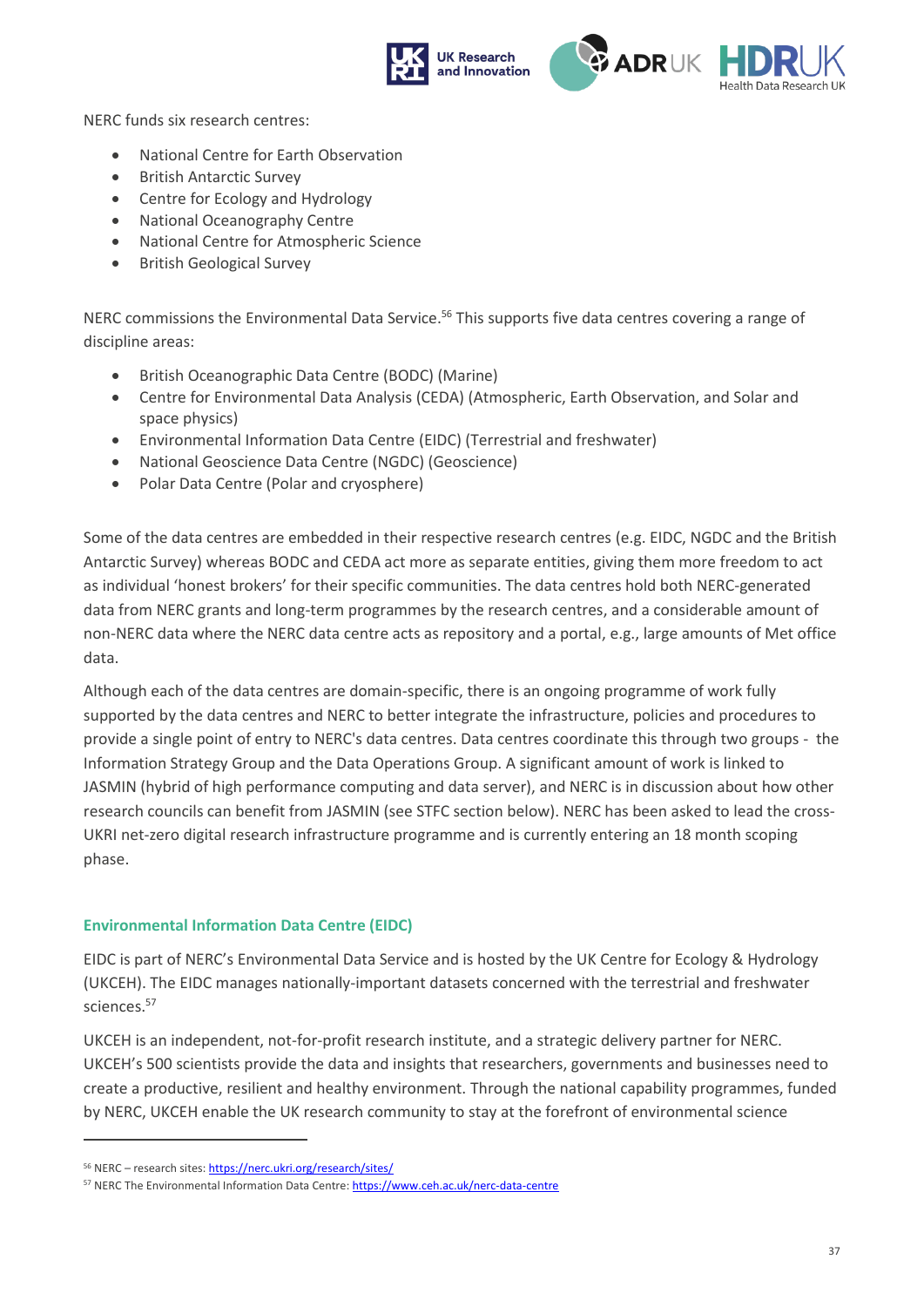

globally, meeting national strategic needs, informing government and business decision-making on environmental issues.

The EIDC holds terrestrial, freshwater and atmospheric environmental data generated by researchers in the UK. Most of the data is available under Open Licence agreements and is freely accessible.<sup>58</sup>

#### <span id="page-37-0"></span>**Centre for Environmental Data Analysis (CEDA)**

CEDA is run jointly with the STFC. The CEDA Archive is the national data centre for atmospheric and earth observation research. Sources include aircraft campaigns, satellites, automatic weather stations and climate models, amongst many more. The CEDA Archive hosts over 18 Petabytes of atmospheric and earth observation data from climate models, satellites, aircraft, met observations, and other sources.<sup>59</sup>

**Data standards**: A standard thesaurus was developed to address the issue of standard terms, based on the Climate and Forecast (CF) Metadata Convention and the specific needs of the CEDA and atmospheric scientists. Many groups have adopted netCDF (network Common Data Form) as a standard way to represent their scientific data.

JASMIN is deployed on behalf of NERC and operated by the STFC. It is jointly managed by CEDA and STFC's Scientific Computing department. JASMIN is a globally unique data intensive supercomputer, and private cloud, for environmental science. JASMIN provides access to different types of data resources including curated data in the CEDA Archive. See the STFC section for detail.

#### <span id="page-37-1"></span>**JASMIN**

JASMIN is the UK's data analysis facility for environmental science, designed, built, and managed by STFC on behalf of NERC's Centre for Environmental Data Analysis (CEDA). <sup>60</sup> JASMIN is one of the key UK facilities with major digital infrastructure, a super-data-cluster, and provides NERC scientists with the ability to create, share and access cutting-edge computing and storage technology on a flexible, collaborative platform, in general for free at the point of use. It is part supercomputer and part data-centre, with far more storage than computing, and provides a globally unique computational environment. The JASMIN infrastructure provides a compute and storage cloud for researchers in the UK, linked together by a very high bandwidth network in a unique topology. With its significant compute power and a bandwidth greater than usual in data centres, the JASMIN network topology is more typically found in the largest global-scale data centres.

JASMIN serves the scientific community by providing a range of computing services (batch, interactive, community cloud), supporting a variety of data types in a scalable environment, as scientists bring their data to JASMIN.<sup>61</sup>

**Data standards**: With an archive of hundreds of millions of files, both CEDA and users rely on data standards to facilitate data management and exploitation. CEDA supports the Climate and Forecast (CF) Convention for file metadata, and works with partners and international networks to promote the use of data standards. $62$ 

<sup>58</sup> EIDC[: https://eidc.ac.uk/](https://eidc.ac.uk/)

<sup>59</sup> The CEDA Archive[: https://archive.ceda.ac.uk/](https://archive.ceda.ac.uk/)

<sup>60</sup> JASMIN[: https://www.jasmin.ac.uk/about/](https://www.jasmin.ac.uk/about/)

<sup>61</sup> CEDA - JASMIN[: https://www.ceda.ac.uk/services/jasmin/](https://www.ceda.ac.uk/services/jasmin/)

 $62$  Perspective from the Centre for Environmental Data Analysis[: http://cedadocs.ceda.ac.uk/1381/1/MartinJuckes\\_at\\_JAMSTEC\\_v4.pdf](http://cedadocs.ceda.ac.uk/1381/1/MartinJuckes_at_JAMSTEC_v4.pdf)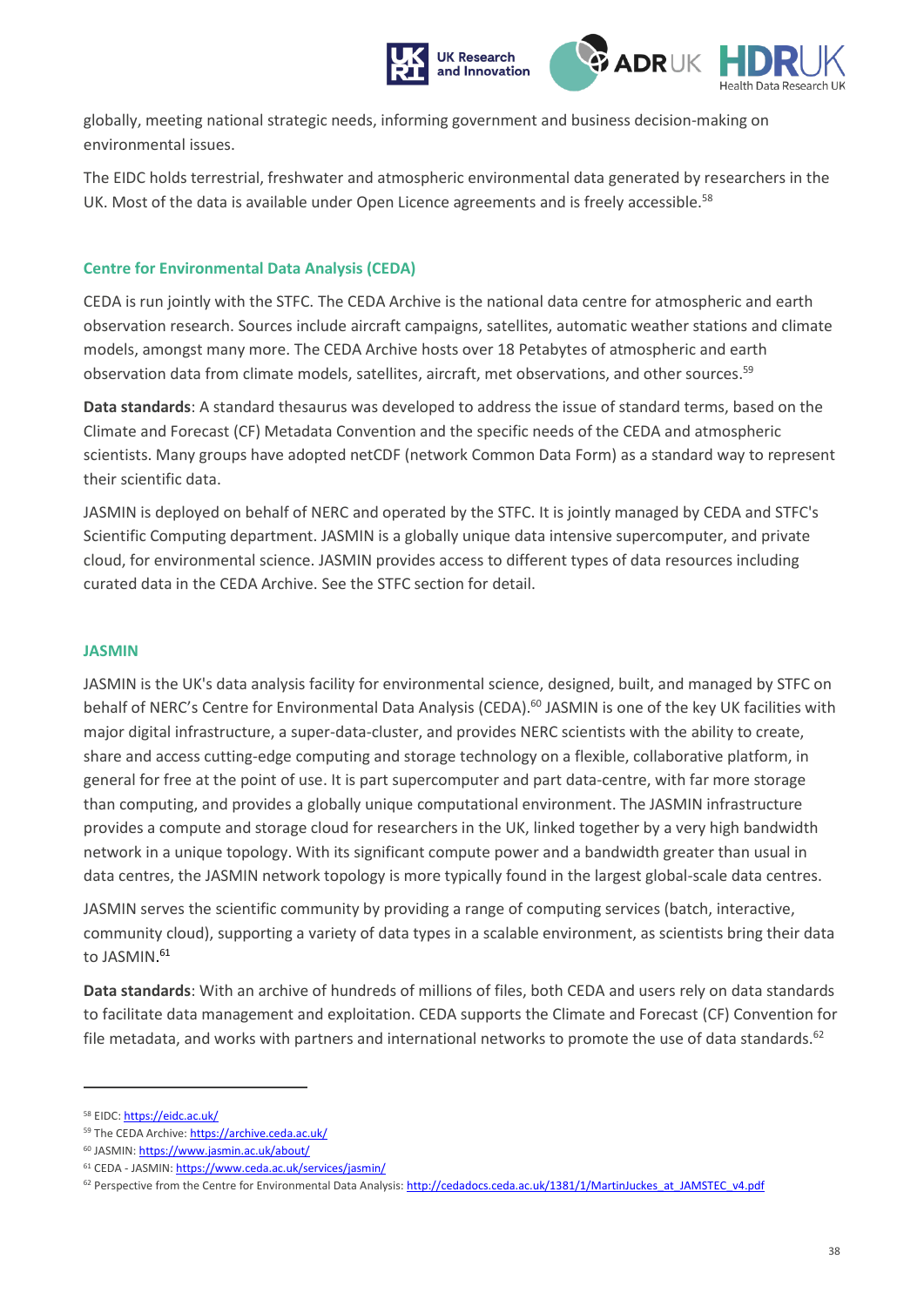

JASMIN supports a large range of standards such as CF Standard Names (for common vocabularies) and netCDF<sup>63</sup> data format. Other examples include the Open Geospatial Consortium (OGC), a not-for-profit organisation which promotes the development of data model and API standards for exchange of geospatial data, and STAC<sup>64</sup>, a specification for catalogue and search of geospatial data that has grown from the community using Earth Observation satellite data. JASMIN uses REST as the preferred architectural pattern for web services.

## <span id="page-38-0"></span>**7. Science and Technology Facilities Council (STFC)**

STFC is a world-leading multi-disciplinary science organisation. Its research seeks to understand the Universe from the largest astronomical scales to the tiniest constituents of matter, and creates impact on a very tangible, human scale.

#### <span id="page-38-1"></span>**DAFNI**

DAFNI is a computational platform, purpose-built, hosted and managed by STFC in a partnership led by the University of Oxford, and funded for its development years by a grant from the UK Collaboratorium for Research on Infrastructure and Cities (UKCRIC).<sup>65</sup> The DAFNI platform offers UK researchers a place to share their work and collaborate to study rich scenarios where changes in one area affect other areas. This might be the impact of climate change on the flooding in cities, or how new railways might affect where people live and work.

DAFNI brings together disparate data sources, high performance computing, analytics and visualisations into a collaborative platform, allowing research to be carried out more quickly, with larger research scope than otherwise, for models developed by researchers to be built on by others, and enables online collaborations.

#### <span id="page-38-2"></span>**Hartree Centre and EPCC (formerly Edinburgh Parallel Computing Centre)**

Since 1990, EPCC has gained an international reputation for leading edge capability in all aspects of highperformance computing (HPC), data analytics and novel computing. The EPCC supercomputer centre at the University of Edinburgh hosts and administers a number of national-level facilities (such as ARCHER and ARCHER2) for use by UK researchers. EEPCC currently runs four national services: ARCHER, the UK's primary academic research supercomputer, the DiRAC Extreme Scaling service, Cirrus, an EPSRC a Tier-2 HPC service, and the UK Research Data Facility. EPCC is responsible for developing and hosting the Edinburgh International Data Facility (EIDF).<sup>66</sup> PCC funding has come from combined funding including the ESRC and EPSRC.<sup>67</sup>

Funded by STFC, the Hartree Centre is transforming UK industry through high performance computing, data analytics and artificial intelligence (AI) technologies. Backed by over £170 million of government funding and

<sup>63</sup> NetCDF[: https://www.unidata.ucar.edu/software/netcdf/](https://www.unidata.ucar.edu/software/netcdf/)

<sup>64</sup> STAC[: https://stacspec.org](https://stacspec.org/)

<sup>65</sup> DAFNI[: https://dafni.ac.uk/boost-to-uk-infrastructure/](https://dafni.ac.uk/boost-to-uk-infrastructure/)

<sup>66</sup> EPCC – A history:<https://www.epcc.ed.ac.uk/about/history>

<sup>67</sup> EPCC – About us[: https://www.epcc.ed.ac.uk/about](https://www.epcc.ed.ac.uk/about)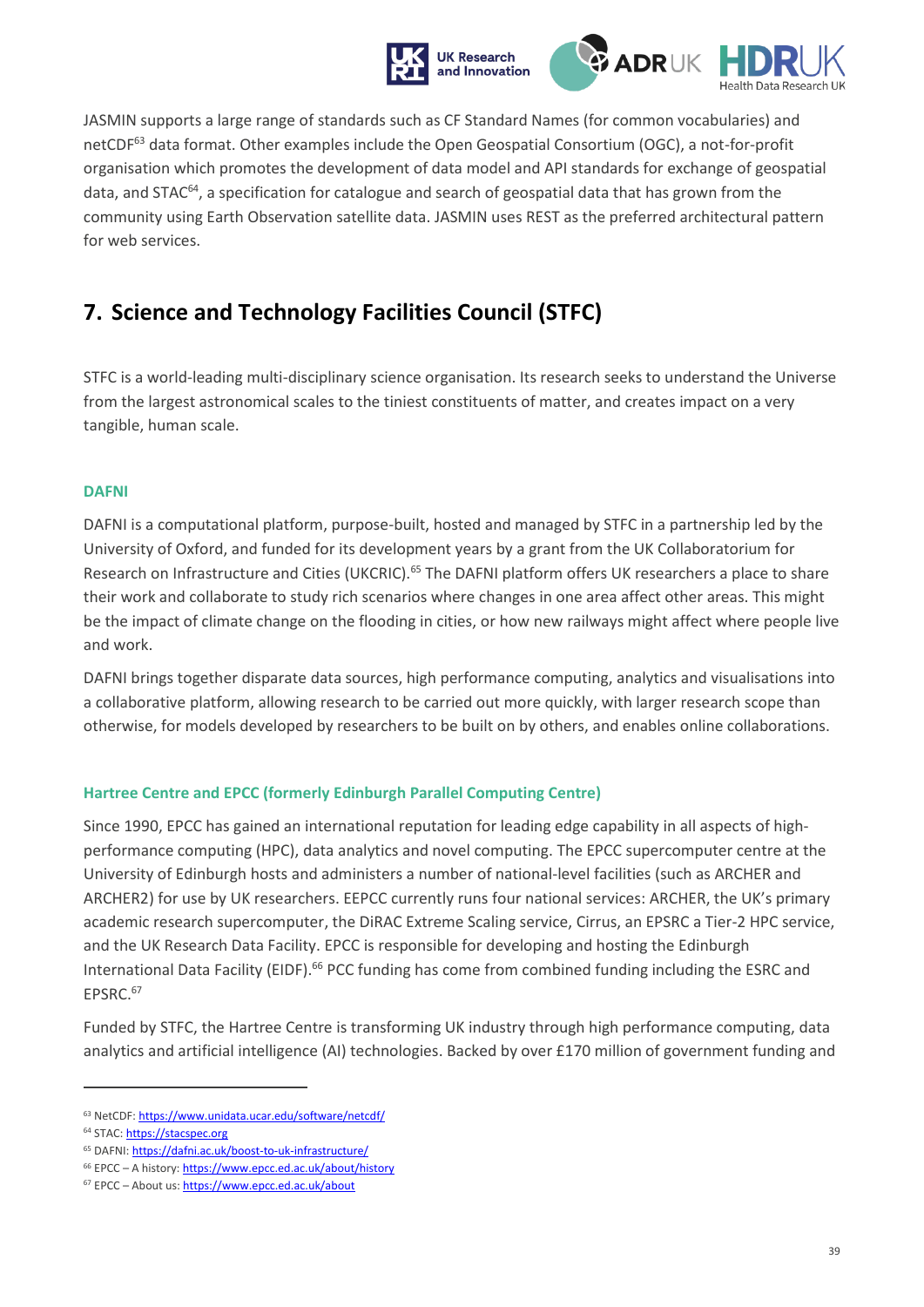

significant strategic partnerships with organisations such as IBM and Atos, the Hartree Centre is home to some of the most advanced computing, data and AI technologies in the UK.<sup>68</sup>

In March 2021, UKRI announced the UK joining a European network to advance high performance computing. Two of the UK's leading supercomputing facilities, Hartree Centre and EPCC, have combined to form a national supercomputing competence centre, a high performance computing, data analytics and AI research facility.<sup>69</sup>

#### <span id="page-39-0"></span>**IRIS**

IRIS works with the UK's major digital research infrastructure providers to help create and deliver resources to support science.<sup>70</sup> IRIS is a cooperative community driven project helping develop and grow the digital research infrastructure that will allow STFC to continue to play a leading role in world class science.

## <span id="page-39-1"></span>**Other research environments without funding from UKRI**

### <span id="page-39-2"></span>**UK-wide**

#### <span id="page-39-3"></span>**HMRC Datalab TRE**

The HMRC Datalab allows approved researchers to access de-identified HMRC data in a government accredited secure environment.<sup>71</sup> The aim of the Datalab is to produce high quality analysis that benefits both HMRC and the wider research community. There is currently a relatively small research community of London-based universities using the Datalab due to the requirement to be in the London office. Datalab projects are not commissioned by HMRC.

#### <span id="page-39-4"></span>**OpenSAFELY TRE**

OpenSAFELY is a collaboration between academics and health record software companies to analyse NHS primary care records from more than 24 million patients to understand the impact of Covid-19 in the UK.<sup>72</sup>

It is a fully open source and highly secure analytics platform for NHS data created during the Covid-19 pandemic. It is executing code across an unprecedented scale of data: 58 million patients full raw GP records - 100 billion rows of information - linked onto various other sources including SGSS, SUS/HES, ECDS, ISARIC, ICNARC, ONS death, and more. All code for the platform, and for data management and analysis of each output, is shared under open licenses for review and re-use. It should be noted that OpenSAFELY has received funding from the Medical Research Council (MRC) for Covid-19 related work.

<sup>68</sup> Hartree Centre – About us[: https://www.hartree.stfc.ac.uk/Pages/About-Us.aspx](https://www.hartree.stfc.ac.uk/Pages/About-Us.aspx)

<sup>&</sup>lt;sup>69</sup> UKRI News - UK joins European network to advance high performance computing[: https://www.ukri.org/news/uk-joins-european-network-to](https://www.ukri.org/news/uk-joins-european-network-to-advance-high-performance-computing/)[advance-high-performance-computing/](https://www.ukri.org/news/uk-joins-european-network-to-advance-high-performance-computing/)

<sup>70</sup> Iris – About Iris[: https://www.iris.ac.uk/about-iris/](https://www.iris.ac.uk/about-iris/)

<sup>71</sup> HMRC Research[: https://www.gov.uk/government/organisations/hm-revenue-customs/about/research#the-hmrc-datalab](https://www.gov.uk/government/organisations/hm-revenue-customs/about/research#the-hmrc-datalab)

<sup>72</sup> OpenSAFELY[: https://www.opensafely.org/about/](https://www.opensafely.org/about/)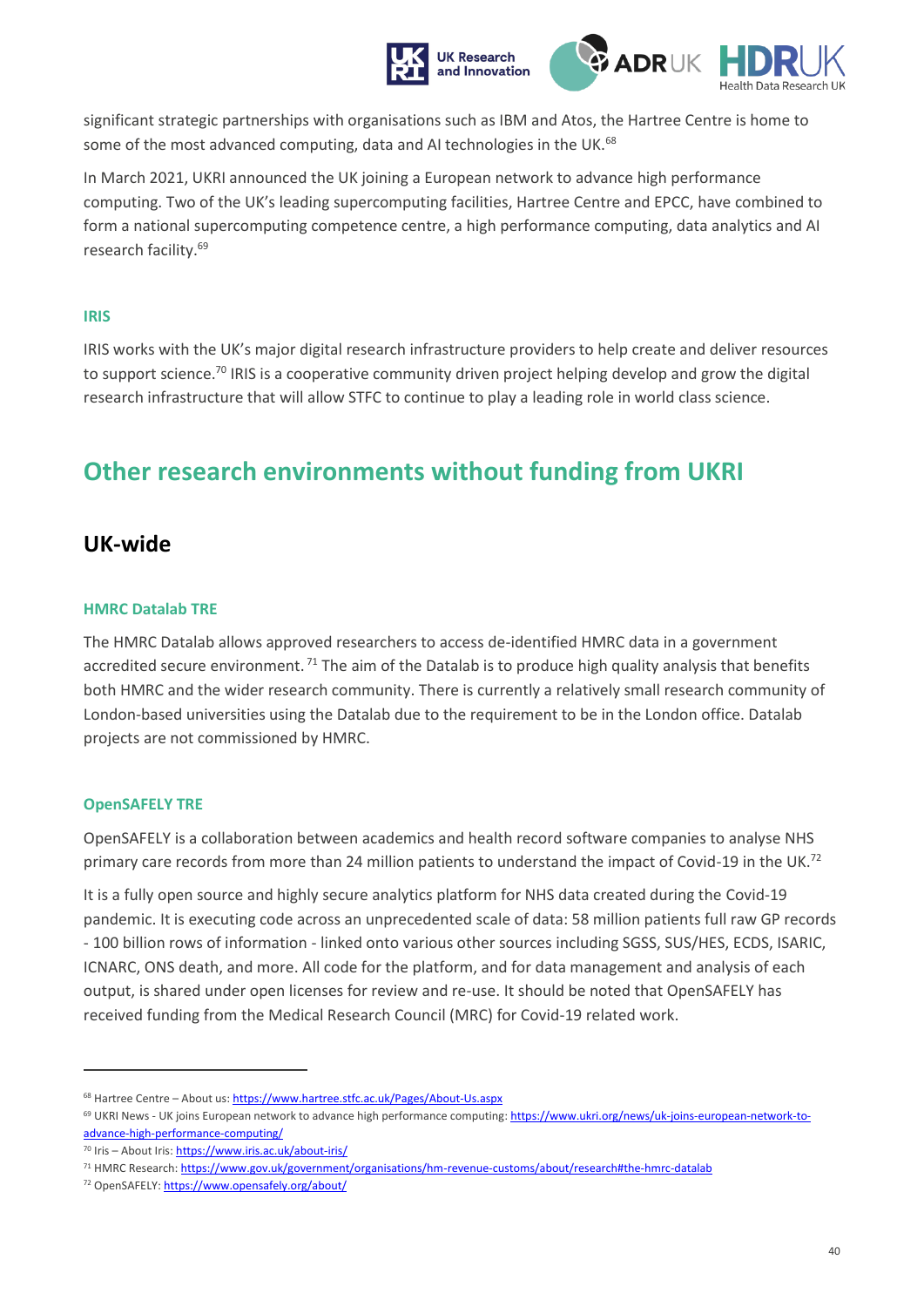



## <span id="page-40-0"></span>**England**

#### <span id="page-40-1"></span>**NHS Digital TRE**

NHS Digital's TRE service for England provides approved researchers with access to essential linked, deidentified health data to answer Covid-19 related research questions. The service is being delivered in partnership with HDR UK. The TRE is hosted on a public cloud.<sup>73</sup> Compute power isn't directly allocated per user; compute and memory capacity is managed across the service. Flexible cloud compute is available through Amazon Web Services.<sup>74</sup> As part of the TRE process, NHS Digital routinely seeks advice from the Independent Group Advising on the Release of Data (IGARD) to ensure that the highest standards of data stewardship and governance are upheld.<sup>75</sup> All projects requiring access to the TRE service first have to apply for their data through the Data Access Request Service (DARS).

**NHS Digital / British Heart Foundation (BHF) CVD-COVID TRE** - NHS Digital is working with the BHF Data Science Centre to develop its TRE, which is already being used to analyse the impact of Covid on cardiovascular diseases and the safety of vaccines. The BHF Data Science Centre CVD-COVID is in the NHS Digital TRE. The work has been undertaken by NHS Digital working with the CVD-COVID Consortium. The BHF Data Science Centre has been the first client, and working alongside HDR UK the TRE service has delivered tools and data to support analysis across a range of linked data sources. The BHF Data Science Centre is a partnership between HDR UK and the BHF, and sits within HDR UK.<sup>76</sup>

**NHS Digital / DATA-CAN TRE** - DATA-CAN is working with NHS Digital to provide access to cancer data in the NHS TRE. Two of DATA-CAN's founding partners, the University of Leeds and Leeds NHS Teaching Hospitals Trust, are leading on this work. Nationally collected NHS Hospital Episode Statistics (HES) and Covid-19 testing data is available to approved researchers via the HDR Innovation Gateway. The next phase will include national cancer datasets (Cancer Outcome and Services Data set, chemotherapy and radiotherapy datasets) and be available to researchers from October 2021.<sup>77</sup>

#### <span id="page-40-2"></span>**Foundry (Palantir) NHS COVID-19 Data Store TRE**

The NHS COVID-19 Data Store sits on a Microsoft Azure platform under contract with NHS England and NHS Improvement.<sup>78</sup> Within that secure cloud processing environment, Palantir (acting under instruction from NHS England) manage their platform which is called Foundry. Data and code do not leave the Foundry platform.

<sup>73</sup> NHS Digital TRE[: https://web.www.healthdatagateway.org/collection/9118411587595364](https://web.www.healthdatagateway.org/collection/9118411587595364)

<sup>74</sup> Linked electronic health records for research on a nationwide cohort of more than 54 million people in England: data resource (2021) <https://www.bmj.com/content/373/bmj.n826>

<sup>75</sup> NHS Digital - Trusted Research Environment service for England: [https://digital.nhs.uk/coronavirus/coronavirus-data-services-updates/trusted](https://digital.nhs.uk/coronavirus/coronavirus-data-services-updates/trusted-research-environment-service-for-england#governance-and-transparency)[research-environment-service-for-england#governance-and-transparency](https://digital.nhs.uk/coronavirus/coronavirus-data-services-updates/trusted-research-environment-service-for-england#governance-and-transparency)

<sup>76</sup> BHF Data Science Centre[: https://www.hdruk.ac.uk/helping-with-health-data/bhf-data-science-centre/](https://www.hdruk.ac.uk/helping-with-health-data/bhf-data-science-centre/)

<sup>77</sup> DATA-CAN Trusted Research Environment[: https://www.data-can.org.uk/health-data/trusted-research-environment/](https://www.data-can.org.uk/health-data/trusted-research-environment/)

<sup>78</sup> NHS Covid-19 data store[: https://www.england.nhs.uk/contact-us/privacy-notice/how-we-use-your-information/covid-19-response/nhs-covid-19](https://www.england.nhs.uk/contact-us/privacy-notice/how-we-use-your-information/covid-19-response/nhs-covid-19-data-store%20/) [data-store /](https://www.england.nhs.uk/contact-us/privacy-notice/how-we-use-your-information/covid-19-response/nhs-covid-19-data-store%20/)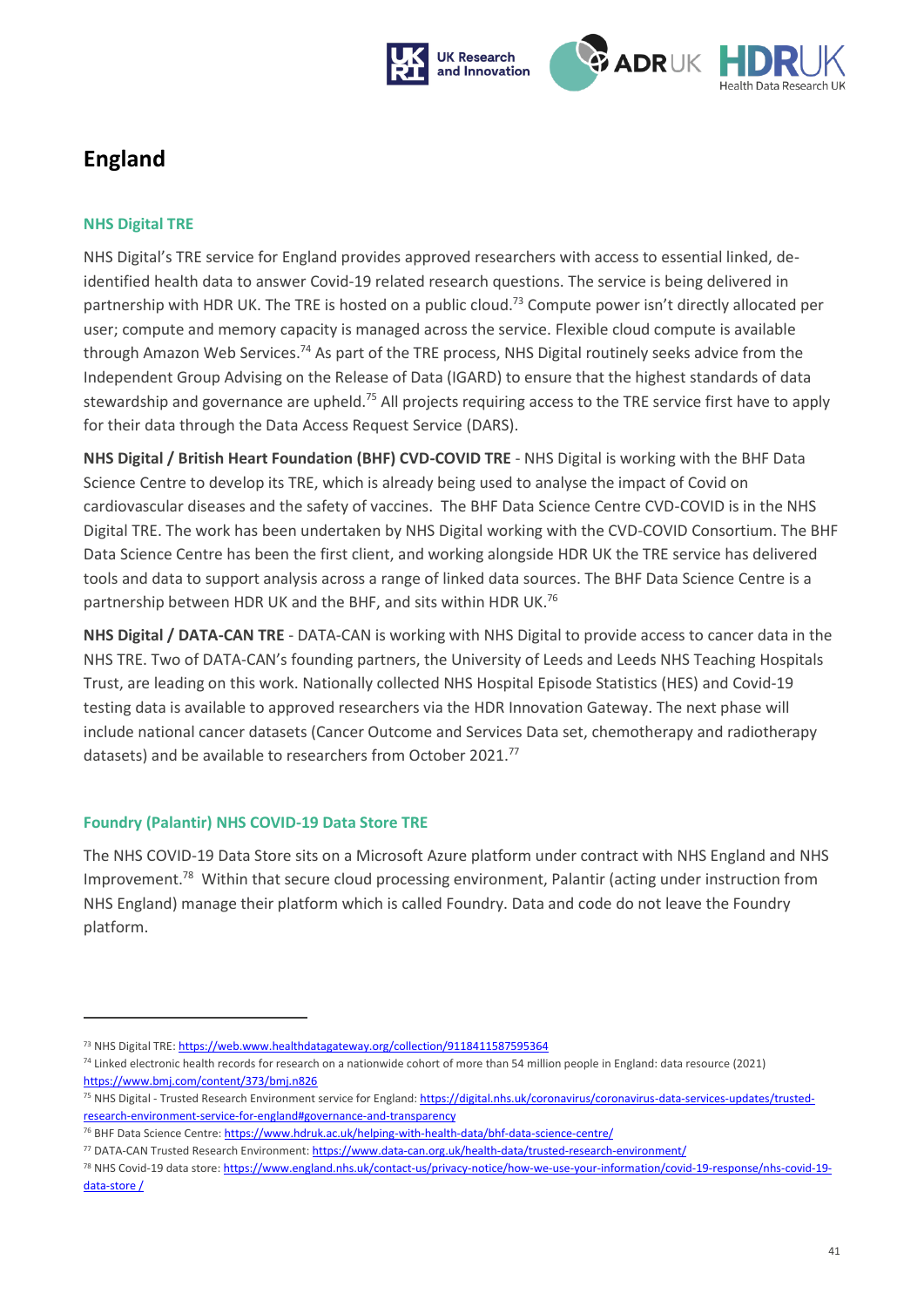

#### <span id="page-41-0"></span>**International COVID-19 Data Alliance (ICODA) workbench TRE**

ICODA is convened by HDR UK. The ICODA 'Workbench' has been separately commissioned.  It is provided by Aridhia Informatics and allows researchers to discover, access and analyse global multi-dimensional datasets while respecting confidentiality and privacy. The range of partners includes UK TRE providers such as SAIL Databank, UK SeRP and Genomics England.<sup>79</sup>

**Data standards**: Aridhia Informatics is a supporter of the FIHR data standard, and ensuring it is used as standard.

#### <span id="page-41-1"></span>**ORCHID (Oxford-Royal College of GPs Clinical Informatics Digital Hub) TRE**

ORCHID is the secure data processing environment for the Oxford-Royal College of GPs Clinical Informatics Digital Hub, operating via a cloud platform.<sup>80</sup> Theme leads and clinicians (with expertise in the theme) use the SNOMED CT code tool developed by the Oxford-RCGP RSC team to curate variables/codes within each theme.<sup>81</sup>

### <span id="page-41-2"></span>**Northern Ireland**

#### <span id="page-41-3"></span>**HSC Northern Ireland (Health and Social Care) Honest Broker Service TRE**

The HSC Honest Broker Service provides access to health and social care data. Anonymised patient level data is provided for research, with access only permitted in a controlled fashion via a safe research environment. The safe setting is either accessed via attendance at the Safe Haven in the Business Services Organisation headquarters or remotely via the Health Data Research Northern Ireland UK Secure e-Research Platform (Health Data Research Northern Ireland UK SeRP).<sup>82</sup> Identifiable data does not leave the Honest Broker Service-governed environment.<sup>83</sup> The Honest Broker Service enables the provision of anonymised, aggregated and in some cases de-identified health and social care data to the NI Departmental of Health, Health and Social Care organisations and for anonymised data for ethically approved health and social care related research.

### <span id="page-41-4"></span>**Scotland**

#### <span id="page-41-5"></span>**Regional hubs – Local safe havens - NHS TREs**

Local Safe Havens operate in the regional hubs of Aberdeen, Dundee, Edinburgh and Glasgow; with a national Safe Haven at National Services Scotland.<sup>84</sup> Safe Havens in Scotland were established as part of a

<sup>79</sup> ICODA[: https://icoda-research.org/](https://icoda-research.org/)

<sup>80</sup> ORCHID[: https://web.www.healthdatagateway.org/collection/5626663352808625](https://web.www.healthdatagateway.org/collection/5626663352808625)

<sup>81</sup> Using Oxford-RCGP RSC for observational studies[: https://orchid.phc.ox.ac.uk/index.php/orchid-data/](https://orchid.phc.ox.ac.uk/index.php/orchid-data/)

<sup>82</sup> Honest Broker Service[: https://hscbusiness.hscni.net/services/2454.htm](https://hscbusiness.hscni.net/services/2454.htm)

<sup>83</sup> Safe and secure remote access to Northern Ireland's Health and Social Care data: [https://www.hdruk.ac.uk/news/new-initiative-supports-safe-and](https://www.hdruk.ac.uk/news/new-initiative-supports-safe-and-secure-remote-access-to-northern-irelands-health-and-social-care-data-for-researchers/)[secure-remote-access-to-northern-irelands-health-and-social-care-data-for-researchers/](https://www.hdruk.ac.uk/news/new-initiative-supports-safe-and-secure-remote-access-to-northern-irelands-health-and-social-care-data-for-researchers/)

<sup>84</sup> NHS Scotland - Data Safe Haven[: https://www.nhsresearchscotland.org.uk/research-in-scotland/data/safe-havens](https://www.nhsresearchscotland.org.uk/research-in-scotland/data/safe-havens)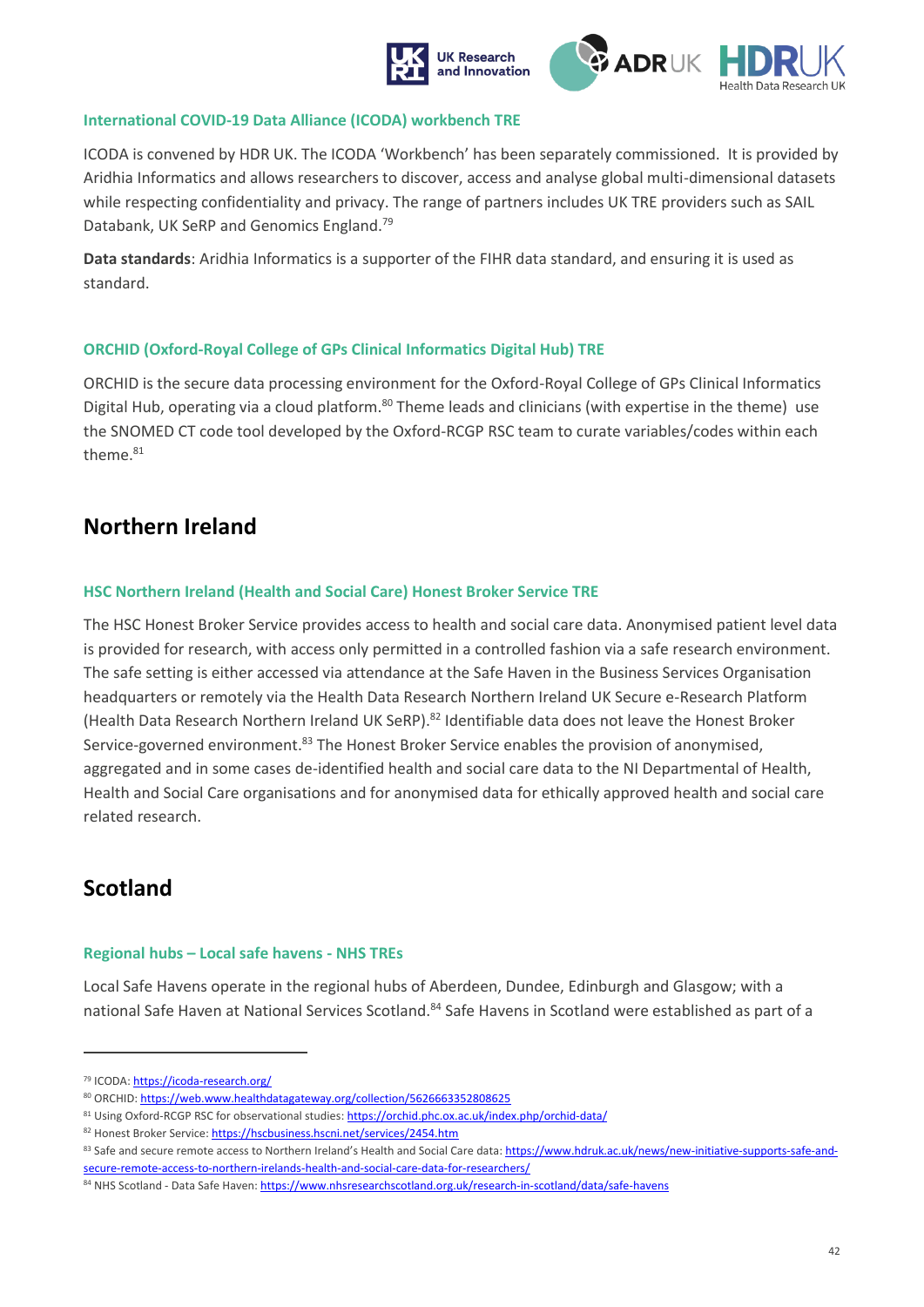



need for delivering research excellence and rapid access to high-quality health data for research. They were developed in line with the Scottish Health Informatics Programme (SHIP) blueprint which outlined a programme for a Scotland-wide research platform for the collation, management, dissemination and analysis of anonymised Electronic Patient Records (EPRs), including sensitive data. The agreed principles and standards to which the Safe Havens are required to operate are set out in the Safe Haven Charter. Data remains under the control of the NHS and complies with legislative and NHS policies.

The four regional TREs include:

**The Grampian Data Safe Haven (DaSH), Aberdeen** - opened in May 2012 by NHS Grampian and the University of Aberdeen. DaSH provides a secure setting for data linkage and data hosting projects accessed through a Virtual Private Network (VPN). DaSH has been accredited by the Scottish Government (November 2017) and meets the Information Security and Governance standards outlined in the Charter for Safe Havens in Scotland 2015. Additionally, DaSH is accredited to ISO27001:2013 Information Security Management.<sup>85</sup>

**Health Informatics Centre (HIC), Dundee** - a leader in health data linkage, and the first centre in Scotland to offer a Safe Haven, which is now Nationally Accredited, and ISO27001 certified. HIC maintains a clinical data repository of eHealth data covering approximately 20% of the Scottish population. The eHealth repository combines routine collected datasets for the Tayside and Fife population and Tayside, with local speciality research, and clinical datasets.<sup>86</sup>

**DataLoch, Edinburgh -** DataLoch has been entrusted by NHS Lothian with routine data collected as part of people's day-to-day interactions with health and social care services. DataLoch is currently accepting applications from academics and health and social care professionals within the South-East Scotland region.<sup>87</sup> Once projects and users are approved, the necessary data are supplied to researchers either within NHS Lothian to specified staff, or accessed through the secure Scottish National Safe Haven facility managed by the eDRIS team within Public Health Scotland, hosted by the EPCC at the University of Edinburgh.

**Glasgow Safe Haven**: The safe haven facilitates researchers access to de-identified health datasets, offers a secure ISO-accredited data analytics platform and delivers expert support to enable data-driven discovery with de-identified NHS data. The Safe Haven provides secure access to projects from the safe room at the University of Glasgow, or VPN access to the Safe Haven research environment.<sup>88</sup>

<sup>85</sup> Grampian DaSH[: https://www.abdn.ac.uk/iahs/facilities/grampian-data-safe-haven.php](https://www.abdn.ac.uk/iahs/facilities/grampian-data-safe-haven.php)

<sup>86</sup> HIC Trusted Research Environment (Dundee)[: https://www.dundee.ac.uk/hic/hic-trusted-research-environment/](https://www.dundee.ac.uk/hic/hic-trusted-research-environment/)

<sup>87</sup> DataLoch[: https://dataloch.org/](https://dataloch.org/)

<sup>88</sup> GLASGOW Safe Haven Secure NHS data research[: https://www.nhsggc.org.uk/media/266674/glasgow-safe-haven-user-guide.pdf](https://www.nhsggc.org.uk/media/266674/glasgow-safe-haven-user-guide.pdf)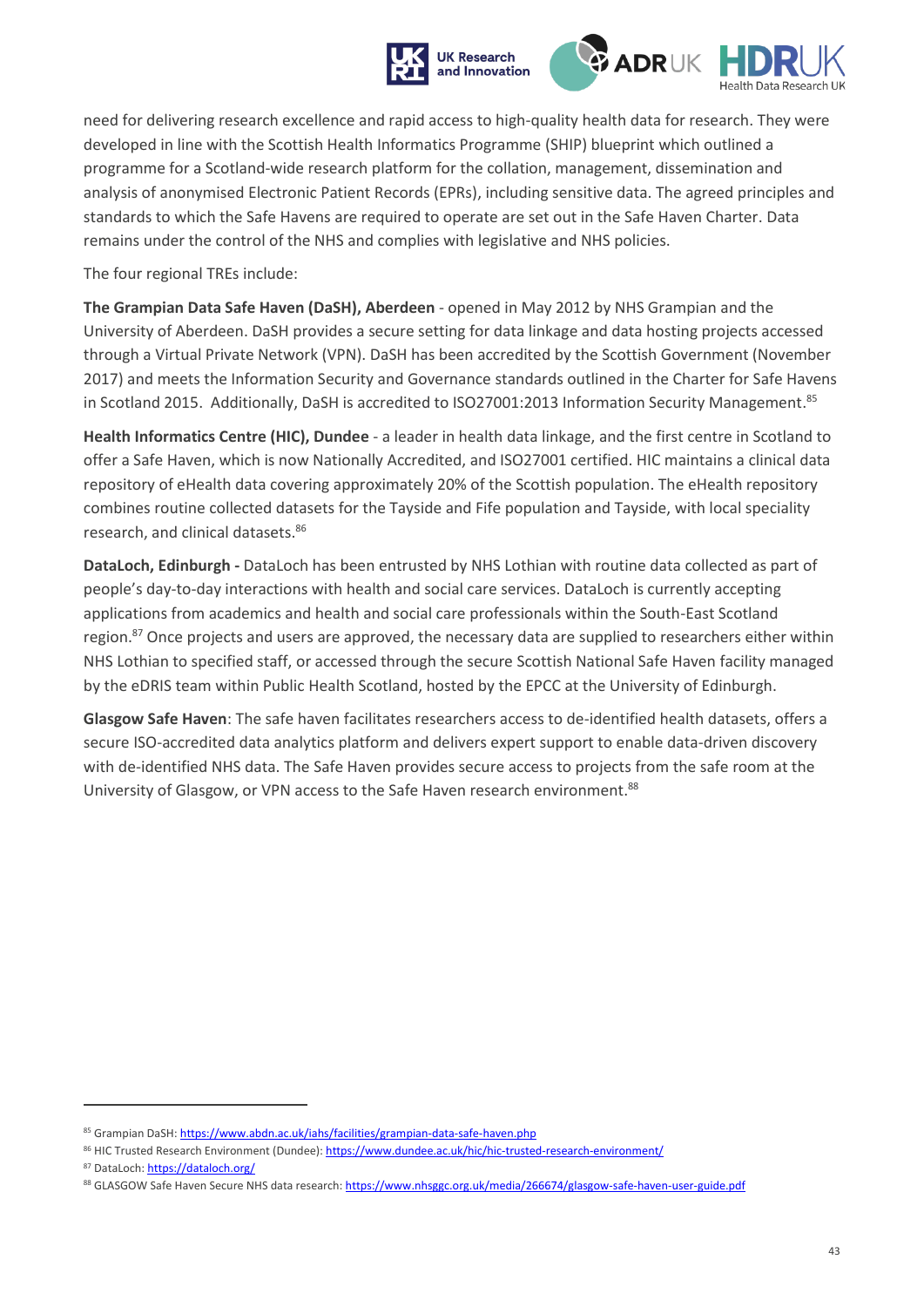

## <span id="page-43-0"></span>**List of interviewee organisational affiliations**

The organisations listed below are simply a snapshot of the initial landscape review activities that the DARE UK programme has executed to date. As described in the introduction this consisted of 60 interviews across 79 individuals and two virtual workshops, open to the public, with an attendance of approximately 50 individuals per workshop. This list will continue to develop as the landscape review matures with additional contributions, engagement events and input throughout Phase 1 of the DARE UK programme.

- 1. AIMES
- 2. Aridhia Informatics Ltd.
- 3. Arts and Humanities Research Council (AHRC)
- 4. Biotechnology and Biological Sciences Research Council (BBSRC)
- 5. British Heart Foundation Data Science Centre
- 6. Centre for Environmental Data Analysis (CEDA)
- 7. Centre for Radiation Chemical and Environmental Hazards (CRCE)
- 8. Consumer Data Research Centre (CDRC)
- 9. Economic and Social Research Council (ESRC)
- 10. Edinburgh Parallel Computing Centre (EPCC)
- 11. Electronic Data Research and Innovation Service (eDRIS)
- 12. Engineering and Physical Sciences Research Council (EPSRC)
- 13. European Molecular Biology Laboratory's European Bioinformatics Institute (EMBL-EBI)
- 14. Exeter University
- 15. Genomics England
- 16. Health and Social Care Northern Ireland (HSC NI)
- 17. Health and Social Care Northern Ireland Honest Broker Service TRE
- 18. Health Data Research (HDR) UK BREATHE Hub
- 19. Health Informatics Centre
- 20. Imperial College Health Partners
- 21. Imperial College London
- 22. Institute of Metabolic Science
- 23. Jisc
- 24. King's College London
- 25. London Health Data Strategy\*
- 26. London School of Hygiene & Tropical Medicine (LSHTM)
- 27. Medical Research Council (MRC) Epidemiology Unit
- 28. National Health Service (NHS) X\*
- 29. National Institute for Health Research (NIHR)\*
- 30. Natural Environment Research Council (NERC)
- 31. Northern Ireland Statistics and Research Agency (NISRA)
- 32. Office for National Statistics (ONS)
- 33. OpenSAFELY\*
- 34. Public Health England
- 35. Public Health Scotland
- 36. Research Data Scotland
- 37. RISG Consulting
- 38. Rolls-Royce plc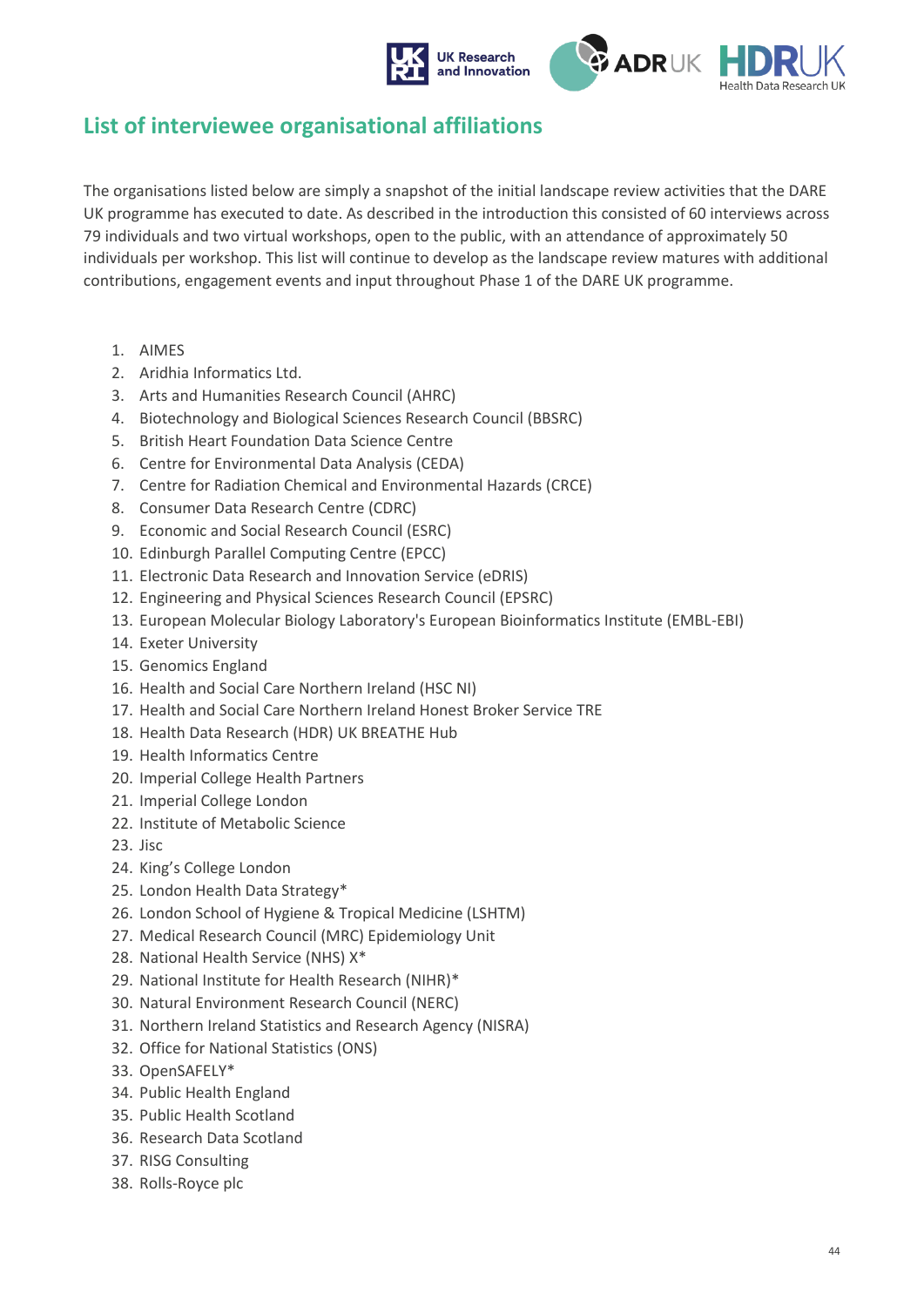



- 39. SAIL Databank
- 40. Science and Technology Facilities Council (STFC)
- 41. Secure eResearch Platform (SeRP)
- 42. The Administrative Data Research Centre Northern Ireland (ADRC-NI)
- 43. The Alan Turing Institute
- 44. The Francis Crick Institute
- 45. UK Centre for Ecology & Hydrology (UKCEH)
- 46. UK Data Archive
- 47. UK Data Service (UKDS)
- 48. UK Research and Innovation (UKRI)
- 49. UK Statistics Authority
- 50. Understanding Society, Essex
- 51. University College London (UCL)
- 52. University of Birmingham
- 53. University of Cambridge
- 54. University of Edinburgh
- 55. University of Essex
- 56. University of Exeter
- 57. University of Exeter Medical School
- 58. University of Glasgow
- 59. University of Leicester
- 60. University of Liverpool
- 61. University of Manchester
- 62. University of Nottingham
- 63. University of Swansea
- 64. Urban Big Data Centre
- 65. Warwick Business School
- 66. Wellcome Sanger Institute
- 67. Wellcome Trust